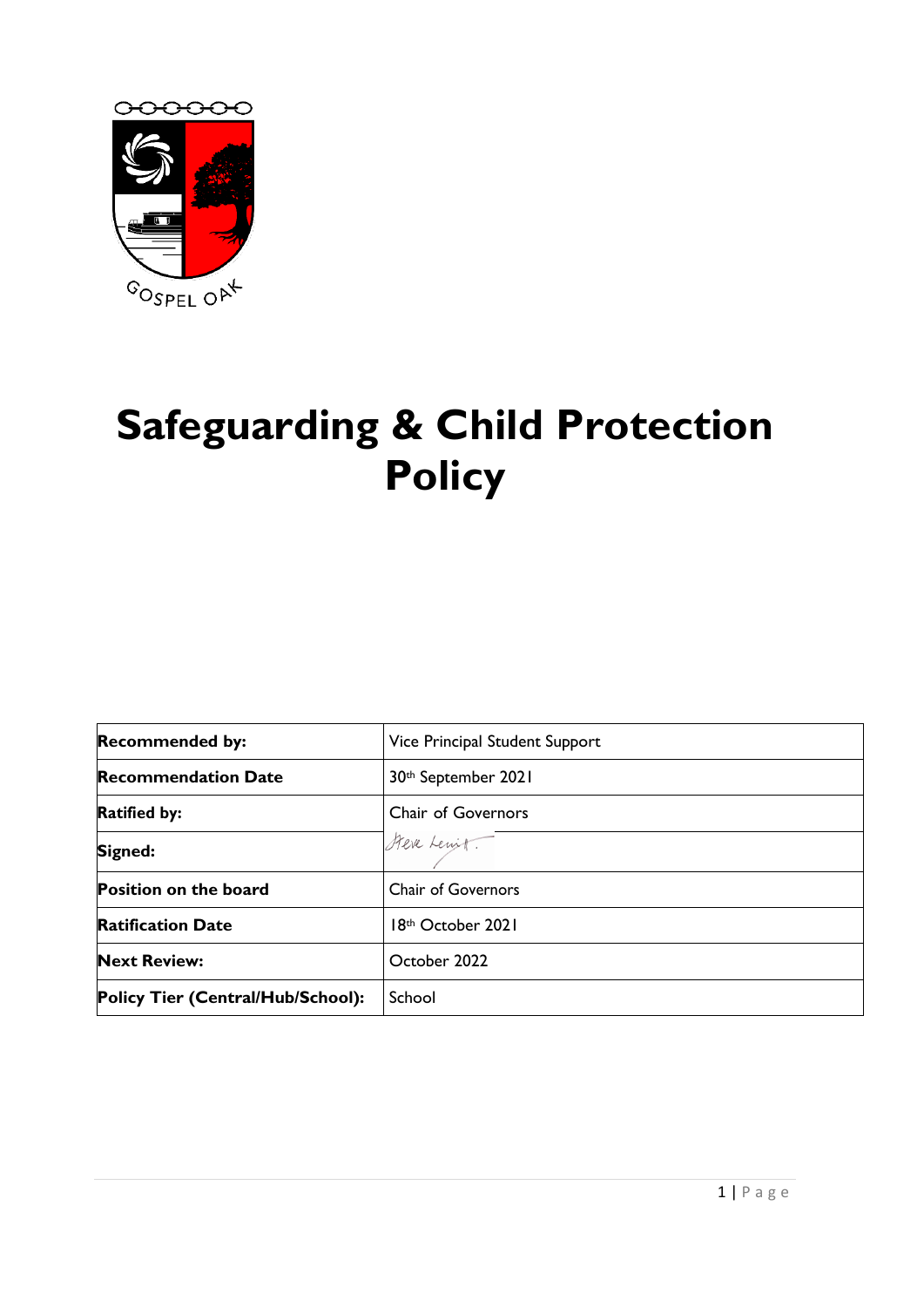#### *Updates*

| Date of Update | <b>Version</b> | <b>Update Details</b>                                               | <b>Additional Information</b>                                                                                                                                                                       |
|----------------|----------------|---------------------------------------------------------------------|-----------------------------------------------------------------------------------------------------------------------------------------------------------------------------------------------------|
| September 2021 | ٧I             | Updated inline with the KCSIE 2021                                  | N/A                                                                                                                                                                                                 |
| October 2021   | V2             | Update to section 2<br><b>Cyber Crime</b><br><b>Child Abduction</b> | Safeguarding review at<br>Abbeywood and<br>Churchill schools in the<br>MAT highlighted this as a<br>development area. Good<br>practice shared with<br>Gospel Oak School and<br>development adopted. |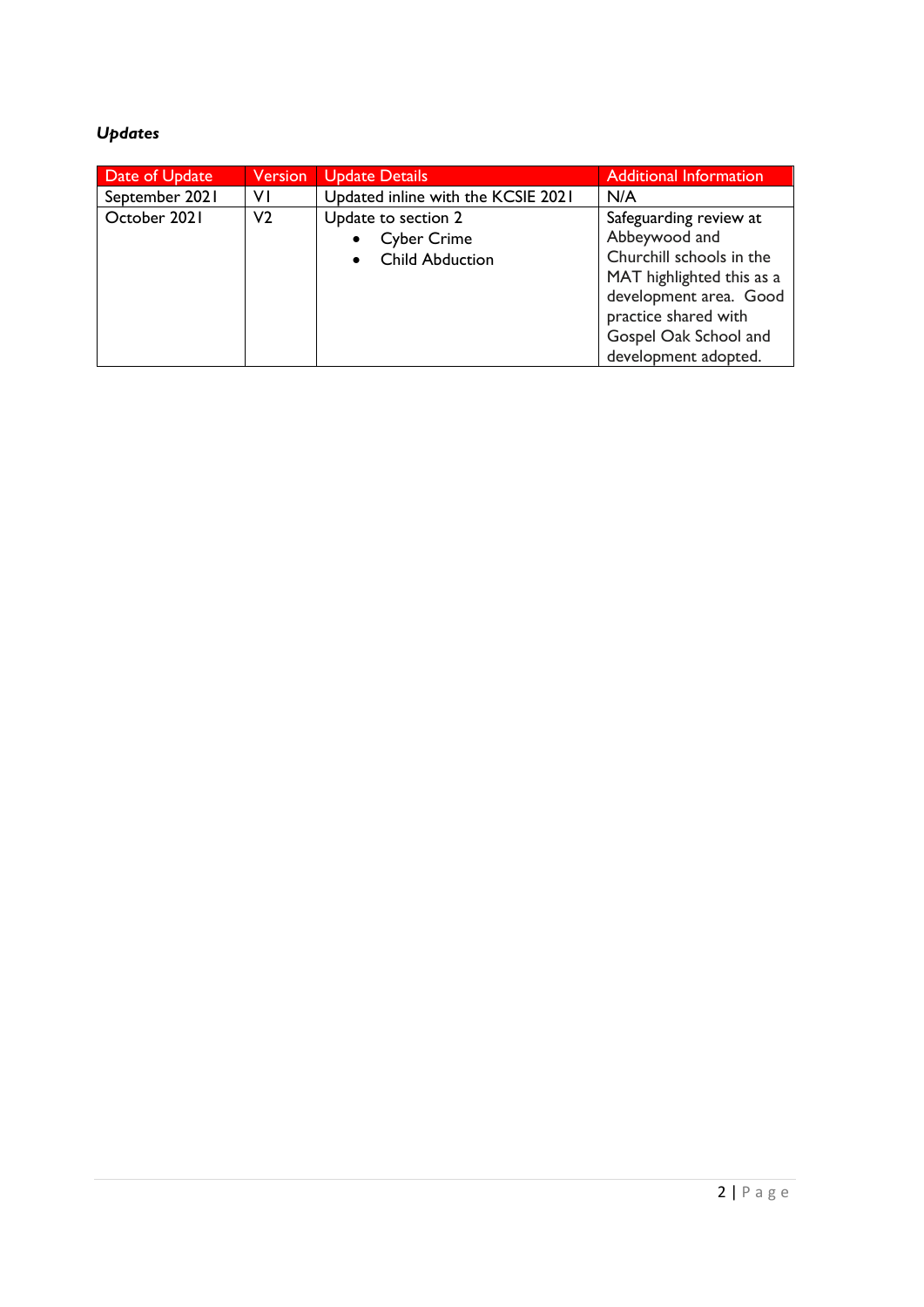# I CONTENTS

|   | $\overline{2}$ |                                                                                                                                                                    |
|---|----------------|--------------------------------------------------------------------------------------------------------------------------------------------------------------------|
|   | 2.1            |                                                                                                                                                                    |
| 3 |                |                                                                                                                                                                    |
|   | 3.1            |                                                                                                                                                                    |
|   | 3.2            |                                                                                                                                                                    |
|   | 3.3            |                                                                                                                                                                    |
|   | 3.4            |                                                                                                                                                                    |
|   | 3.5            |                                                                                                                                                                    |
|   | 3.6            |                                                                                                                                                                    |
|   | 3.7            |                                                                                                                                                                    |
|   | 3.8            |                                                                                                                                                                    |
|   | 3.9            | The Designated Teacher For Looked After Children And Previously Looked After                                                                                       |
|   | 3.10           |                                                                                                                                                                    |
|   | 3.11           |                                                                                                                                                                    |
|   |                |                                                                                                                                                                    |
|   |                |                                                                                                                                                                    |
|   | 3.12           |                                                                                                                                                                    |
|   | 3.13           |                                                                                                                                                                    |
|   | 3.14           |                                                                                                                                                                    |
|   |                |                                                                                                                                                                    |
|   | 3.16           |                                                                                                                                                                    |
|   |                |                                                                                                                                                                    |
|   |                |                                                                                                                                                                    |
|   | 3.17           | Students Who Are At Risk/Vulnerable To Exploitation, Trafficking, Or So Called<br>'Honour-Based' Abuse - Including Female Genital Mutilation And Forced Marriage28 |
|   | 3.18           |                                                                                                                                                                    |
|   | 3.19           |                                                                                                                                                                    |
|   | 3.20           |                                                                                                                                                                    |
|   | 3.21           |                                                                                                                                                                    |
|   |                | $2 \log q$                                                                                                                                                         |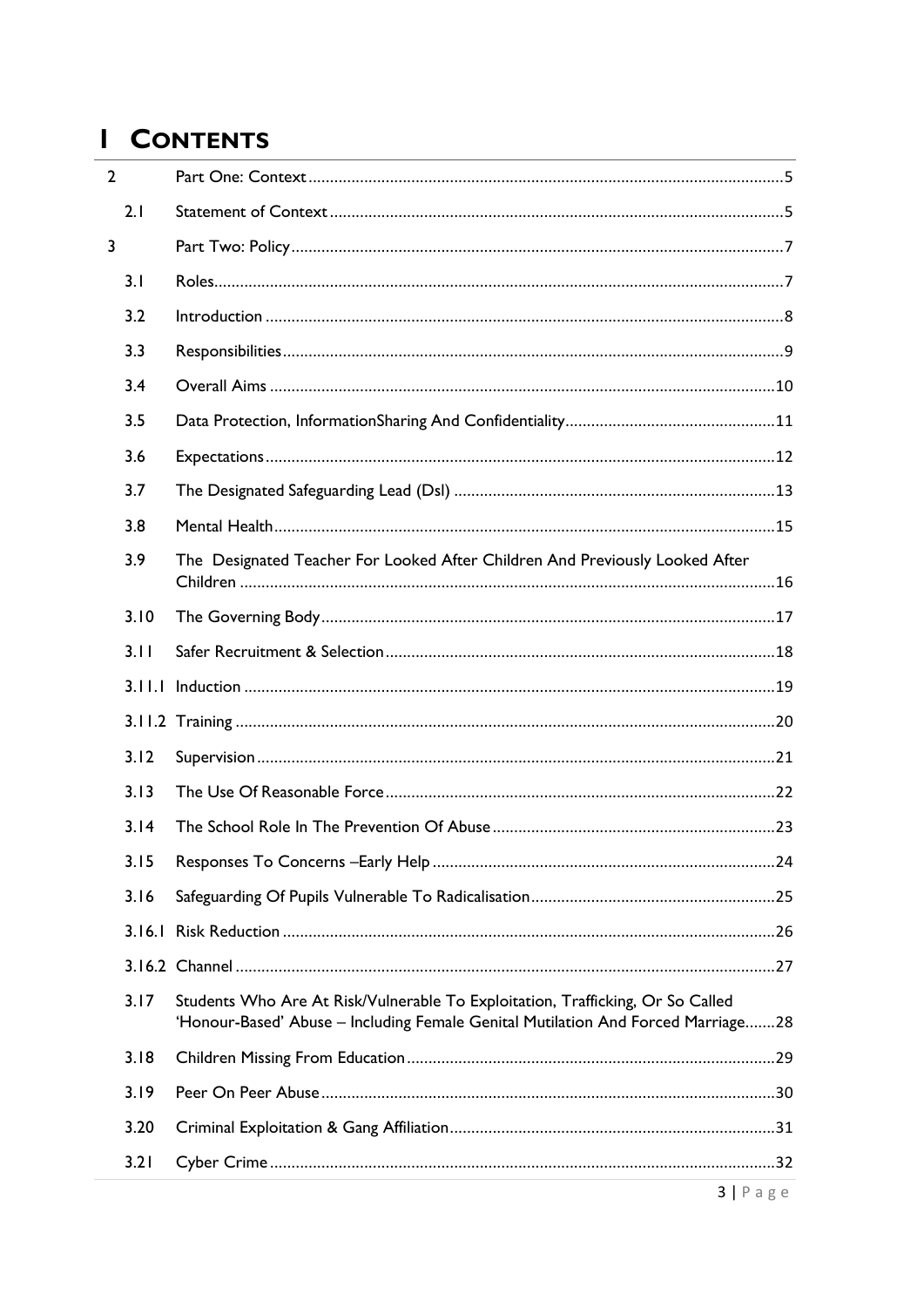|                | 3.22  |                                                                                |
|----------------|-------|--------------------------------------------------------------------------------|
| $\overline{4}$ |       |                                                                                |
|                | 4.1   |                                                                                |
|                | 4.2   |                                                                                |
|                | 4.3   |                                                                                |
|                | 4.4   |                                                                                |
|                | 4.5   |                                                                                |
|                | 4.6   | Links To Additional Information About SafeguardingIssues And Forms Of Abuse 40 |
| 5              |       |                                                                                |
|                | 5.1   |                                                                                |
|                | 5.1.1 |                                                                                |
|                | 5.1.2 |                                                                                |
|                | 5.1.3 |                                                                                |
|                | 5.1.4 |                                                                                |
|                | 5.2   |                                                                                |
|                | 5.3   |                                                                                |
|                | 5.4   |                                                                                |
|                | 5.5   |                                                                                |
|                | 5.6   |                                                                                |
|                | 5.7   |                                                                                |
|                | 5.8   |                                                                                |
|                | 5.9   |                                                                                |
|                | 5.10  |                                                                                |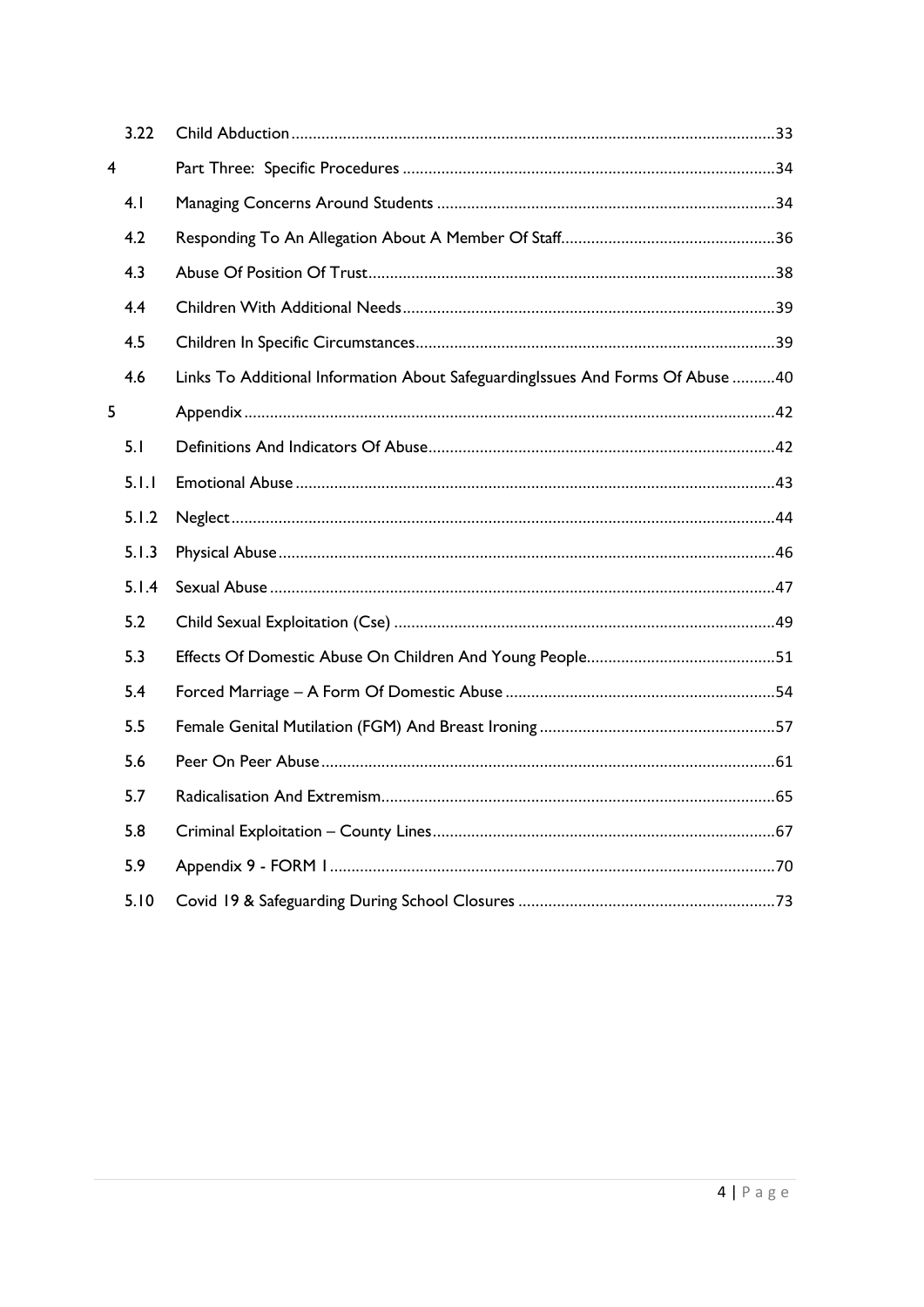# <span id="page-4-0"></span>**2 PART ONE: CONTEXT**

#### <span id="page-4-1"></span>**2.1 STATEMENT OF CONTEXT**

Gospel Oak School is located in Tipton. Tipton borders Dudley, Walsall and Wolverhampton.



#### Average Rank

Of the 361 local authorities Sandwell is the 8th most deprived in the Average Rank of The English Indices of Deprivation. This measure summarises the average level of deprivation across an area, based on the population weighted ranks of all the neighbourhoods within it.

#### Income Deprivation Domain.

Both Sandwell and Wolverhampton are in the 20 most deprived of the 361 Local Authority Districts for the Income Deprivation Domain; Sandwell is the 9<sup>th</sup> most deprived of the 361 local authorities.

#### Income Deprivation Affecting Children Index (IDACI)

Sandwell, Wolverhampton, and Walsall are all in the 20 most deprived of the 361 Local Authority Districts for Income Deprivation Affecting Children Index (IDACI). Sandwell are the 16<sup>th</sup> most deprived of the 361 local authorities.

In Sandwell 26.3% of students live in income deprived households.

Within the West Midlands conurbation there is a central corridor of severe deprivation that runs from Birmingham, through Sandwell, into Wolverhampton, parts of Walsall, and Dudley. The less deprived areas are around the extremities of the conurbation.

#### *The likely impact of a largely deprived hinterland should not be underestimated as a significant limiting factor on the potential to address some of Sandwell's deprivation characteristics.*

Gospel Oak School Academy is located in Tipton. Tipton is one of six towns in Sandwell. It is situated in the northwest of Sandwell and contains the wards of Great Bridge, Princes End and Tipton Green.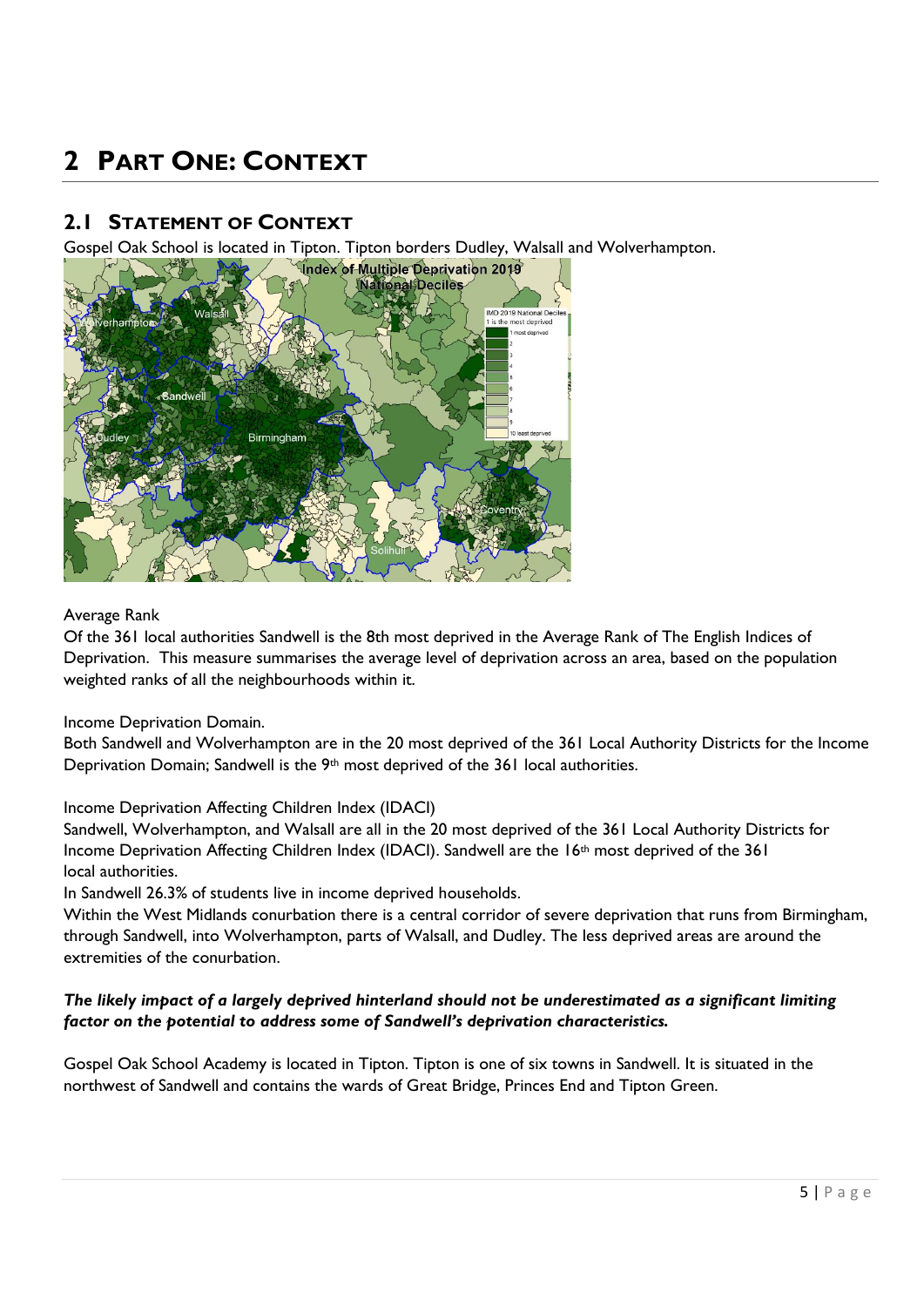

Income Deprivation Affecting Children Index (IDACI) Great Bridge, Princes End and Tipton Green are all LSOA's (lower-layer super output areas) amongst the 10% most deprived areas in England.

Princes End, which is where most students live, is ranked 1,327 out of 32,844 in England, where 1 is the most deprived LSOA. This means the community we serve are amongst the 5% most deprived neighbourhoods in the country.

50% of the LSOAs in Tipton are in the 10% most deprived LSOA in England 83.3% of the LSOAs in Tipton are in the 30% most deprived LSOA in England

#### **Sources**

English indices of deprivation 2019 - GOV.UK (www.gov.uk) [SANDWELL TRENDS\(](https://www.sandwelltrends.info/)www.sandwelltrends.info) [LG Inform Plus \(esd.org.uk\)](https://home.esd.org.uk/)

Statistics show that that the most common crimes in the Tipton area are:

- Violence and Sexual offences
- Anti-social behaviour
- Criminal Damage and Arson
- Public Order
- Vehicle crime

Source [www.crime-statistics.co.uk](http://www.crime-statistics.co.uk/) (August 2021)

Analysis of referrals made to the safeguarding team show that the most common areas of concerns raised are:

- Welfare Concerns
- Domestic Abuse
- Self-Harm
- Wellbeing/ low mood/ mental Health
- Attendance

Source My Concerns (August 2021)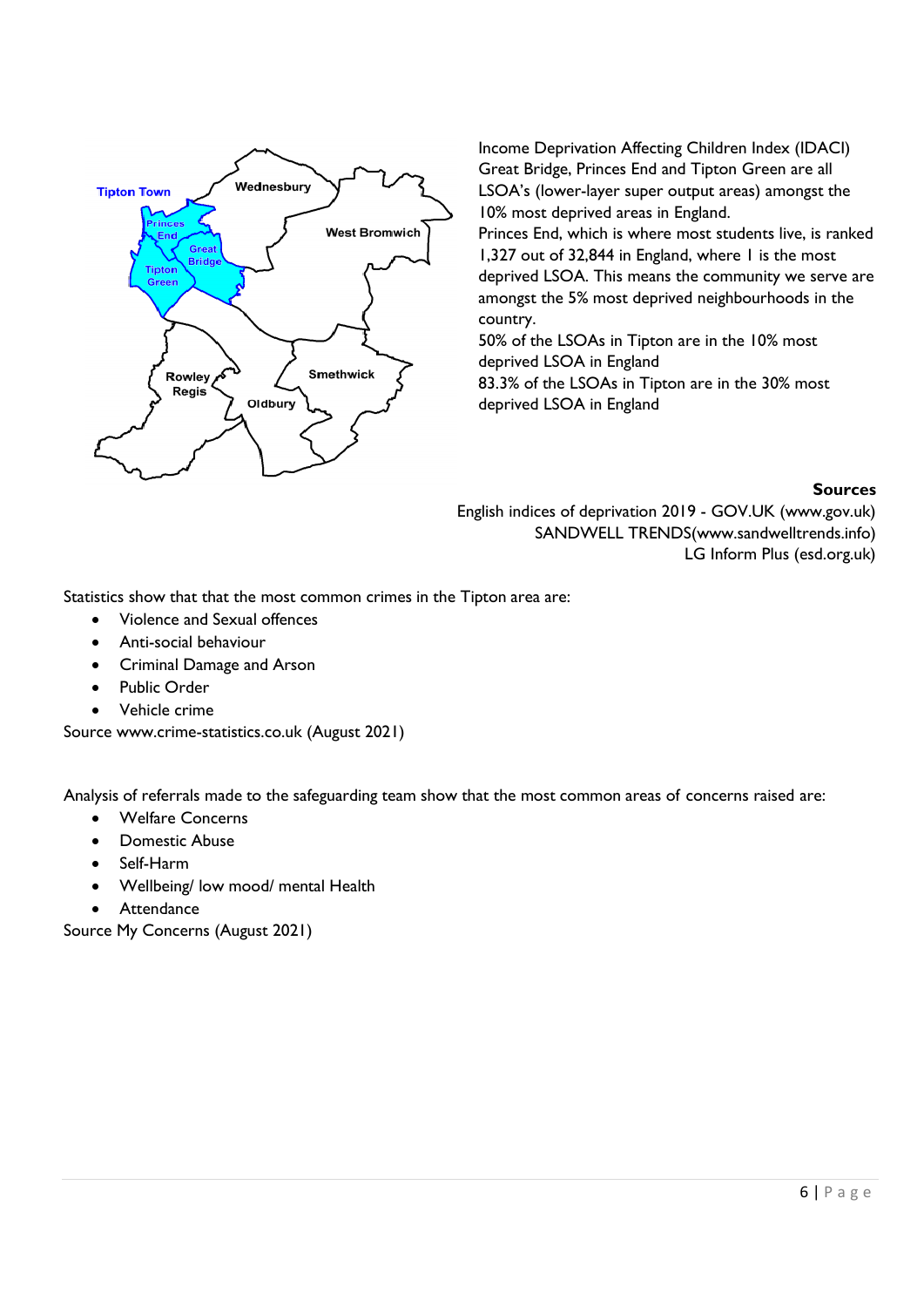# <span id="page-6-0"></span>**3 PART TWO: POLICY**

#### <span id="page-6-1"></span>**3.1 ROLES**

Principal: Helen Tanner Safeguarding Governor: Simon Foley Designated Safeguarding Lead: Stephen Kearns Senior Deputy Designated Safeguarding Lead: Rachel Deacy Designated Teacher for Children in Care: Adam Bradnick

| Sandwell Social care MASH Team      | 0121 569 3100 |
|-------------------------------------|---------------|
| Wolverhampton Social care MASH Team | 01902 5565392 |
| Walsall Social Care MASH Team       | 0300 555 2866 |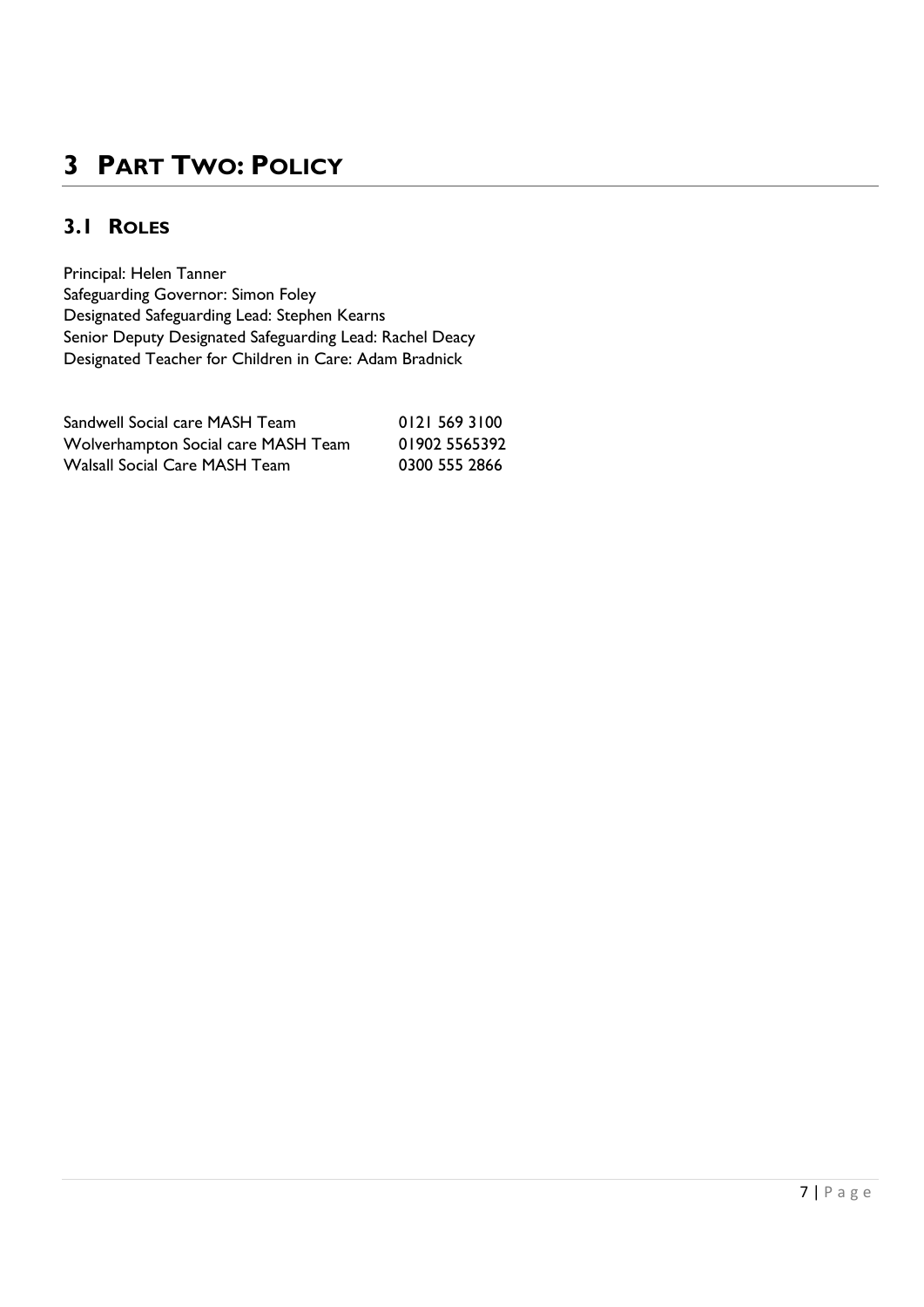#### <span id="page-7-0"></span>**3.2 INTRODUCTION**

| Safeguarding and promoting the welfare of children is     | This means that our school is committed to safeguarding   |
|-----------------------------------------------------------|-----------------------------------------------------------|
| defined as $-$                                            | and promoting the welfare of all its students. We believe |
|                                                           | that:                                                     |
| Protecting children from maltreatment; Preventing         |                                                           |
| impairment of children's health or development.           | Our children/young people have the right to be            |
| Ensuring that children are growing up in circumstances    | protected from harm, abuse, and neglect.                  |
| consistent with the provision of safe and effective care; | That every child has the right to an education and        |
| and                                                       | children/young people need to be safe and to feel safe in |
| Taking action to enable all children to have the best     | school.                                                   |
| loutcomes.                                                | Children/young people need support that matches their     |
| Children include everyone under the age of 18             | individual needs, including those who may have            |
|                                                           | experienced abuse                                         |
|                                                           | Our children/young people have the right to express       |
|                                                           | their views, feelings and wishes and voice their own      |
|                                                           | values and beliefs                                        |
|                                                           | Our children/young people should be encouraged to         |
|                                                           | respect each other's values and support each other.       |
|                                                           | Our children/young people have the right to be            |
|                                                           | supported to meet their emotional and social needs as     |
|                                                           | well as their educational needs.                          |
|                                                           | Our school will contribute to the prevention of abuse,    |
|                                                           | victimisation, bullying (including homophobic, bi-phobic, |
|                                                           | trans-phobic and cyber- bullying), exploitation, extreme  |
|                                                           | behaviours, discriminatory views and risk-taking          |
|                                                           | behaviours                                                |
|                                                           | All staff and visitors have an important role to play in  |
|                                                           | safeguarding children/young people and protecting them    |
|                                                           | from abuse.                                               |
|                                                           |                                                           |
|                                                           |                                                           |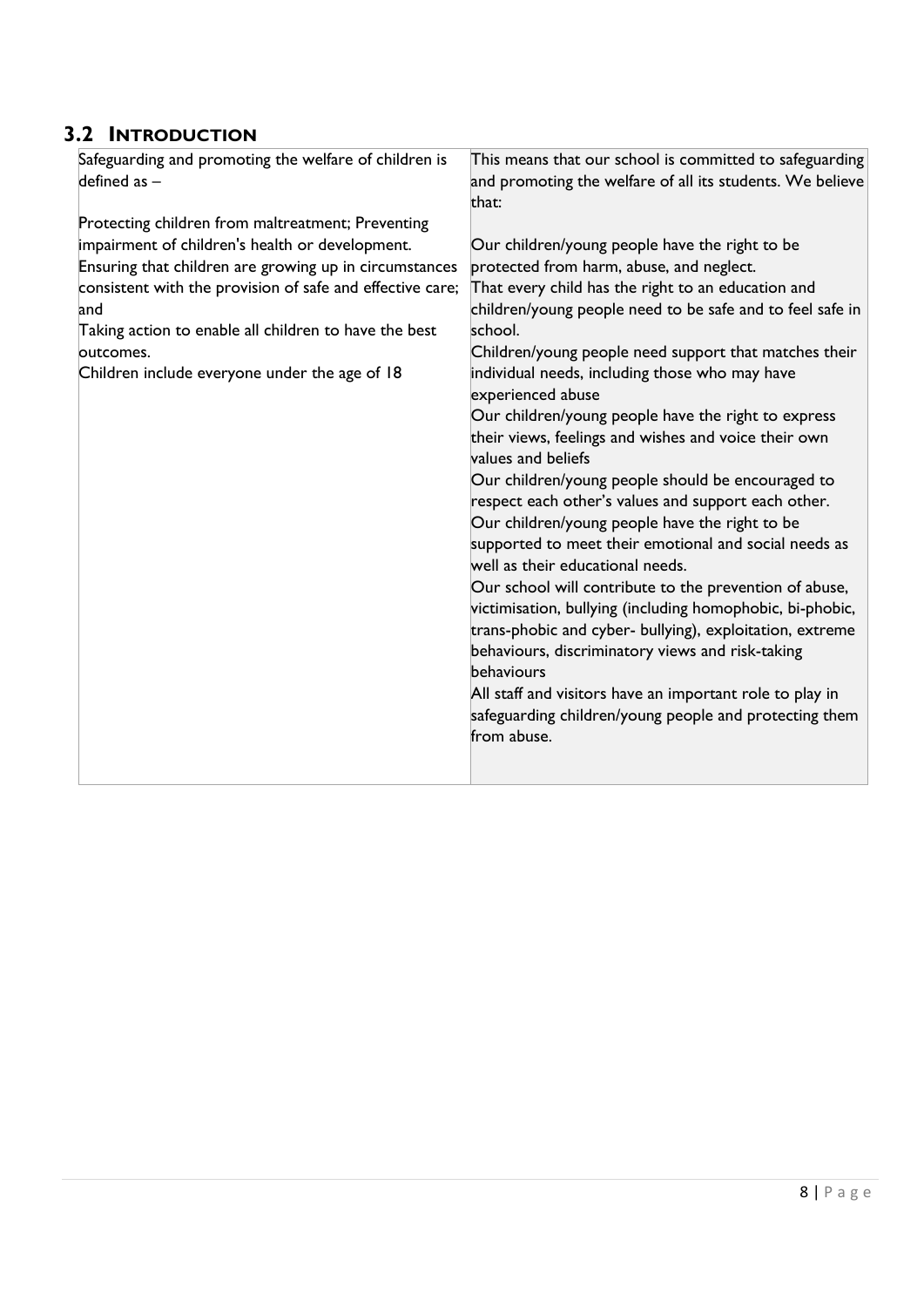#### <span id="page-8-0"></span>**3.3 RESPONSIBILITIES**

| Schools will fulfil their local and national responsibilities |
|---------------------------------------------------------------|
| as laid out the following documents:                          |
|                                                               |
| The most recent version of Working Together to                |
| Safeguard Children (DfE)                                      |
| The most recent version of Keeping Children Safe in           |
| Education: Statutory guidance for schools and colleges        |
| (DfE Sept 2021)                                               |
| <b>West Midlands Safeguarding Children Procedures</b>         |
| The Education Act 2002 s175                                   |
| General Data Protection Legislation (2018)                    |
| Mental Health & Behaviour in Schools.                         |
| Protecting Children from Radicalisation: The Prevent          |
| Duty, 2015                                                    |
| Relationships education, relationships and sex education      |
| $(RSE)$ and health education                                  |
| Voyeurism offences act 2019                                   |
| Children missing education                                    |
|                                                               |
| And                                                           |
|                                                               |
| Sharing nudes and semi-nudes: advice for education            |
| settings working with children and young people -             |
| GOV.UK (www.gov.uk)                                           |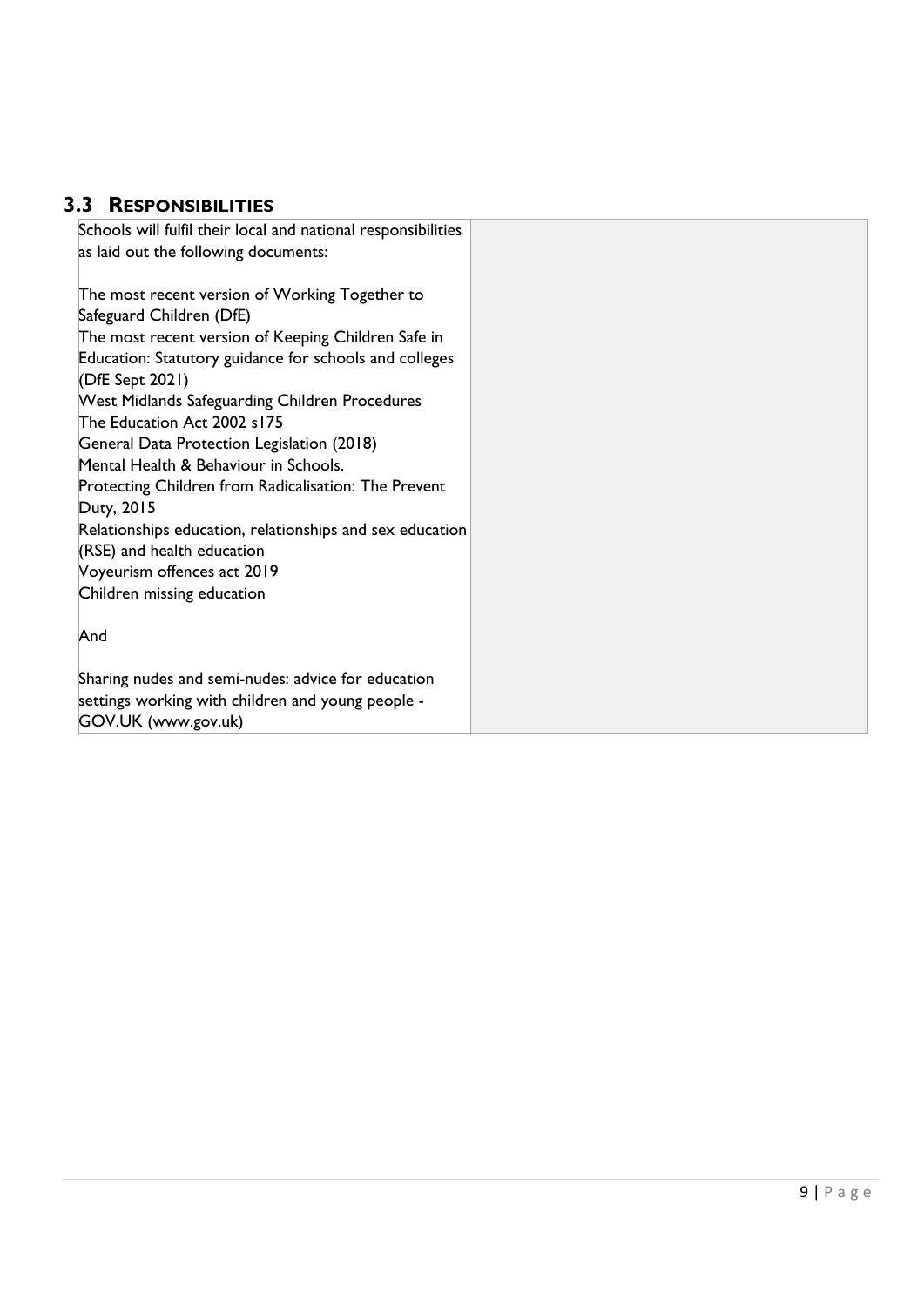## <span id="page-9-0"></span>**3.4 OVERALL AIMS**

| <b>OVERALL AIMS</b>                                                 | This means that in our school we will:              |
|---------------------------------------------------------------------|-----------------------------------------------------|
| This policy will contribute to the protection and safeguarding of   |                                                     |
| our students and promote their welfare by:                          | Have a staff Code of Conduct -: See Trust           |
| Clarifying standards of behaviour for staff and students            | Website                                             |
| Contributing to the establishment of a safe, resilient and robust   | Have a student behaviour policy-: See school        |
| ethos in the school, built on mutual respect and shared values      | Website                                             |
| Include opportunities in the curriculum for students to develop     | Have a Complaints procedure-: see Trust             |
| the skills they need to recognise and stay safe from abuse and      | Website                                             |
| know who they should turn to for help.                              | Identify and protect our vulnerable students        |
| Encouraging students and parents to participate;                    | Identify individual needs as early as possible; and |
| Alerting staff to the signs and indicators that all may not be well | Develop plans to address those needs                |
| Developing staff awareness of the causes of abuse                   | Work in<br>partnership<br>with students,            |
| Developing staff awareness of the risks and vulnerabilities their   | parents/carers and other agencies.                  |
| students face                                                       |                                                     |
| Addressing concerns at the earliest possible stage; and             |                                                     |
| Reducing the potential risks students face of being exposed to      | Our policy extends to any organisation the          |
| violence, extremism, exploitation, discrimination or                | school commissions to deliver education to our      |
| victimisation.                                                      | students on our behalf including alternative        |
| Recognising risk and supporting Online Safety for students,         | provision settings.                                 |
| including in the home.                                              |                                                     |
|                                                                     | Our Governing Body will ensure that any             |
|                                                                     | commissioned agency will reflect the values,        |
|                                                                     | philosophy and standards of our school.             |
|                                                                     | Confirmation should be sought from the school       |
|                                                                     | that appropriate risk assessments are completed     |
|                                                                     | and ongoing monitoring is undertaken.               |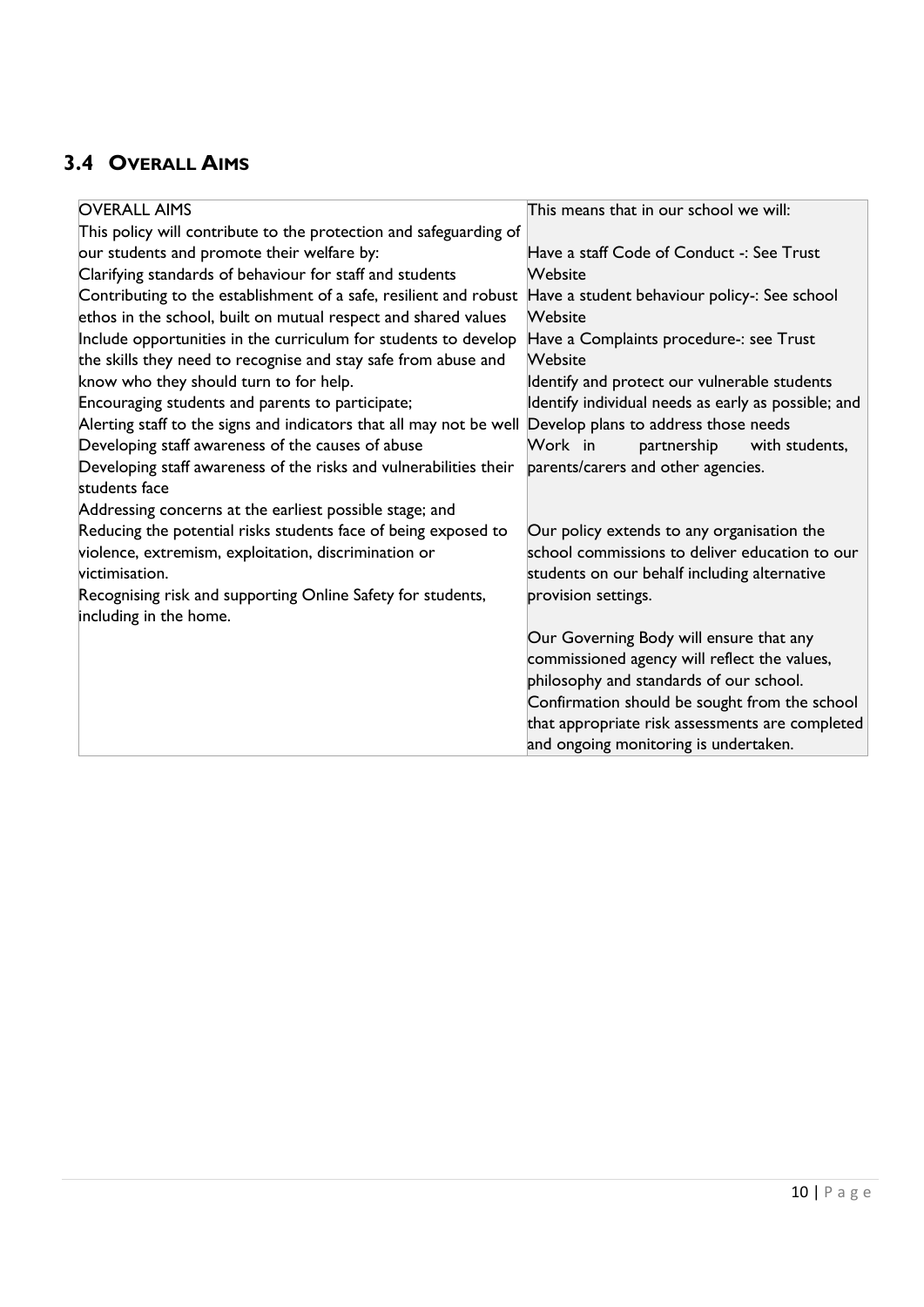## <span id="page-10-0"></span>**3.5 DATA PROTECTION, INFORMATIONSHARING AND CONFIDENTIALITY**

| PATAT NOTECTION, INTONIATIONSI IANING AND CONT                                                                                                                                                                                                                                                                                                                                                                                                                                                                                                  |                                                                                                                                                                                      |
|-------------------------------------------------------------------------------------------------------------------------------------------------------------------------------------------------------------------------------------------------------------------------------------------------------------------------------------------------------------------------------------------------------------------------------------------------------------------------------------------------------------------------------------------------|--------------------------------------------------------------------------------------------------------------------------------------------------------------------------------------|
| We recognise that all matters relating to child protection are<br>confidential. The school is fully aware of the obligations which<br>the Data Protection Act 2018 and the GDPR places on<br>organisations and individuals to process personal information<br>fairly and lawfully and to keep the information they hold safe and<br>secure. However,<br>The Data Protection Act 2018 and GDPR do not prevent, or<br>limit, the sharing of information for the purposes of keeping<br>children safe. Fears about sharing information must not be | Data Protection Officer: Theresa Kristounas                                                                                                                                          |
| allowed to stand in the way of the need to promote the welfare                                                                                                                                                                                                                                                                                                                                                                                                                                                                                  |                                                                                                                                                                                      |
| and protect the safety of children                                                                                                                                                                                                                                                                                                                                                                                                                                                                                                              |                                                                                                                                                                                      |
| The Principal or DSL will disclose any information about a pupil                                                                                                                                                                                                                                                                                                                                                                                                                                                                                | Although we use MyConcerns and store our                                                                                                                                             |
| to other members of staff on a need to know basis only.                                                                                                                                                                                                                                                                                                                                                                                                                                                                                         | records electronically we do still hold paper                                                                                                                                        |
| All staff must be aware that they have a professional                                                                                                                                                                                                                                                                                                                                                                                                                                                                                           | files.                                                                                                                                                                               |
| responsibility to share information with other agencies in order                                                                                                                                                                                                                                                                                                                                                                                                                                                                                |                                                                                                                                                                                      |
| to safeguard children.                                                                                                                                                                                                                                                                                                                                                                                                                                                                                                                          | We will not disclose to a parent any                                                                                                                                                 |
| All staff must be aware that they cannot promise a child to keep information held on a child/young person                                                                                                                                                                                                                                                                                                                                                                                                                                       |                                                                                                                                                                                      |
| secrets which might compromise the child's safety or well-being. <b>if this would put the child at risk of</b>                                                                                                                                                                                                                                                                                                                                                                                                                                  |                                                                                                                                                                                      |
| Safeguarding and Child Protection information will be dealt with significant harm                                                                                                                                                                                                                                                                                                                                                                                                                                                               |                                                                                                                                                                                      |
| in a confidential manner.                                                                                                                                                                                                                                                                                                                                                                                                                                                                                                                       |                                                                                                                                                                                      |
| Safeguarding records will be stored securely in a central place<br>separate from academic records. Individual files will be kept for<br>each student: the school will not keep family files. Files will be<br>kept for at least the period during which the student is attendingof abuse and have that support in place for when<br>the school, and beyond that in line with current data legislation<br>and guidance.                                                                                                                          | We will record where and to whom the records<br>have been passed and the date. This will allow<br>the new setting to continue supporting victims<br>the child/ young person arrives. |
| If a student moves from our school, Child Protection and                                                                                                                                                                                                                                                                                                                                                                                                                                                                                        |                                                                                                                                                                                      |
| Safeguarding records will be forwarded on to the DSL at the<br>new educational setting, with due regard to their confidential<br>nature and in line with current government guidance on the                                                                                                                                                                                                                                                                                                                                                     |                                                                                                                                                                                      |
| transfer of such records. Direct contact between the two                                                                                                                                                                                                                                                                                                                                                                                                                                                                                        |                                                                                                                                                                                      |
| settings may be necessary, especially on transfer between                                                                                                                                                                                                                                                                                                                                                                                                                                                                                       |                                                                                                                                                                                      |
| schools.                                                                                                                                                                                                                                                                                                                                                                                                                                                                                                                                        |                                                                                                                                                                                      |
|                                                                                                                                                                                                                                                                                                                                                                                                                                                                                                                                                 |                                                                                                                                                                                      |
|                                                                                                                                                                                                                                                                                                                                                                                                                                                                                                                                                 |                                                                                                                                                                                      |
|                                                                                                                                                                                                                                                                                                                                                                                                                                                                                                                                                 |                                                                                                                                                                                      |
|                                                                                                                                                                                                                                                                                                                                                                                                                                                                                                                                                 |                                                                                                                                                                                      |
|                                                                                                                                                                                                                                                                                                                                                                                                                                                                                                                                                 |                                                                                                                                                                                      |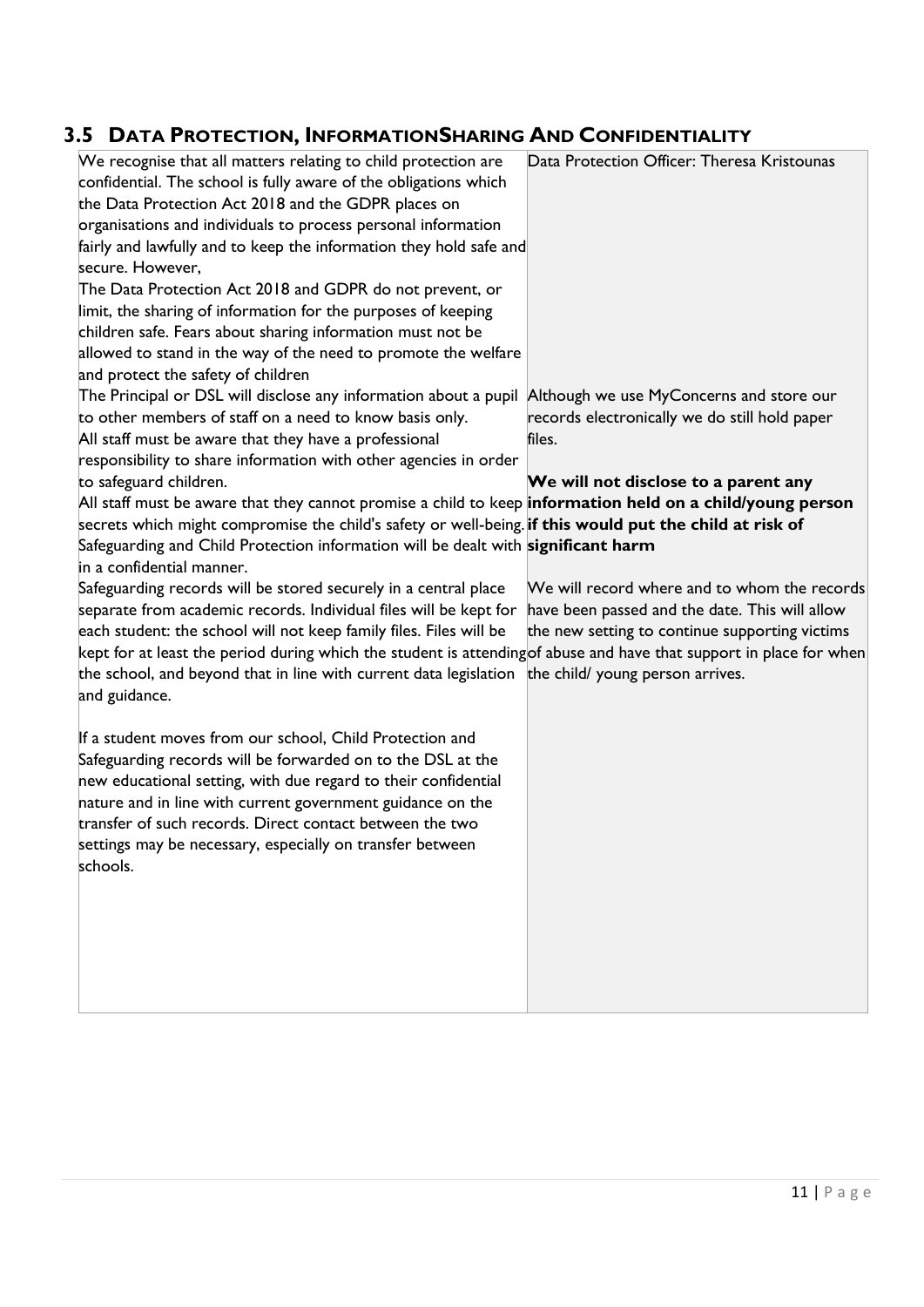## <span id="page-11-0"></span>**3.6 EXPECTATIONS**

| All staff and visitors will:                                                                                 | This means that in our school:                    |
|--------------------------------------------------------------------------------------------------------------|---------------------------------------------------|
| Be familiar with this Safeguarding & Child Protection Policy                                                 |                                                   |
| Understand their role in relation to safeguarding                                                            | All our staff will receive annual safeguarding    |
| Be alert to signs and indicators of possible abuse (See Appendix                                             | training and update briefings as appropriate. Key |
| I for current definitions and indicators)                                                                    | staff will undertake more specialist safeguarding |
| Record concerns and give the record to the DSL, or deputy                                                    | training as agreed by the Governing Body.         |
| DSL, and                                                                                                     | Our Governors will be subjected to an             |
| Deal with a disclosure of abuse from a child in line with the                                                | enhanced DBS check and 'section 128' check.       |
| guidance in Appendix 2 - you must inform the DSL immediately, We will follow Safer Recruitment processes and |                                                   |
| and provide a written account as soon as possible.                                                           | checks for all staff.                             |
| Be involved, where appropriate, in the implementation of                                                     |                                                   |
| individual School-focused interventions, Early Help assessments                                              |                                                   |
| and Our Family Plans, Child In Need Plans and inter-agency                                                   |                                                   |
| <b>Child Protection Plans</b>                                                                                |                                                   |
|                                                                                                              |                                                   |
|                                                                                                              |                                                   |
|                                                                                                              |                                                   |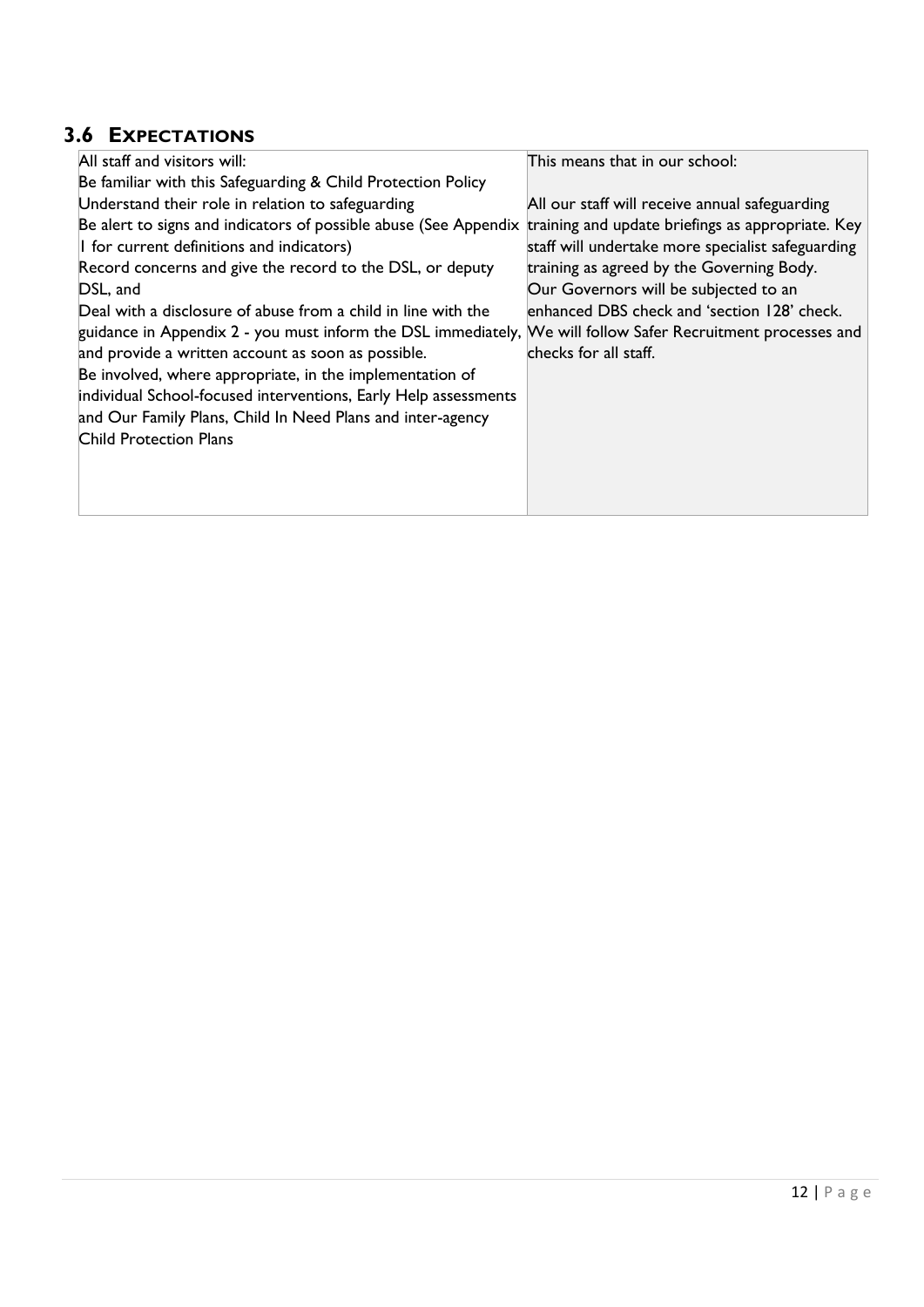## <span id="page-12-0"></span>**3.7 THE DESIGNATED SAFEGUARDING LEAD (DSL)**

| in need review meetings;                                           |                                                      |
|--------------------------------------------------------------------|------------------------------------------------------|
| and review child protection conferences, core group and child      |                                                      |
| serious case reviews, attendance at strategy meetings, initial     |                                                      |
| regarding safeguarding matters including co-operation with         |                                                      |
| professionals and co-operating as required with their enquiries    |                                                      |
| Developing effective links with relevant agencies and other        |                                                      |
| with 'missing children' procedures;                                |                                                      |
| go missing on repeated occasions, reporting concerns in line       |                                                      |
| Monitoring unauthorised absence, particularly where children       |                                                      |
| protection plan;                                                   |                                                      |
| more than two days of a pupil who is subject to a child            |                                                      |
| Notifying the key worker if there is an unexplained absence of     |                                                      |
| the matter immediately;                                            |                                                      |
| the use of body maps, even where there is no need to refer         |                                                      |
| Keeping written records of concerns about children, including      |                                                      |
| extremist groups;                                                  |                                                      |
| concerns about possible radicalisation or involvement in           |                                                      |
| Referring a child to the Channel Panel when there are              |                                                      |
| are concerns about possible abuse and neglect;                     |                                                      |
| Referring a child to Sandwell children's services, when there      |                                                      |
| Care intervention is met;                                          |                                                      |
| decision about whether the threshold for Early Help or Social      |                                                      |
| Making use of the Levels of Need guidance when making a            |                                                      |
| procedures.                                                        |                                                      |
| Safeguarding Governor, an annual audit of safeguarding             |                                                      |
| Undertaking, in conjunction with the Headteacher and               |                                                      |
| in Part one of Keeping Children Safe in Education;                 |                                                      |
| are able to discharge their role and responsibilities as set out   |                                                      |
| Providing a mechanism to ensure that all staff understand and      |                                                      |
| whole staff training, refreshed with annual updates;               | See Annex C KCSiE 2021 for full details of role      |
| child protection induction training for all newly appointed staff, |                                                      |
| DSL(s) to allow them to undertake their duties. Organising         | when.                                                |
| appropriate time is made available to the DSL and deputy           | information has been shared, with whom, and          |
| role is explicit in the role-holder's job description and          | A written record will be made of what                |
| Governing bodies and proprietors should ensure that the DSL        |                                                      |
| protection concerns.                                               | child and/or family.                                 |
| educational outcomes where they have safeguarding or child         | will improve their ability to support an individual  |
| DSLs should work closely with teachers to promote                  | the DSL feels their having knowledge of a situation  |
| This responsibility should not be delegated.                       | Staff will be informed of relevant details only when |
| for safeguarding and child protection remains with the DSL.        |                                                      |
| appropriately trained deputies, the ultimate lead responsibility   | reported to the lead DSL and or deputies.            |
| Whilst the activities of the DSL can be delegated to               | who has a safeguarding vulnerability must be         |
| The DSL will be a member of the Senior Leadership Team.            | Any steps taken to support a child/ young person     |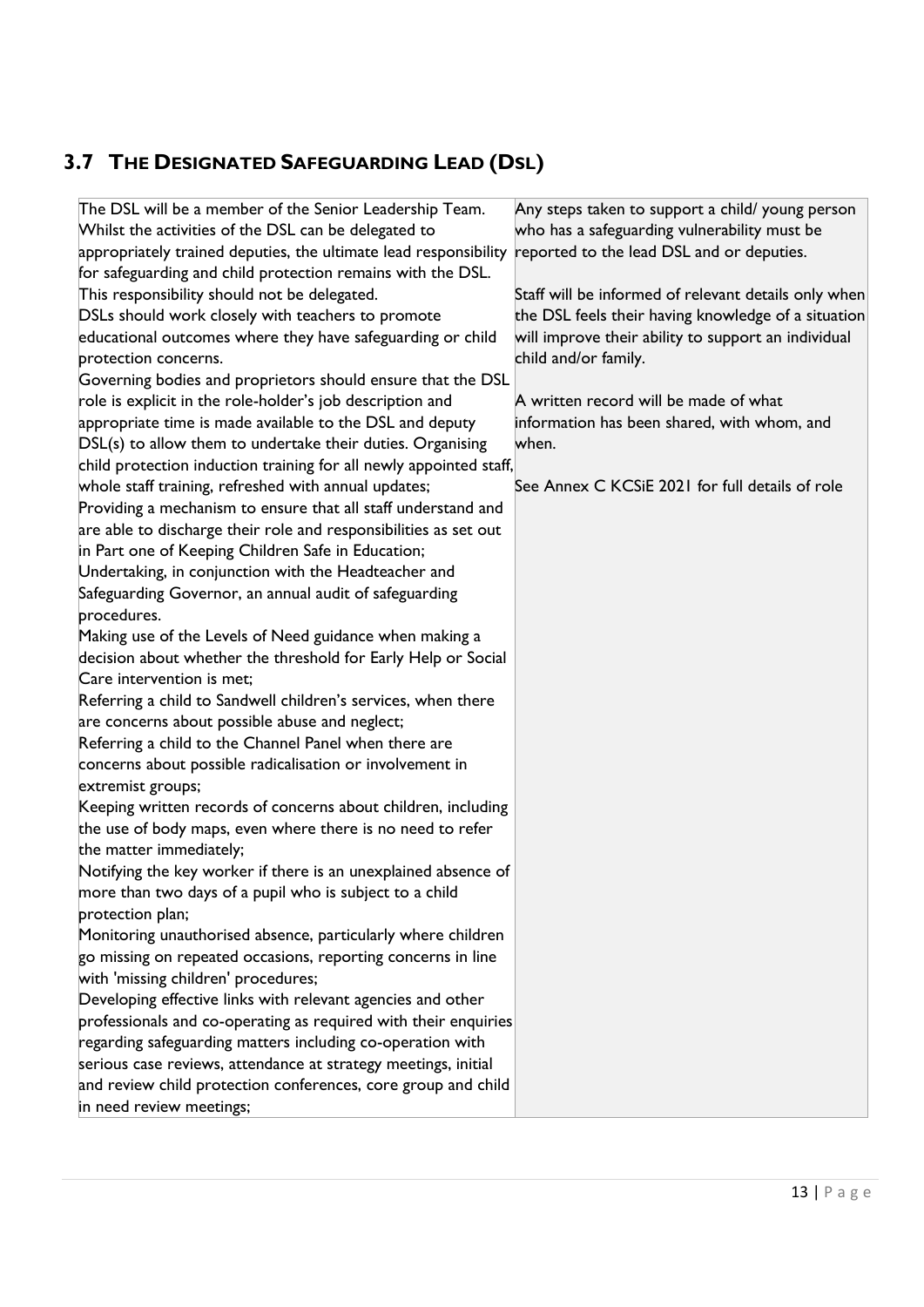| Contributing to assessments and providing a report to initial    |  |
|------------------------------------------------------------------|--|
| and review conferences which has been shared with parents        |  |
| first, whenever possible;                                        |  |
| Co-ordinating a programme of safety, health and well-being       |  |
| through the curriculum, including issues of protective           |  |
| behaviours, healthy relationships, staying safe on-line, and the |  |
| promotion of fundamental British values.                         |  |
|                                                                  |  |
|                                                                  |  |
|                                                                  |  |
|                                                                  |  |
|                                                                  |  |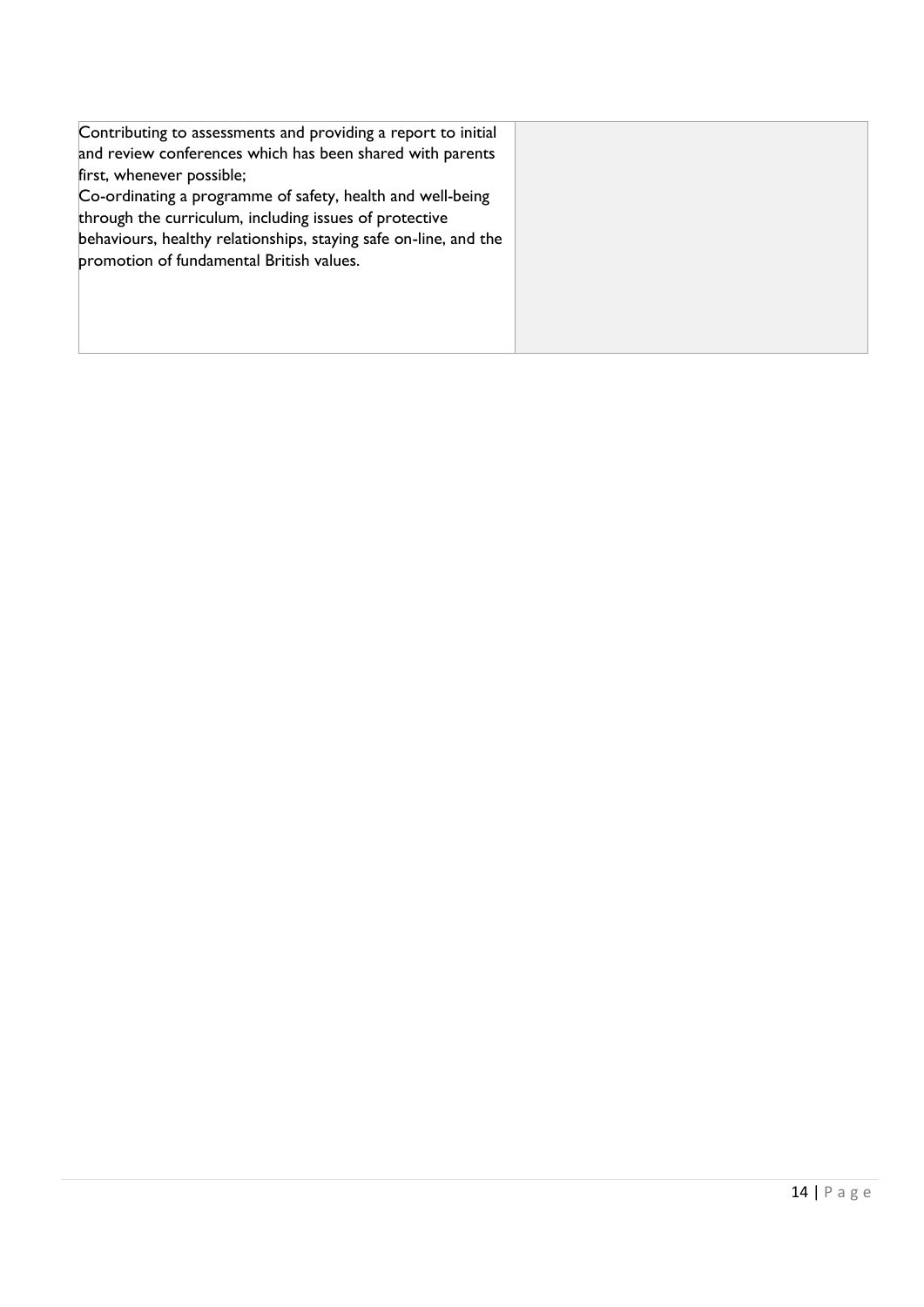#### <span id="page-14-0"></span>**3.8 MENTAL HEALTH**

| KCSiE 2021 writes about the impact of abuse, neglect,  | In our school this means that:                             |
|--------------------------------------------------------|------------------------------------------------------------|
| or other potentially traumatic adverse childhood       | All staff will be made aware that mental health problems   |
| experiences on mental health, behaviour and education. | can, in some cases, be an indicator that a child has       |
|                                                        | suffered or is at risk of suffering abuse, neglect or      |
|                                                        | exploitation;                                              |
|                                                        | All Staff will take immediate action and speak to a DSL if |
|                                                        | they have a mental health concern about a child that is    |
|                                                        | also a safeguarding concern.                               |
|                                                        |                                                            |
|                                                        |                                                            |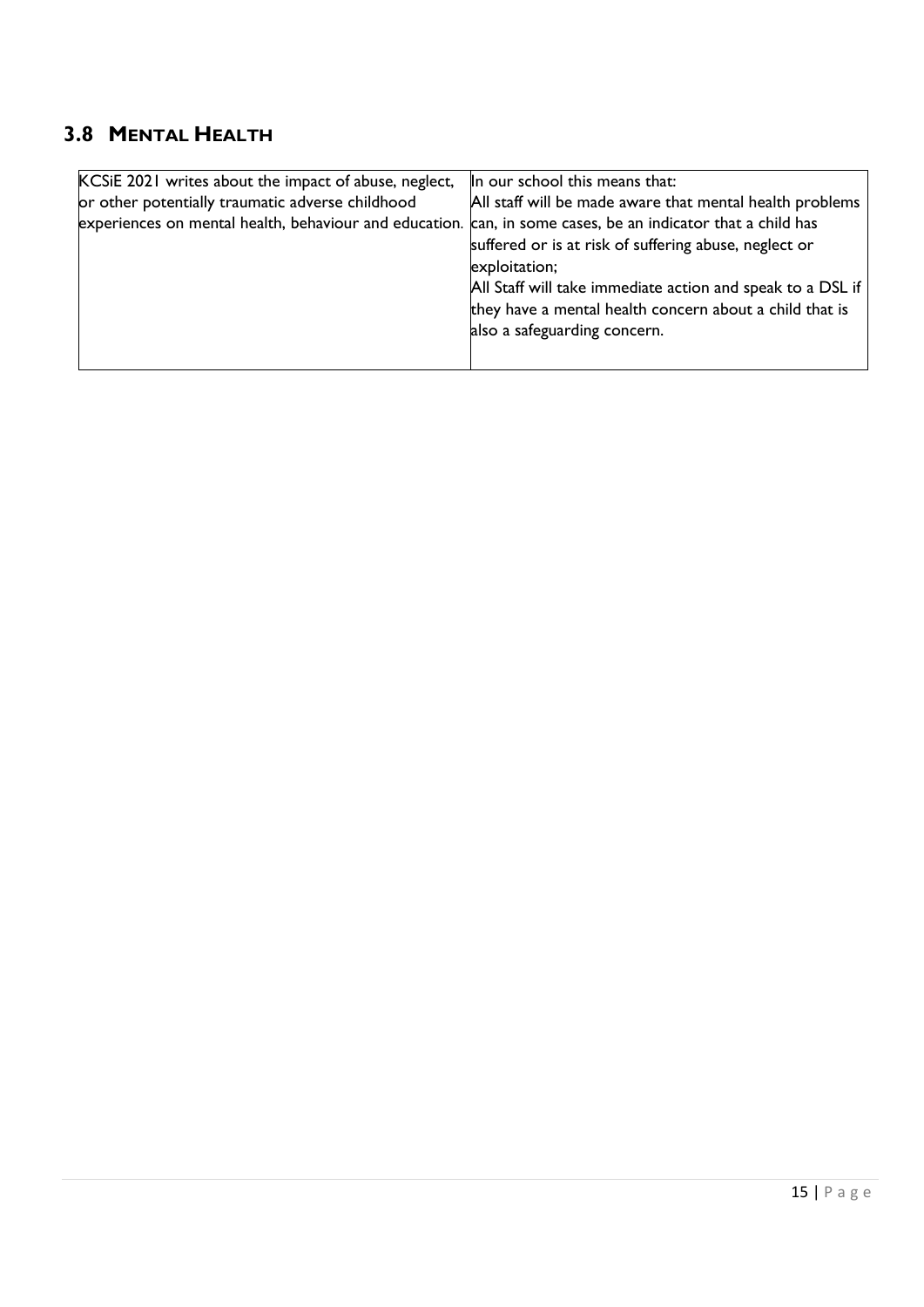#### <span id="page-15-0"></span>**3.9 THE DESIGNATED TEACHER FOR LOOKED AFTER CHILDREN AND PREVIOUSLY LOOKED AFTER CHILDREN**

| The Governing body must appoint a designated teacher (in non-In our school the Designated Teacher is: Adam Bradnick |                                                               |
|---------------------------------------------------------------------------------------------------------------------|---------------------------------------------------------------|
| maintained schools and colleges an appropriately trained teacher                                                    |                                                               |
| should take the lead) and should work with local authorities to                                                     | Our Designated Teacher will:                                  |
| promote the educational achievement of registered pupils who                                                        | Work with the Virtual school to provide the most              |
| are looked after. On commencement of sections 4-6 of the                                                            | appropriate support utilising the pupil premiumplus to        |
| Children and Social Work Act 2017, our designated teachers                                                          | ensure they meet the needs identified in the child's personal |
| will have responsibility for promoting the educational                                                              | education plan.                                               |
| achievement of children/ young people who have left care                                                            | Work with the virtual school head to promote the              |
| through adoption, special guardianship or child arrangement                                                         | educational achievement of previously looked after            |
| orders or who were adopted from state care outside England                                                          | children. In other schools and colleges, an appropriately     |
| and Wales.                                                                                                          | trained teacher should take the lead.                         |
|                                                                                                                     | From June 2021, the virtual headteacher has                   |
|                                                                                                                     | responsibility to promote the education of children           |
|                                                                                                                     | who have a social worker.                                     |
|                                                                                                                     |                                                               |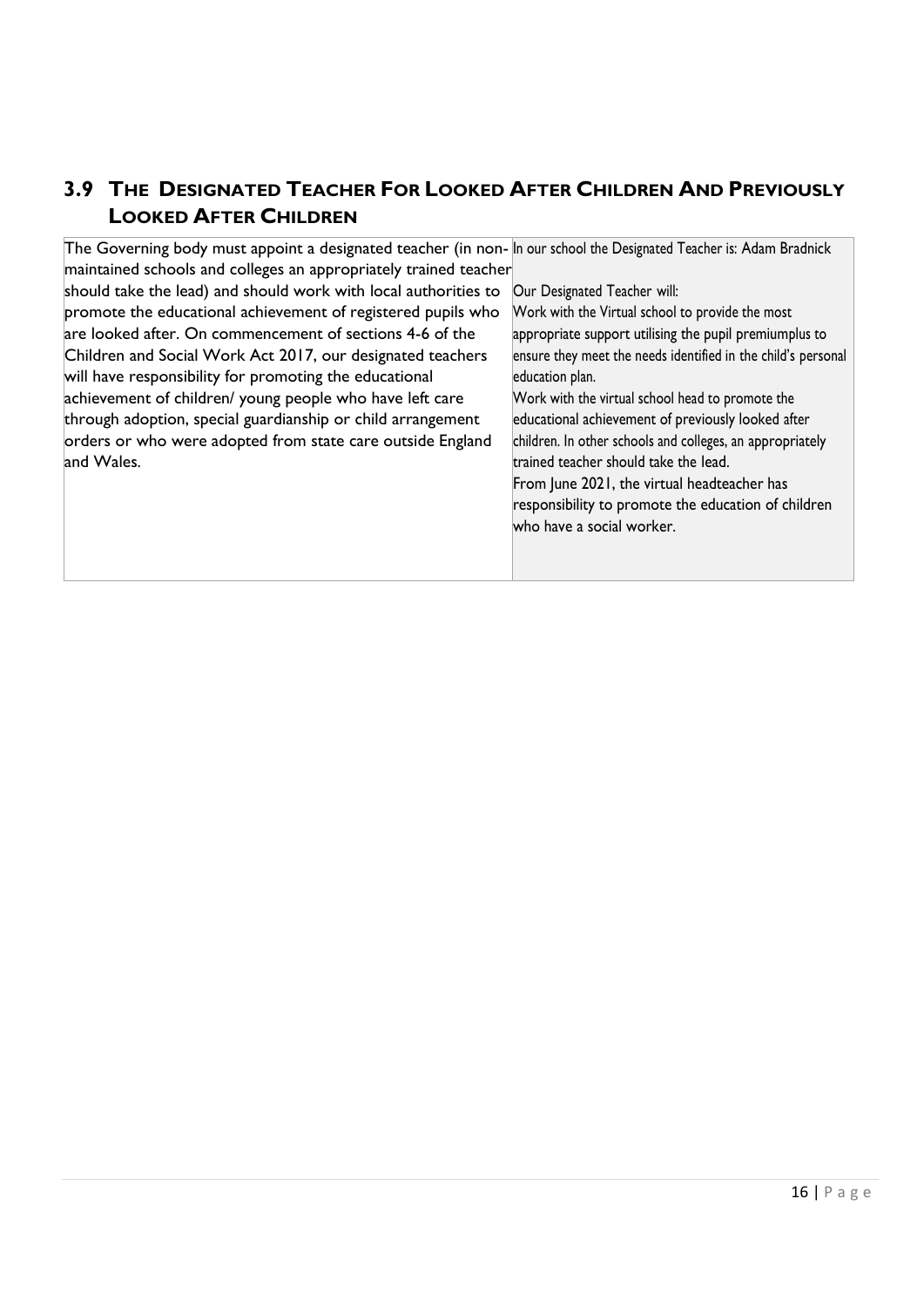## <span id="page-16-0"></span>**3.10 THE GOVERNING BODY**

| Governing Bodies and proprietors should ensure that there are In our school this means that:       |                                                    |
|----------------------------------------------------------------------------------------------------|----------------------------------------------------|
| appropriate policies and procedures in place in order for                                          |                                                    |
| appropriate action to be taken in a timely manner to safeguard                                     | All governors must as a minimum have read part     |
| and promote children's welfare;                                                                    | 2 of "KCSIE-21"                                    |
|                                                                                                    |                                                    |
| The school operates "Safer Recruitment" procedures and                                             | Our nominated Governor for Safeguarding and        |
| ensures that appropriate checks are carried out on all new staff                                   | Child Protection is:                               |
| and relevant volunteers                                                                            | Simon Foley                                        |
| The Principal and all other staff who work with children/young                                     | This Governor will receive safeguarding training   |
| people undertake safeguarding training on an annual basis with                                     | relevant to the governance role and this will be   |
| additional updates as necessary within a 2-year framework and a updated every 2 years.             |                                                    |
| training record maintained                                                                         | The Governing Body will review all                 |
| Temporary staff and volunteers are made aware of the school's                                      | policies/procedures that relate to safeguarding    |
| arrangements for safeguarding & child protection and their                                         | and child protection annually.                     |
| responsibilities                                                                                   | A member of our Governing Body (usually the        |
| The school remedies any deficiencies or weaknesses brought to                                      | Chair) is nominated to be responsible for liaising |
| its attention without delay; and                                                                   | with Local Authority Designated Officer in the     |
| The Governing body have a written policy and procedures for                                        | event of allegations of abuse being made against   |
| dealing with allegations of abuse against members of staff,                                        | the Principal.                                     |
| visitors, volunteers or governors in line with KCSIE 2021 and                                      | The Nominated Governor will liaise with the        |
| Local Safeguarding Partnership procedures.                                                         | Principal and the DSL to produce a report at       |
| The Nominated Governor is responsible for liaising with the                                        | least annually for governors and ensure the        |
| Principal and DSL over all matters regarding safeguarding and                                      | annual Section 175 safeguarding self-assessment    |
| child protection issues. The role is strategic rather than                                         | is completed and submitted on time.                |
| operational - they will not be involved in concerns about                                          | The Governing Body will ensure that                |
| individual students.                                                                               | appropriate safeguarding arrangements are in       |
| <b>Extended school activities</b>                                                                  | place when hiring out school premises/facilities   |
| Where the Governing Body provides services or activities                                           | to other organisations. In all lettings there will |
| directly under the supervision or management of school staff,                                      | be an appropriate agreement between the            |
| the school's arrangements for child protection will apply. Whereschool and the other organisation. |                                                    |
| services or activities are provided separately by another body,                                    |                                                    |
| the Governing Body will seek assurance in writing that the body                                    |                                                    |
| concerned has appropriate policies and procedures in place to                                      |                                                    |
| safeguard and protect children and there are arrangements to                                       |                                                    |
| liaise with the school on these matters where appropriate.                                         |                                                    |
|                                                                                                    |                                                    |
|                                                                                                    |                                                    |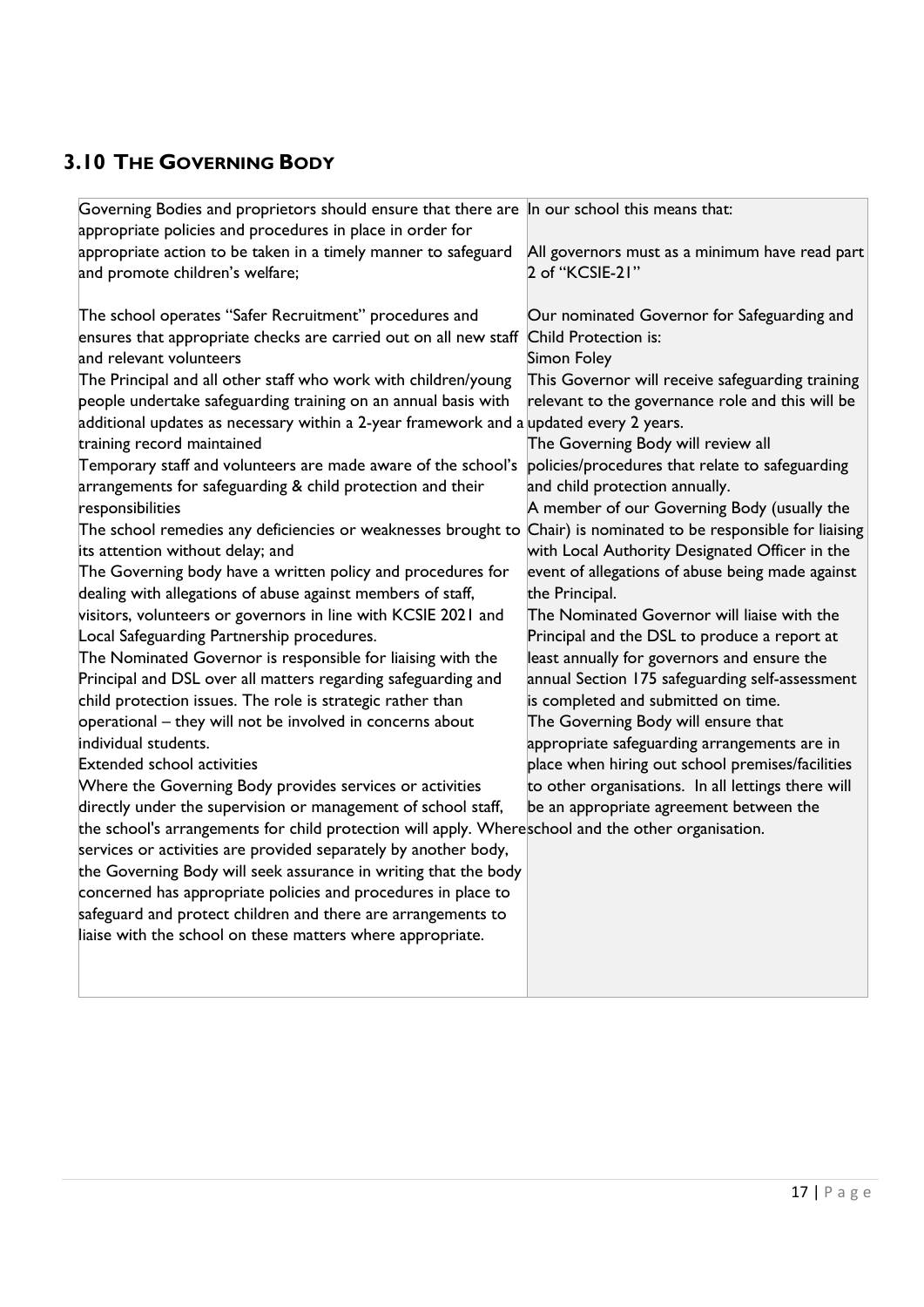#### <span id="page-17-0"></span>**3.11 SAFER RECRUITMENT & SELECTION**

| The school should pay full regard to 'Safer Recruitment' practice This means that in our school:                    |                                                     |
|---------------------------------------------------------------------------------------------------------------------|-----------------------------------------------------|
| including scrutinising applicants, verifying identity and academic The school will have a written recruitment and   |                                                     |
| or vocational qualifications, obtaining professional and character selection policy statement and procedures        |                                                     |
| references, checking previous employment history and ensuring linking explicitly to this policy.                    |                                                     |
| that a candidate has the health and physical capacity for the job. The following school staff have undertaken Safer |                                                     |
|                                                                                                                     | Recruitment training:                               |
| It also includes undertaking interviews and appropriate checks                                                      | <b>Stephen Kearns</b>                               |
| including disclosure & barring check, barred list checks and                                                        | Helen Tanner                                        |
| prohibition checks. Evidence of these checks must be recorded                                                       | Kate Branford                                       |
| on our Single Central Record.                                                                                       | Kerry Hampton                                       |
|                                                                                                                     | Rebecca Doughty                                     |
| All recruitment materials will include reference to the school's                                                    | <b>Rachel Deacy</b>                                 |
| commitment to safeguarding and promoting the wellbeing of                                                           | Owen Morgan                                         |
| pupils.                                                                                                             | Jadie Hampton                                       |
|                                                                                                                     | Sydney Vaughan                                      |
|                                                                                                                     | Adam Bradnick                                       |
|                                                                                                                     |                                                     |
|                                                                                                                     | One of these members of school staff will be        |
|                                                                                                                     | involved in all staff recruitment processes and sit |
|                                                                                                                     | on the recruitment panel.                           |
|                                                                                                                     | Volunteers not working in regulated activity will   |
|                                                                                                                     | always be supervised.                               |
|                                                                                                                     | Volunteer risk assessments will be completed        |
|                                                                                                                     | for all volunteers.                                 |
|                                                                                                                     |                                                     |
|                                                                                                                     |                                                     |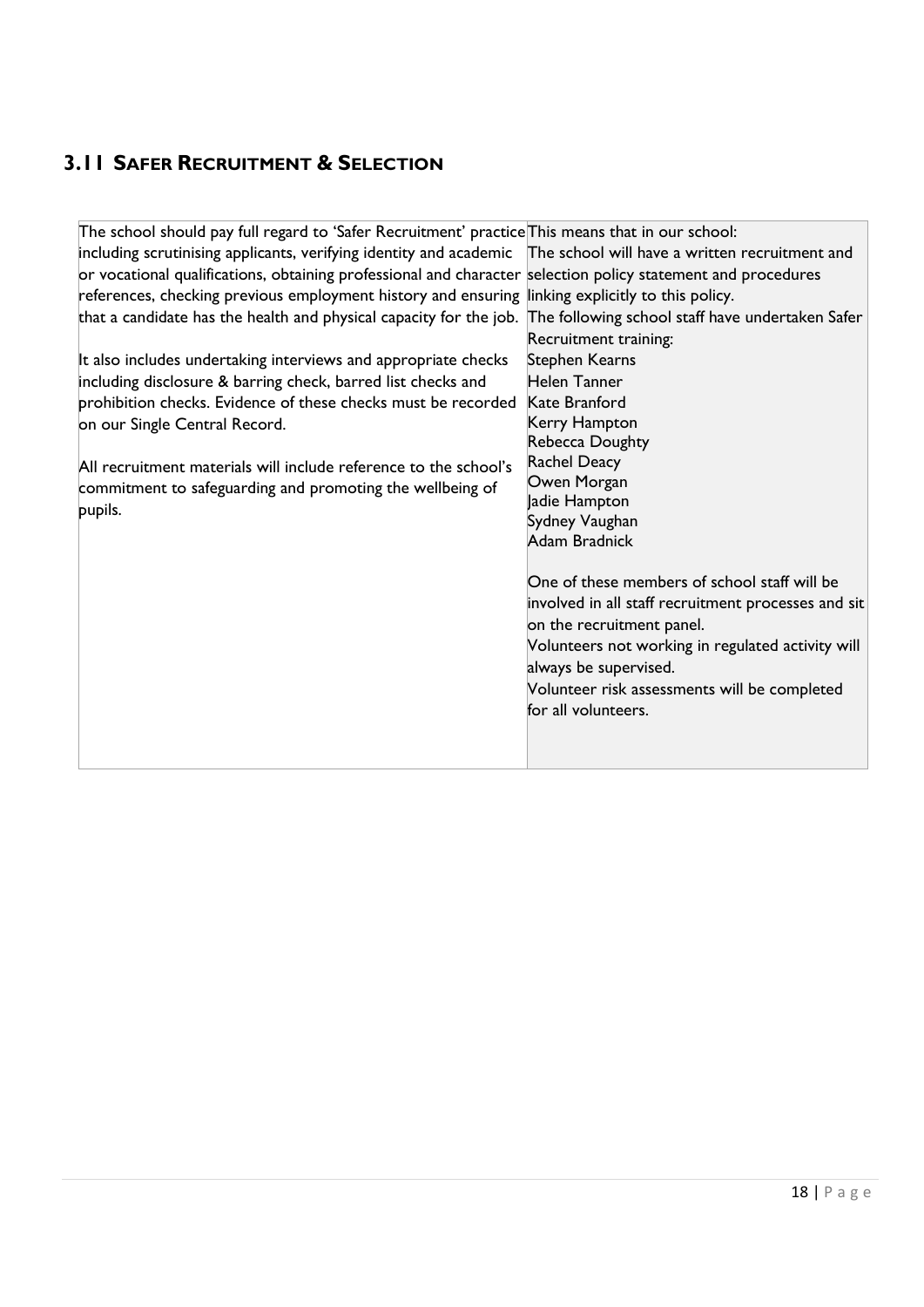#### <span id="page-18-0"></span>**3.11.1 Induction**

| All staff must be aware of systems within their setting which  |                                                    |
|----------------------------------------------------------------|----------------------------------------------------|
| support safeguarding, and these should be explained to them as | Our staff induction process will cover:            |
| part of staff induction.                                       | The Safeguarding & Child Protection policy;        |
|                                                                | The Behaviour Policy;                              |
|                                                                | The Staff Code of Conduct;                         |
|                                                                | The safeguarding response to children who go       |
|                                                                | missing from education; and                        |
|                                                                | The role of the DSL (including the identity of the |
|                                                                | DSL and any deputies).                             |
|                                                                | Copies of policies and a copy of the KSCIE-21      |
|                                                                | document is provided to staff at induction.        |
|                                                                |                                                    |
|                                                                |                                                    |
|                                                                |                                                    |
|                                                                |                                                    |
|                                                                |                                                    |
|                                                                |                                                    |
|                                                                |                                                    |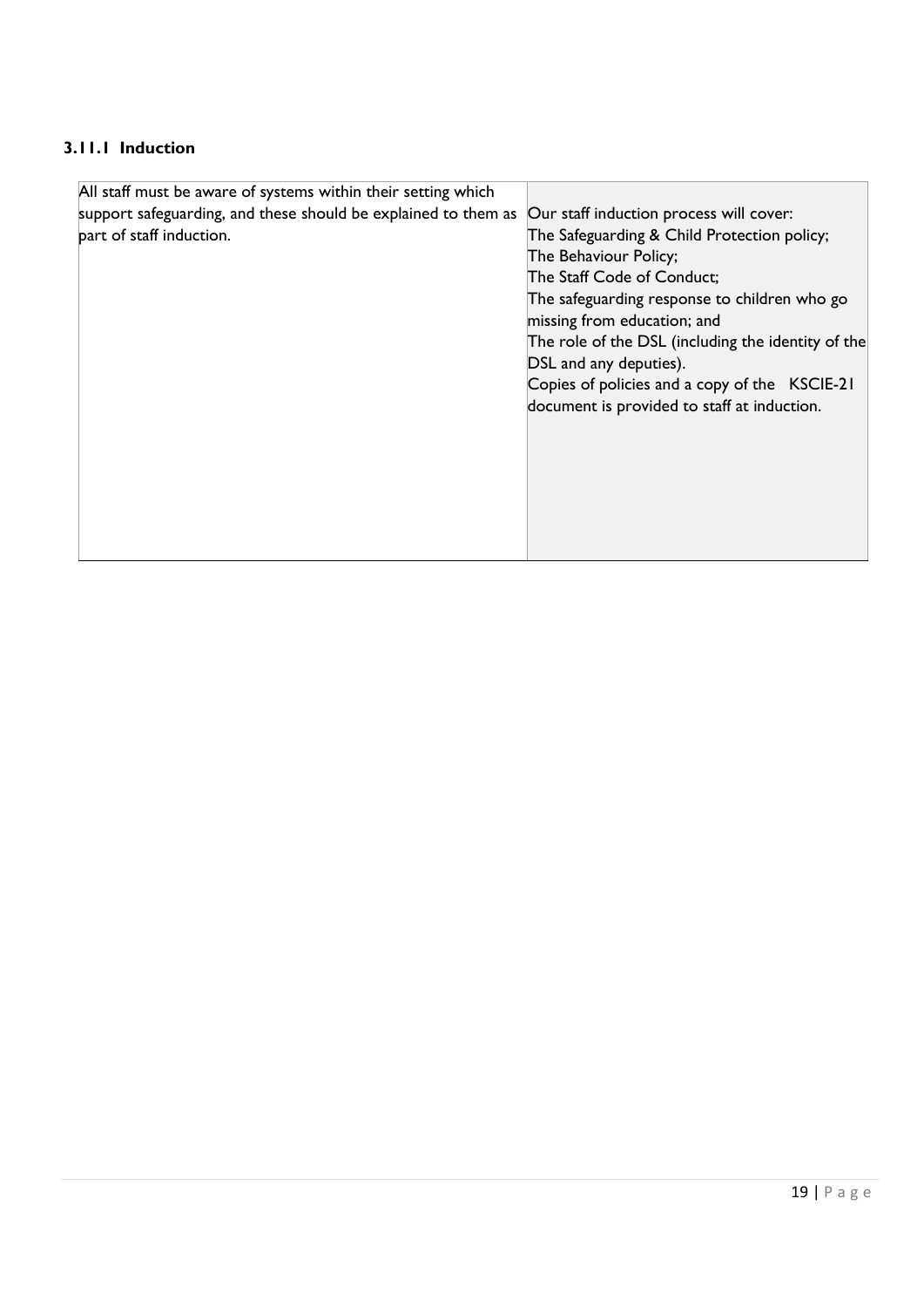#### <span id="page-19-0"></span>**3.11.2 Training**

| The school recognises that because of the day to day contact                                                  | All staff will receive training in child protection |
|---------------------------------------------------------------------------------------------------------------|-----------------------------------------------------|
| with children school staff are well placed to identify concerns at                                            | and safe working practice. In addition, they will   |
| an early stage. It is vital that all staff are able to recognise signs                                        | receive safeguarding and child protection           |
| and indicators across a spectrum of abuse.                                                                    | updates as required, but at least annually.         |
|                                                                                                               | We will support staff by providing an               |
| Recognising the impact of COVID 19, DSLs should be given                                                      | opportunity to talk through all aspects of          |
| additional time, particularly in the Autumn term to support staff safeguarding work within education with the |                                                     |
| and children regarding new safeguarding and welfare concerns.                                                 | DSL and to seek further support as appropriate.     |
| Regular safeguarding supervision will be offered to the Lead DSL                                              |                                                     |
| within school usually offered half termly, safeguarding                                                       |                                                     |
| supervision may need to be offered more frequently and                                                        |                                                     |
| extended to other members of staff as deemed appropriate by                                                   |                                                     |
| the school. DSLs will be supported to access training as                                                      |                                                     |
| appropriate including training in behaviour and mental health                                                 |                                                     |
|                                                                                                               |                                                     |
|                                                                                                               |                                                     |
|                                                                                                               |                                                     |
|                                                                                                               |                                                     |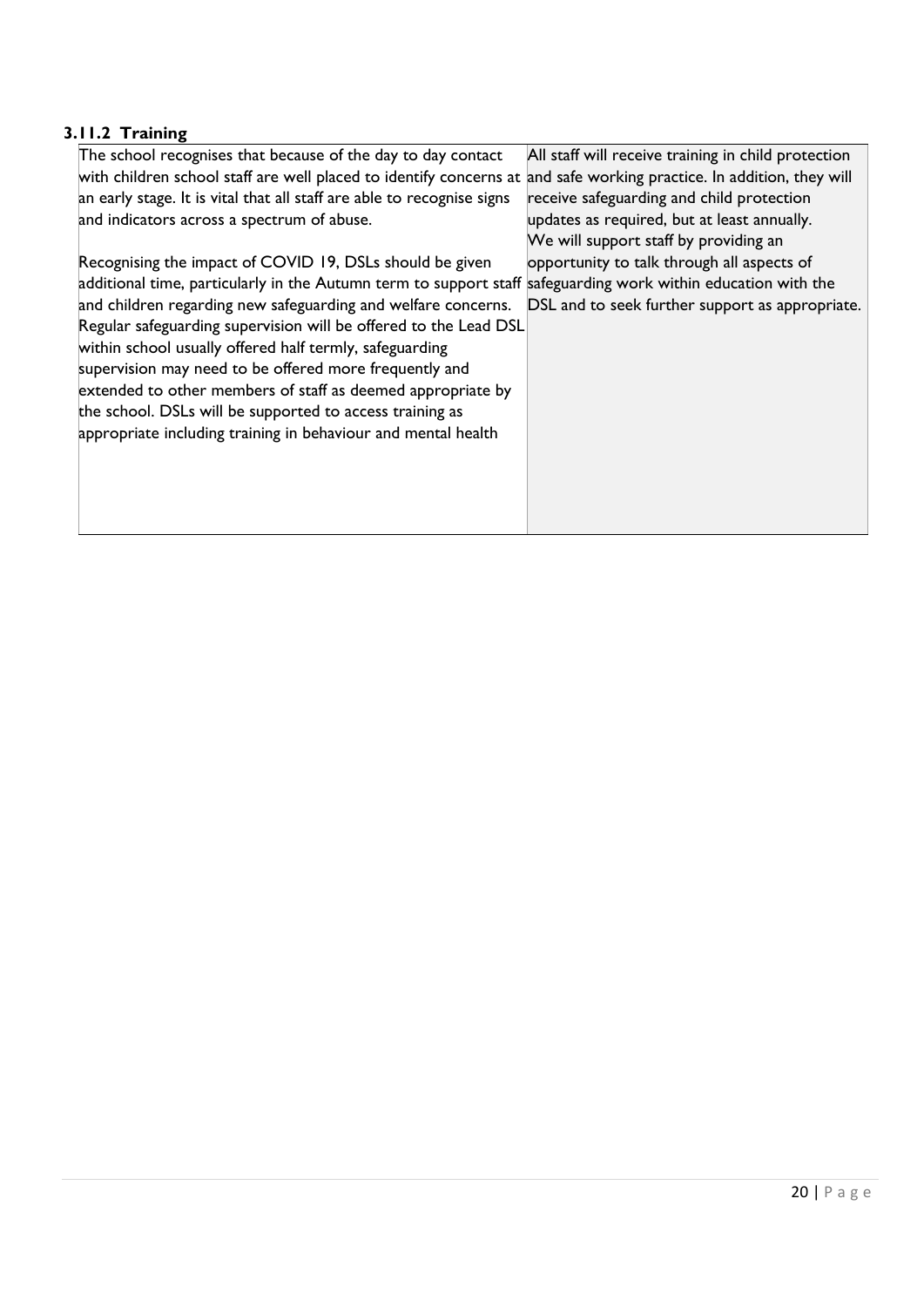## <span id="page-20-0"></span>**3.12SUPERVISION**

| Regular supervision will be offered to the Lead DSL and Deputy We recognise the importance of practice |                                                   |
|--------------------------------------------------------------------------------------------------------|---------------------------------------------------|
|                                                                                                        |                                                   |
| DSL's within school, usually half-termly and may be extended to oversight and multiple perspectives in |                                                   |
| other members of staff as deemed appropriate by the school.                                            | safeguarding and child protection work. We will   |
|                                                                                                        | support staff by providing opportunities for      |
|                                                                                                        | reflective practice including opportunity to talk |
|                                                                                                        | through all aspects of safeguarding work within   |
|                                                                                                        | education with the DSL and to seek further        |
|                                                                                                        |                                                   |
|                                                                                                        | support as appropriate.                           |
|                                                                                                        |                                                   |
|                                                                                                        |                                                   |
|                                                                                                        |                                                   |
|                                                                                                        |                                                   |
|                                                                                                        |                                                   |
|                                                                                                        |                                                   |
|                                                                                                        |                                                   |
|                                                                                                        |                                                   |
|                                                                                                        |                                                   |
|                                                                                                        |                                                   |
|                                                                                                        |                                                   |
|                                                                                                        |                                                   |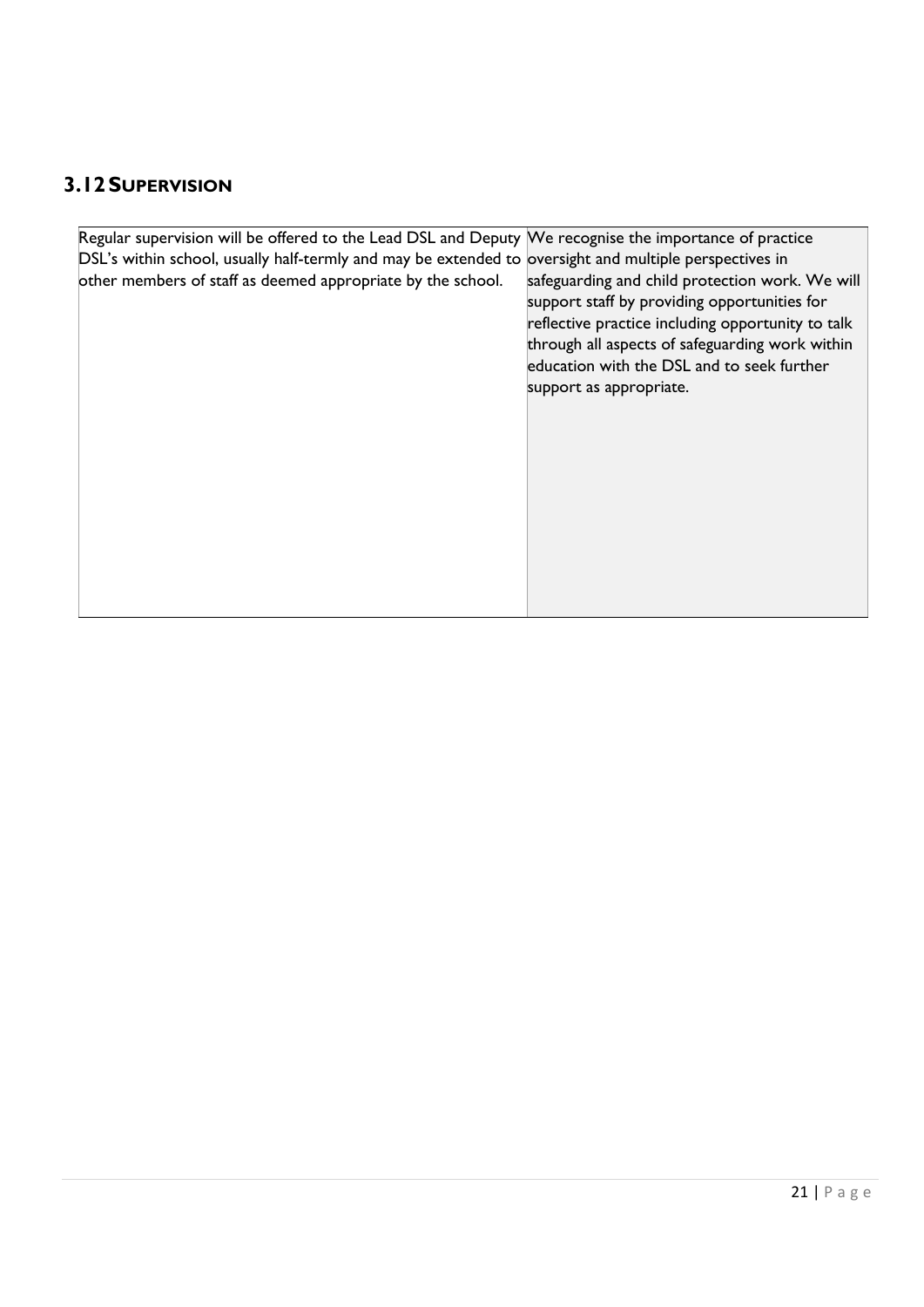## <span id="page-21-0"></span>**3.13 THE USE OF REASONABLE FORCE**

| There are circumstances when it is appropriate for staff in                                                      | This means in our school:                           |
|------------------------------------------------------------------------------------------------------------------|-----------------------------------------------------|
| school to use a physical intervention to safeguard children and                                                  |                                                     |
| young people. The term 'reasonable force' covers the broad                                                       | We will have a behaviour policy                     |
| range of actions used by staff that involves a degree of physical                                                | By planning positive and proactive behaviour        |
| contact to control or restrain children/young people. This can                                                   | support the occurrence of challenging behaviour     |
| range from guiding a child/young person to safety by the arm, to and the need to use physical intervention will  |                                                     |
| more extreme circumstances such as breaking up a fight or                                                        | reduce.                                             |
| where a child/young person needs to be restrained to prevent                                                     | We will write individual behaviour support plans    |
| violence or injury.                                                                                              | for our more vulnerable children/ young people      |
|                                                                                                                  | and agree them with parents and carers.             |
| Departmental advice for schools is                                                                               | We will not have a 'no contact' policy as this      |
| available here: https://www.gov.uk/government/publications/use-could leave our staff unable to fully support and |                                                     |
| of-reasonable-force-in-schools                                                                                   | protect their students.                             |
|                                                                                                                  | Staff who are likely to need to use physical        |
|                                                                                                                  | intervention will be appropriately trained.         |
|                                                                                                                  | When using reasonable force in response to          |
|                                                                                                                  | risks presented by incidents involving              |
|                                                                                                                  | children/young people including any with SEN or     |
|                                                                                                                  | disabilities, or with medical conditions, our staff |
|                                                                                                                  | will consider the risks carefully.                  |
|                                                                                                                  |                                                     |
|                                                                                                                  |                                                     |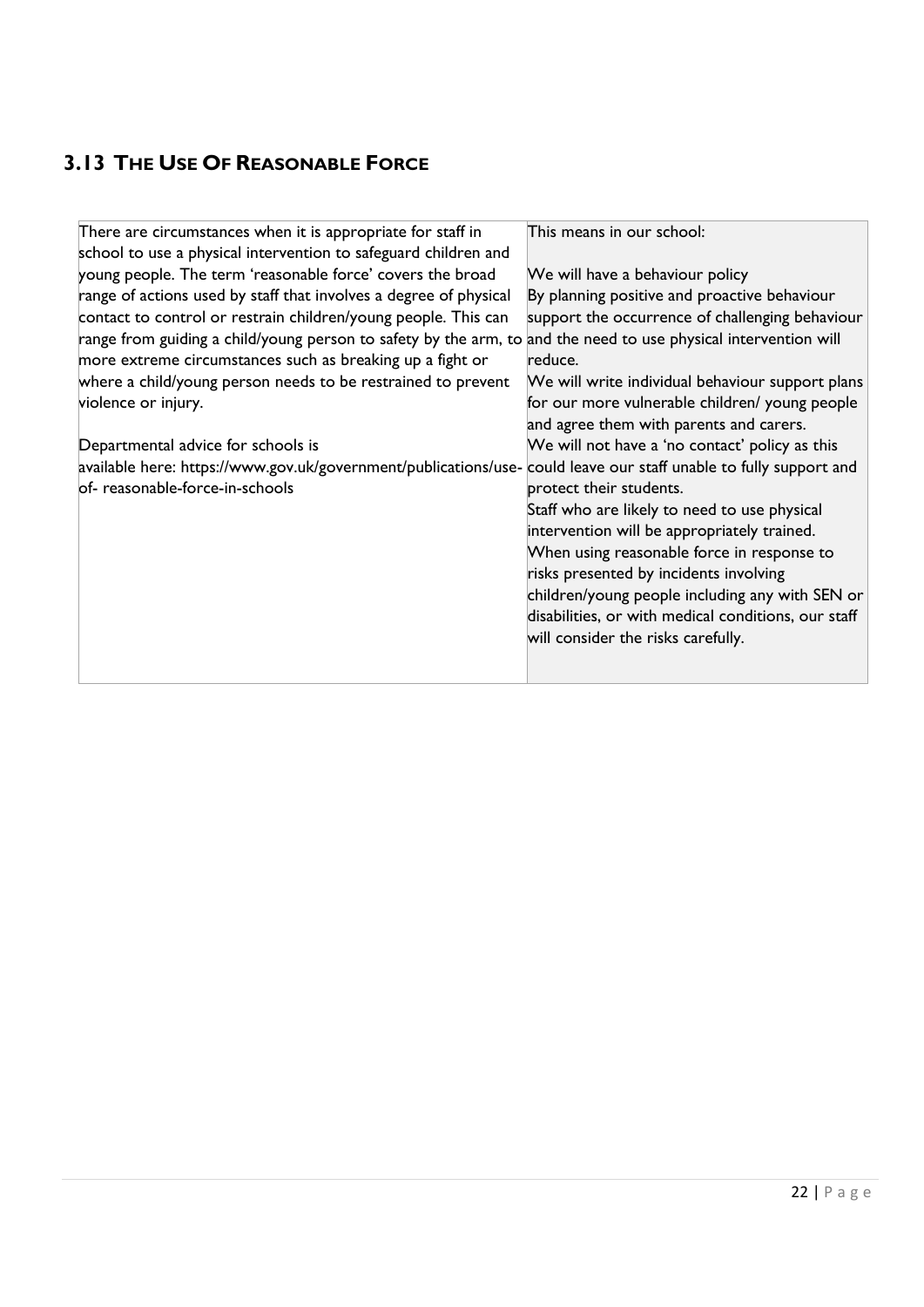#### <span id="page-22-0"></span>**3.14 THE SCHOOL ROLE IN THE PREVENTION OF ABUSE**

| This Safeguarding & Child Protection Policy cannot be separated This means that in our school: |                                                    |
|------------------------------------------------------------------------------------------------|----------------------------------------------------|
| from the general ethos of the school, which should ensure that                                 | We will provide opportunities for students to      |
| students are treated with respect and dignity, taught to treat                                 | develop skills, concepts, attitudes and knowledge  |
| each other with respect, feel safe, have a voice, and are listened                             | that promote their safety and well-being.          |
| to.                                                                                            | All our policies which address issues of power     |
| Safeguarding issues will be addressed through all areas of the                                 | and potential harm, for example Anti-Bullying,     |
| curriculum.                                                                                    | Discrimination, Equal Opportunities, Handling,     |
|                                                                                                | Positive Behaviour, will be inter-linked to ensure |
|                                                                                                | a whole school approach.                           |
|                                                                                                | All staff will be made aware of our school's       |
|                                                                                                | unauthorised absence and missing from              |
|                                                                                                | education procedures                               |
|                                                                                                |                                                    |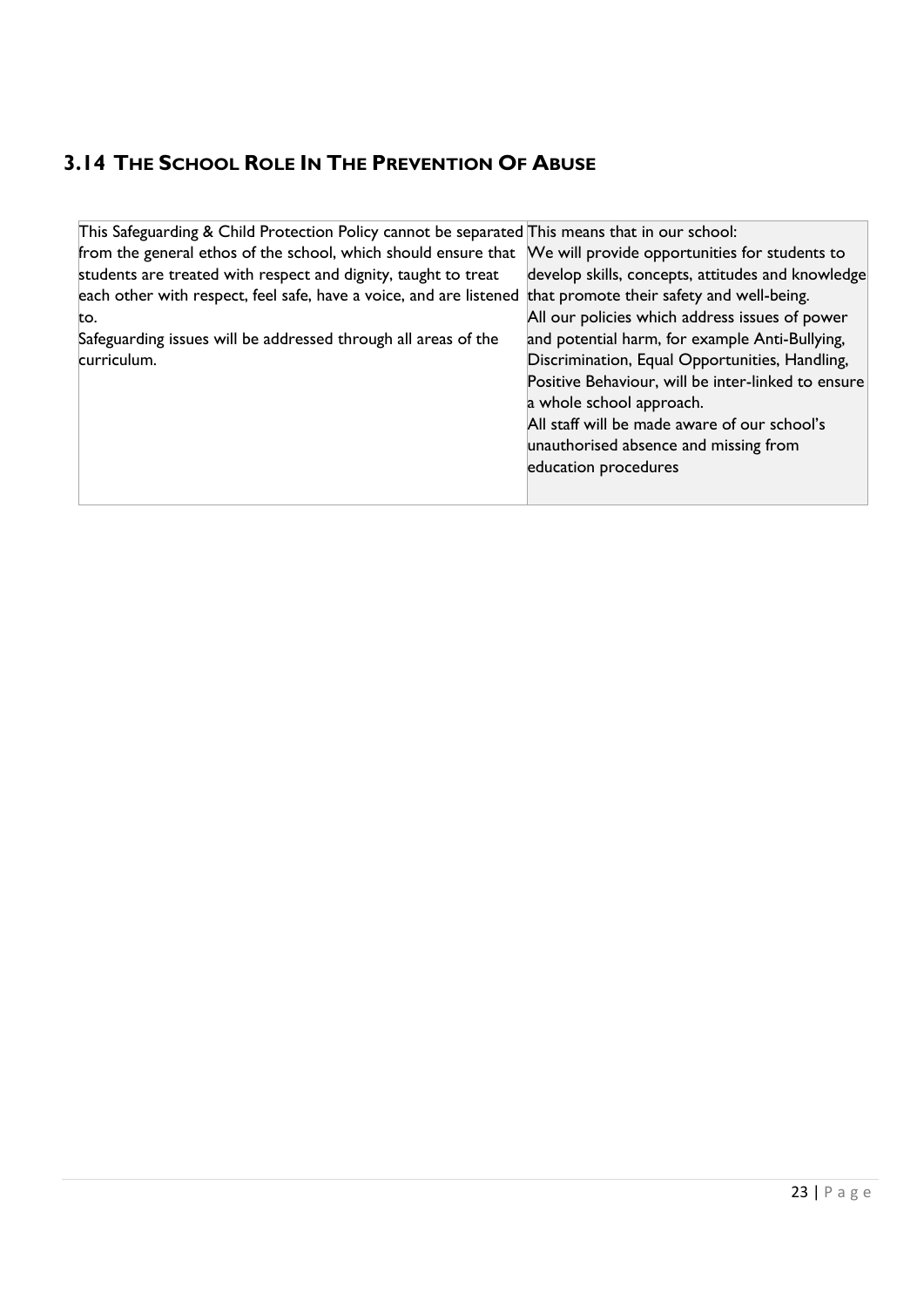#### <span id="page-23-0"></span>**3.15 RESPONSES TO CONCERNS –EARLY HELP**

| Our school adheres to child protection procedures that have                                                       | This means that in our school:                                               |
|-------------------------------------------------------------------------------------------------------------------|------------------------------------------------------------------------------|
| been agreed locally through the Sandwell children's safeguarding All Staff will notice and listen to children and |                                                                              |
| partnership. Where we identify children and families in need of                                                   | young people, sharing their concerns with the                                |
| support, we will carry out our responsibilities in accordance                                                     | DSL in writing via the school's safeguarding                                 |
| with the westmidlands.procedures.org.uk/ and the Levels of                                                        | recording systems.                                                           |
| Need/Thresholds Guidance.                                                                                         | This will be completed as soon as possible and                               |
| Where unmet needs have been identified for a child/young                                                          | passed to the DSL/DDSL, timed, dated and                                     |
| person utilising the Levels of Need/Threshold Guidance but                                                        | signed by the member of staff.                                               |
| there is no evidence of a significant risk, the DSL will oversee                                                  | Safeguarding leads will assess, plan, do and                                 |
| the delivery of an appropriate Early Help response.                                                               | review plans                                                                 |
| The child/young person's voice must remain paramount within a Senior leaders will analyse safeguarding data and   |                                                                              |
| solution focused practice framework.                                                                              | practice to inform strategic planning and staff                              |
| Should it be felt that a multi-agency approach is needed to meet CPD                                              |                                                                              |
| the unmet safeguarding need; the DSL will initiate a request via                                                  | The DSL will generally lead on liaising with other                           |
| the appropriate early help pathway. The DSL will then oversee                                                     | agencies. Any multi-agency plan will then be                                 |
| the agreed intervention from school as part of the multiagency                                                    | reviewed regularly and progress updated                                      |
| safeguarding response and ongoing school- focused support.                                                        | towards the goals until the unmet safeguarding<br>needs have been addressed. |
|                                                                                                                   | In our school although any member of staff can                               |
|                                                                                                                   | refer a situation to Children's Services, it is                              |
|                                                                                                                   | expected that the majority are passed through                                |
|                                                                                                                   | the DSL team                                                                 |
|                                                                                                                   |                                                                              |
|                                                                                                                   |                                                                              |
|                                                                                                                   |                                                                              |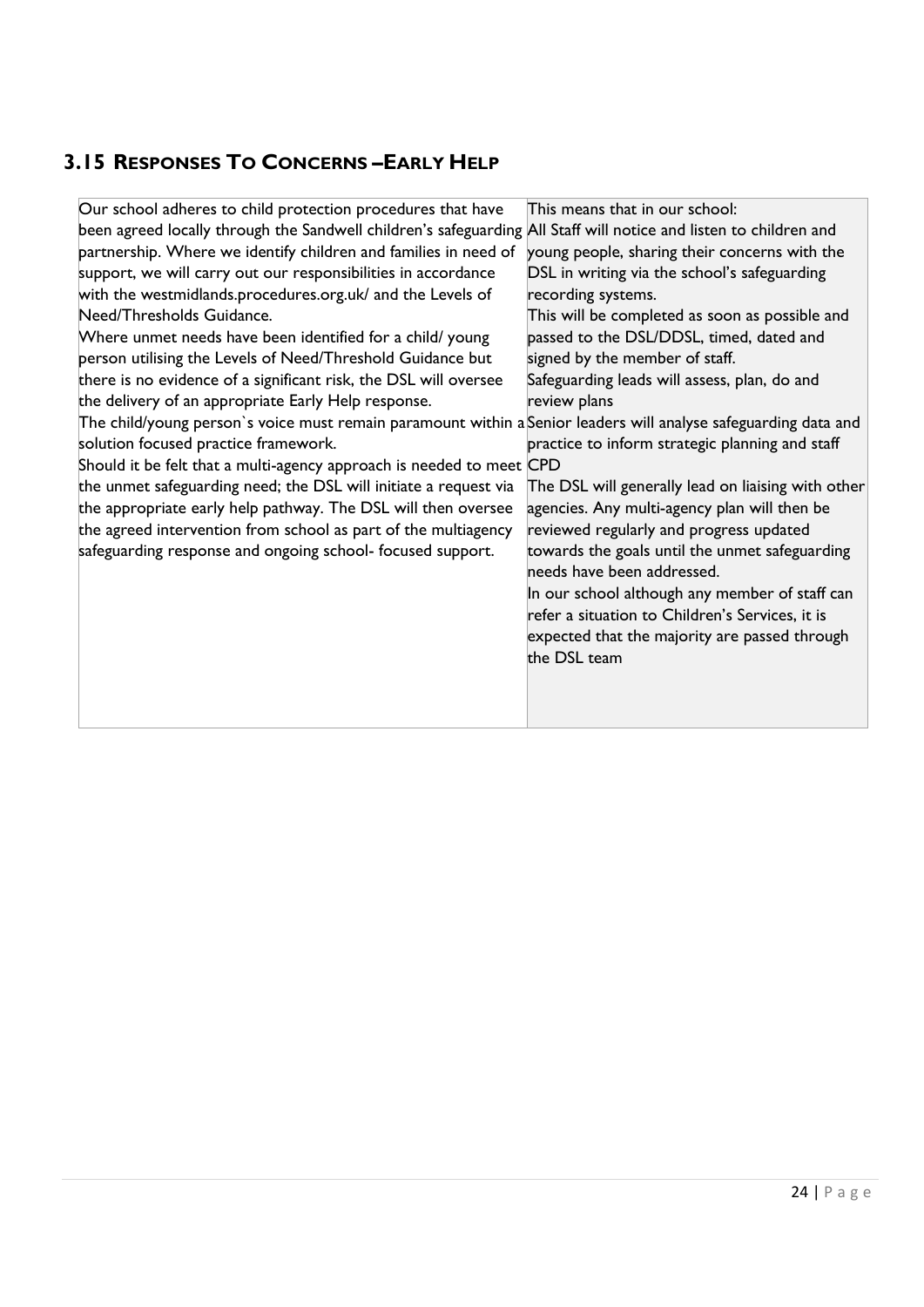## <span id="page-24-0"></span>**3.16 SAFEGUARDING OF PUPILS VULNERABLE TO RADICALISATION**

| With effect from 1st July 2015, all schools are subject to a duty                                                   | This means that in our school:                     |
|---------------------------------------------------------------------------------------------------------------------|----------------------------------------------------|
| to have "due regard to the need to prevent people being drawn                                                       |                                                    |
| into terrorism" (section 26, Counter Terrorism and Security                                                         | We value freedom of speech and the expression      |
| Act 2015). This is known as The Prevent Duty.                                                                       | of beliefs and ideology as fundamental rights      |
| The current threat from terrorism in the United Kingdom may                                                         | underpinning our society's values. Students and    |
| include the exploitation of vulnerable people, to involve them in teachers have the right to speak freely and voice |                                                    |
| terrorism or in activity in support of terrorism. The                                                               | their opinions.                                    |
| normalisation of extreme views may also make children and                                                           | Free speech is not an unqualified privilege; it is |
| young people vulnerable to future manipulation and                                                                  | subject to laws and policies governing equality,   |
| exploitation.                                                                                                       | human rights, community safety and community       |
| Definitions of radicalisation and extremism, and indicators of                                                      | cohesion. We are clear that this exploitation and  |
| vulnerability to radicalisation are in Appendix 4.                                                                  | radicalisation must be viewed as a safeguarding    |
|                                                                                                                     | concern and that protecting children from the      |
|                                                                                                                     | risk of radicalisation from any group is part of   |
|                                                                                                                     | our school's safeguarding duty                     |
|                                                                                                                     |                                                    |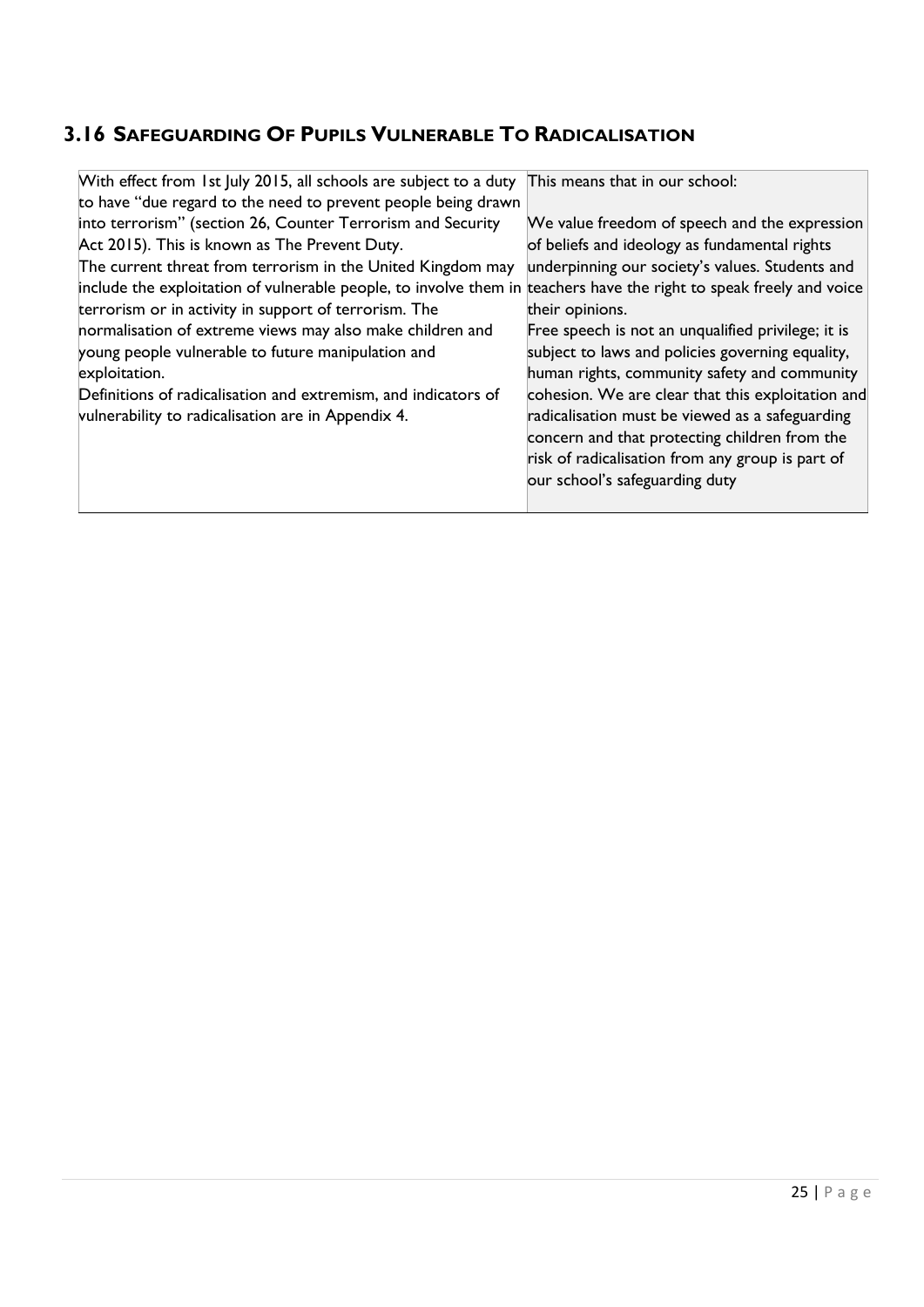#### <span id="page-25-0"></span>**3.16.1 Risk Reduction**

| ensure that inappropriate sites are not accessed by students or<br>or protection.<br>staff.<br>The School has a duty to cooperate with the Channel<br>programme in the carrying out of its functions, and with the<br>Police in providing information about an individual who is<br>referred to Channel (Section 38, Counter Terrorism and<br>Security Act 2015). | The school governors, Principal and the DSL will assess the levelWe are clear that this exploitation and<br>of risk within the school and put actions in place to reduce that radicalisation must be viewed as a safeguarding<br>risk. Risk assessment may include consideration of the school's<br>RE curriculum, SEND policy, Assembly Policy, the use of school risk of radicalisation from any group (including,<br>premises by external agencies, integration of students by gender but not restricted to, those linked to Islamist<br>and SEN, anti-bullying policy and other issues specific to the<br>school's profile, community and philosophy. To this end, open<br>source due diligence checks will be undertaken on all external<br>speakers invited to our school.<br>The setting is required to identify a Prevent Single Point of<br>Contact (SPOC) who will be the lead within the organisation for The SPOC for our school is:<br>safeguarding in relation to protecting individuals from<br>radicalisation and involvement in terrorism: this will normally be All staff within our school will be alert to<br>the DSL.<br>The School will monitor online activity within the school to | concern and that protecting children from the<br>ideology, or to Far Right/Neo- Nazi/White<br>Supremacist, Domestic Terrorism, Irish<br>Nationalist and Loyalist paramilitary groups, and<br>extremist Animal Rights movements) is part of<br>our school's safeguarding duty.<br><b>Rachel Deacy</b><br>changes in a child/young person's behaviour or<br>attitude which could indicate that they need help |
|-------------------------------------------------------------------------------------------------------------------------------------------------------------------------------------------------------------------------------------------------------------------------------------------------------------------------------------------------------------------|------------------------------------------------------------------------------------------------------------------------------------------------------------------------------------------------------------------------------------------------------------------------------------------------------------------------------------------------------------------------------------------------------------------------------------------------------------------------------------------------------------------------------------------------------------------------------------------------------------------------------------------------------------------------------------------------------------------------------------------------------------------------------------------------------------------------------------------------------------------------------------------------------------------------------------------------------------------------------------------------------------------------------------------------------------------------------------------------------------------------------------------------------------------------------------------------------------|-------------------------------------------------------------------------------------------------------------------------------------------------------------------------------------------------------------------------------------------------------------------------------------------------------------------------------------------------------------------------------------------------------------|
|-------------------------------------------------------------------------------------------------------------------------------------------------------------------------------------------------------------------------------------------------------------------------------------------------------------------------------------------------------------------|------------------------------------------------------------------------------------------------------------------------------------------------------------------------------------------------------------------------------------------------------------------------------------------------------------------------------------------------------------------------------------------------------------------------------------------------------------------------------------------------------------------------------------------------------------------------------------------------------------------------------------------------------------------------------------------------------------------------------------------------------------------------------------------------------------------------------------------------------------------------------------------------------------------------------------------------------------------------------------------------------------------------------------------------------------------------------------------------------------------------------------------------------------------------------------------------------------|-------------------------------------------------------------------------------------------------------------------------------------------------------------------------------------------------------------------------------------------------------------------------------------------------------------------------------------------------------------------------------------------------------------|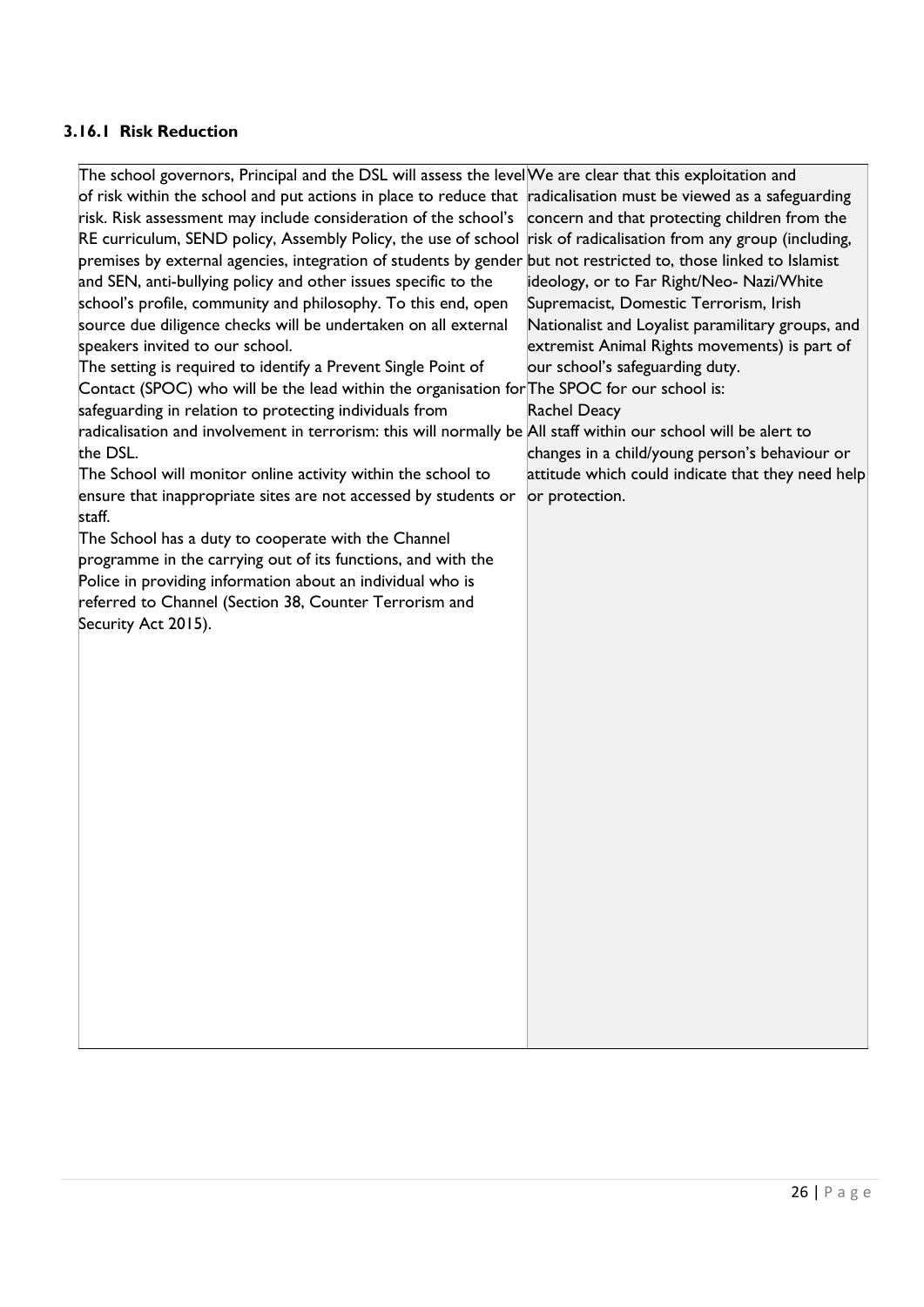#### <span id="page-26-0"></span>**3.16.2 Channel**

| Channel is a multi-agency approach to provide support to          | We will use specialist online monitoring        |
|-------------------------------------------------------------------|-------------------------------------------------|
| individuals who are at risk of being drawn into terrorist related | software, which in this school is called SENSO  |
| activity. It is led by the West Midlands Police Counter-          | Our school will make referrals to Channel if we |
| Terrorism Unit, and it aims to:                                   | are concerned that an individual might be       |
| Establish an effective multi-agency referral and intervention     | vulnerable to radicalisation                    |
| process to identify vulnerable individuals;                       |                                                 |
| Safeguard individuals who might be vulnerable to being            |                                                 |
| radicalised, so that they are not at risk of being drawn into     |                                                 |
| terrorist-related activity; and                                   |                                                 |
| Provide early intervention to protect and divert people away      |                                                 |
| from the risks they face and reduce vulnerability.                |                                                 |
| Further guidance about duties relating to the risk of             |                                                 |
| radicalisation is available in the Advice for Schools on The      |                                                 |
| Prevent Duty.                                                     |                                                 |
|                                                                   |                                                 |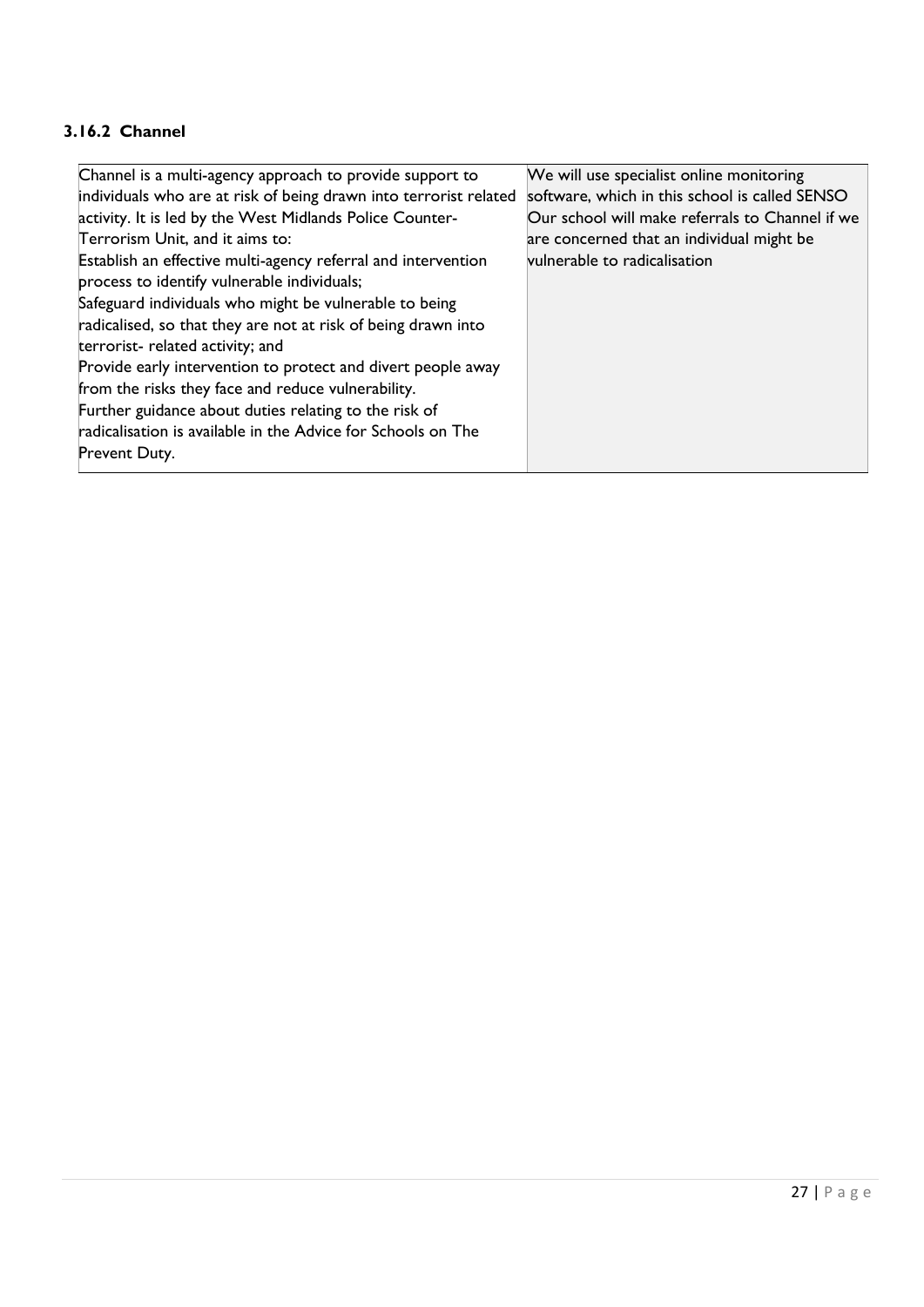#### <span id="page-27-0"></span>**3.17 STUDENTS WHO ARE AT RISK/VULNERABLE TO EXPLOITATION, TRAFFICKING, OR SO CALLED 'HONOUR-BASED' ABUSE – INCLUDING FEMALE GENITAL MUTILATION AND FORCED MARRIAGE**

| With effect from October 2015, all schools are subject to a<br>mandatory reporting requirement in respect of female genital | This means that in our school we ensure:            |
|-----------------------------------------------------------------------------------------------------------------------------|-----------------------------------------------------|
| mutilation (FGM). When a teacher suspects or discovers that an Our staff are supported to talk to families and              |                                                     |
| act of FGM is going to be or has been carried out on a girl aged                                                            | local communities about sensitive concerns in       |
| under 18, that teacher has a statutory duty to report it to the                                                             | relation to their children and to find ways to      |
| Police.                                                                                                                     | address them together wherever possible.            |
|                                                                                                                             |                                                     |
| Failure to report such cases will result in disciplinary sanctions.                                                         | All staff are up to date on the latest advice and   |
|                                                                                                                             | guidance provided to assist in addressing specific  |
| The teacher will also discuss the situation with the DSL before a vulnerabilities and forms of exploitation around;         |                                                     |
| decision is made as to whether the mandatory reporting duty                                                                 | <b>Forced Marriage</b><br>$\circ$                   |
| applies.                                                                                                                    | <b>FGM</b><br>$\Omega$                              |
|                                                                                                                             | Honour Based Abuse<br>$\Omega$                      |
|                                                                                                                             | Trafficking<br>$\circ$                              |
|                                                                                                                             | Criminal Exploitation & Gang Affiliation<br>$\circ$ |
|                                                                                                                             |                                                     |
|                                                                                                                             | Our staff will be supported to recognise warning    |
|                                                                                                                             | signs and symptoms in relation to each specific     |
|                                                                                                                             | issue, and include such issues, in an age           |
|                                                                                                                             | appropriate way, in their lesson plans.             |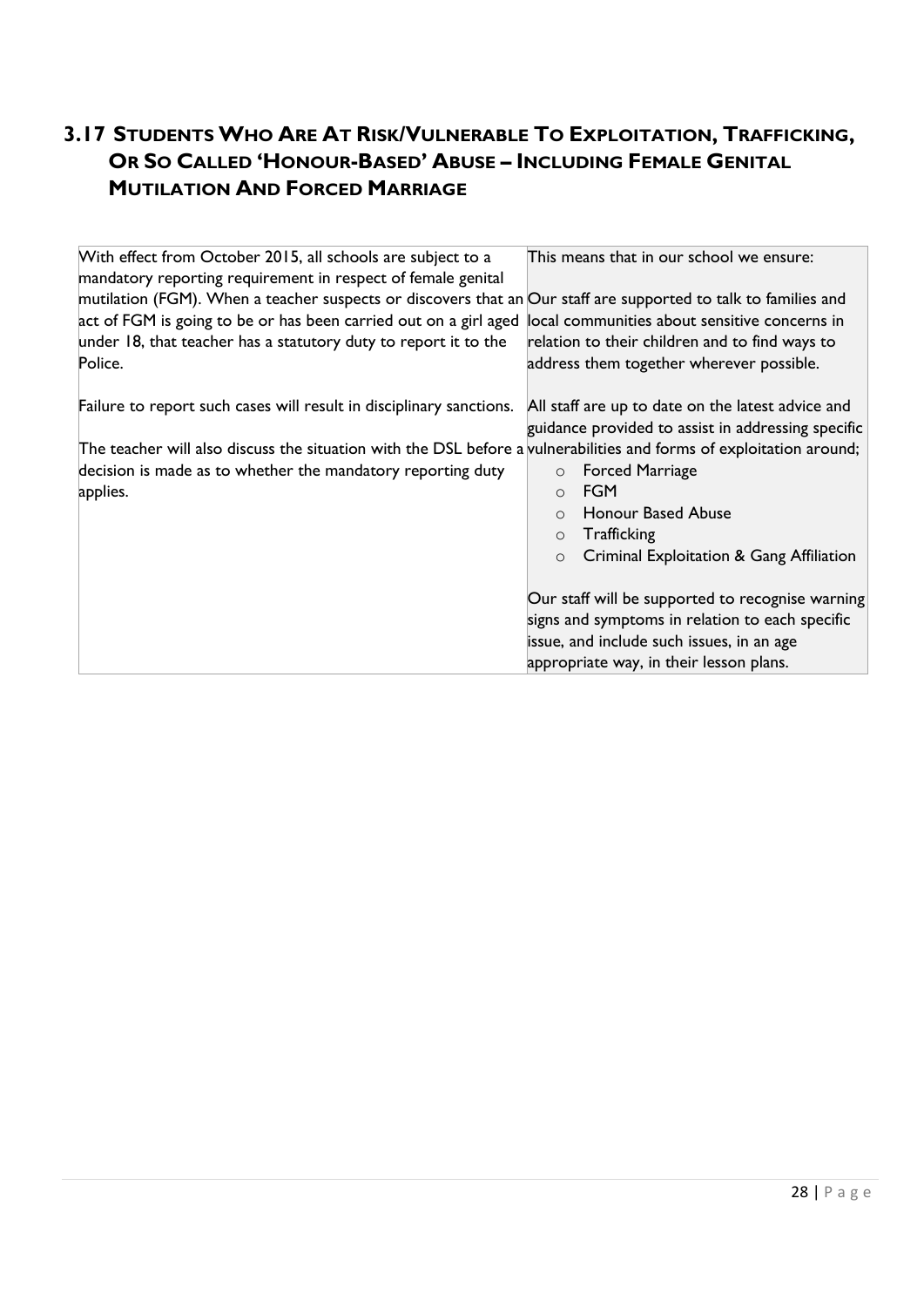#### <span id="page-28-0"></span>**3.18 CHILDREN MISSING FROM EDUCATION**

| A child going missing, particularly repeatedly, can act as a vital | This means that in our school we will:                                                         |
|--------------------------------------------------------------------|------------------------------------------------------------------------------------------------|
| warning sign of a range of safeguarding risks, including abuse and |                                                                                                |
| neglect, which may include sexual abuse or exploitation; child     | Hold two or more emergency contact numbers                                                     |
| criminal exploitation; mental health problems; substance abuse     | for each pupil.                                                                                |
| and other issues. Early intervention is necessary to identify the  | All our attendance work will liaise closely with                                               |
| existence of any underlying safeguarding risks and to help         | the DSL.                                                                                       |
| prevent the risk of them going missing in future.                  | We will adapt our attendance monitoring on an<br>individual basis to ensure the safety of each |
| Work around attendance and students Missing from Education         | child/young person at our school                                                               |
| will be coordinated with safeguarding interventions.               | Our school will demonstrate that we have taken<br>reasonable enquiries to ascertain the        |
| The school must notify the Local Authority of any pupil/student    | whereabouts of students that would be                                                          |
| who fails to attend school regularly after making reasonable       | considered 'missing'.                                                                          |
| enquiries or has been absent without the school's permission       | We will work closely with the CME Team,                                                        |
| for a continuous period of 5 days or more.                         | School Admissions Service and the Elective                                                     |
|                                                                    | Home Education Team                                                                            |
| The school (regardless of designation) must also notify the Local  |                                                                                                |
| Authority of any pupil/student who is to be deleted from the       |                                                                                                |
| admission register because s/he:                                   |                                                                                                |
| Has been taken out of school by their parents and is being         |                                                                                                |
| educated outside the school system (e.g. home education)           |                                                                                                |
| Has ceased to attend school and no longer lives within a           |                                                                                                |
| reasonable distance of the school at which s/he is registered      |                                                                                                |
| (moved within the city, within the country or moved abroad but     |                                                                                                |
| failed to notify the school of the change)                         |                                                                                                |
| Displaced as a result of a crisis e.g. domestic violence or        |                                                                                                |
| homelessness                                                       |                                                                                                |
| Has been certified by the school medical officer as unlikely to be |                                                                                                |
| in a fit state of health to attend school before ceasing to be of  |                                                                                                |
| compulsory school age, and neither s/he nor his/her parent has     |                                                                                                |
| indicated the intention to continue to attend the school after     |                                                                                                |
| ceasing to be of compulsory school age                             |                                                                                                |
| Is in custody for a period of more than four months due to a       |                                                                                                |
| final court order and the proprietor does not reasonably believe   |                                                                                                |
| that s/he will return to the school at the end of that period      |                                                                                                |
| Has been permanently excluded                                      |                                                                                                |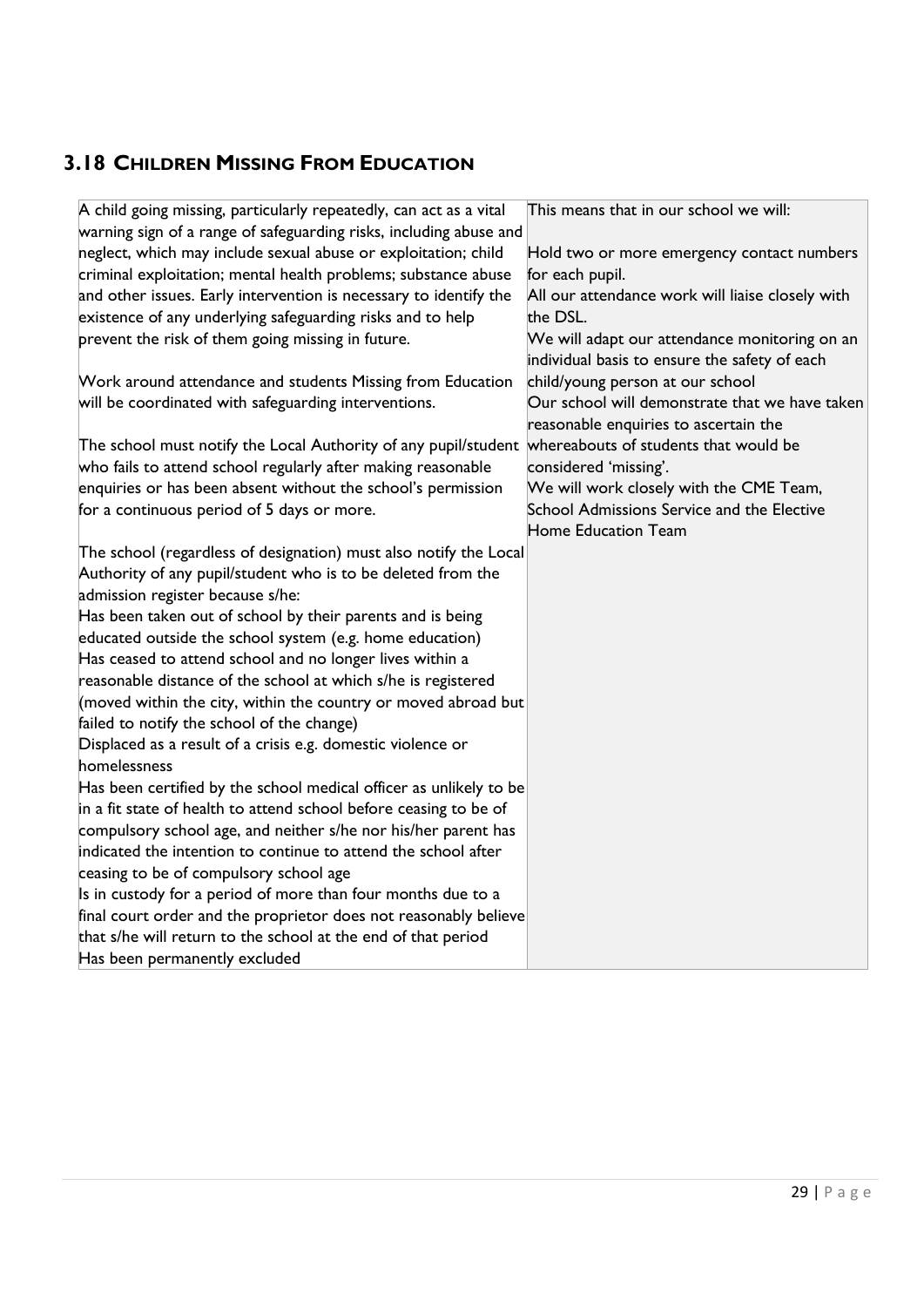## <span id="page-29-0"></span>**3.19 PEER ON PEER ABUSE**

| It is important that school and college can recognise that           | This means that in our school:                    |
|----------------------------------------------------------------------|---------------------------------------------------|
| children are capable of abusing their peers, and that this abuse     |                                                   |
| can include:                                                         | We will not tolerate instances of peer on peer    |
| physical abuse,                                                      | abuse and will not pass it off as "banter", "just |
| sexting,                                                             | having a laugh" or "part of growing up".          |
| initiation/ hazing,                                                  | We will follow both national and local guidance   |
| upskirting – typically taking a picture under a persons clothing     | and policies to support any children/young        |
| without their knowledge                                              | people subject to peer on peer abuse, including   |
| sexual violence and harassment                                       | youth produced sexual imagery (previously         |
| The school's values, ethos and behaviour policies provide the        | known as known as sexting) and gang violence.     |
| platform for staff and students to clearly recognise that abuse is   | We will follow the guidance on managing           |
| abuse and it should never be tolerated or diminished in              | reports of child-on-child sexual violence and     |
| significance.                                                        | sexual harassment in schools.                     |
| It should be recognised that there is a gendered nature to peer      | https://assets.publishing.service.gov.uk/governme |
| on peer abuse i.e. that it is more likely that girls will be victims | nt/uploads/system/uploads/attachment_data/file/   |
| and boys perpetrators.                                               | 999239/SVSH 2021.pdf                              |
| Schools should recognise the impact of sexual violence and the       |                                                   |
| fact children/young people can, and sometimes do, abuse their        | KCSIE Part 5 2021.                                |
| peers in this way. When referring to sexual violence this policy     | https://assets.publishing.service.gov.uk/governme |
| is referring to sexual offences under the Sexual Offences Act        | nt/uploads/system/uploads/attachment data/file/   |
| 2003 as described below:                                             | 1007260/Keeping children safe in education 2      |
| Rape                                                                 | 021.pdf                                           |
| <b>Assault by Penetration</b>                                        | Our DSL will follow local guidance to enable      |
| Sexual Assault                                                       | provision of effective support to any child/young |
|                                                                      | person affected by this type of abuse.            |
|                                                                      |                                                   |
|                                                                      |                                                   |
|                                                                      |                                                   |
|                                                                      |                                                   |
|                                                                      |                                                   |
|                                                                      |                                                   |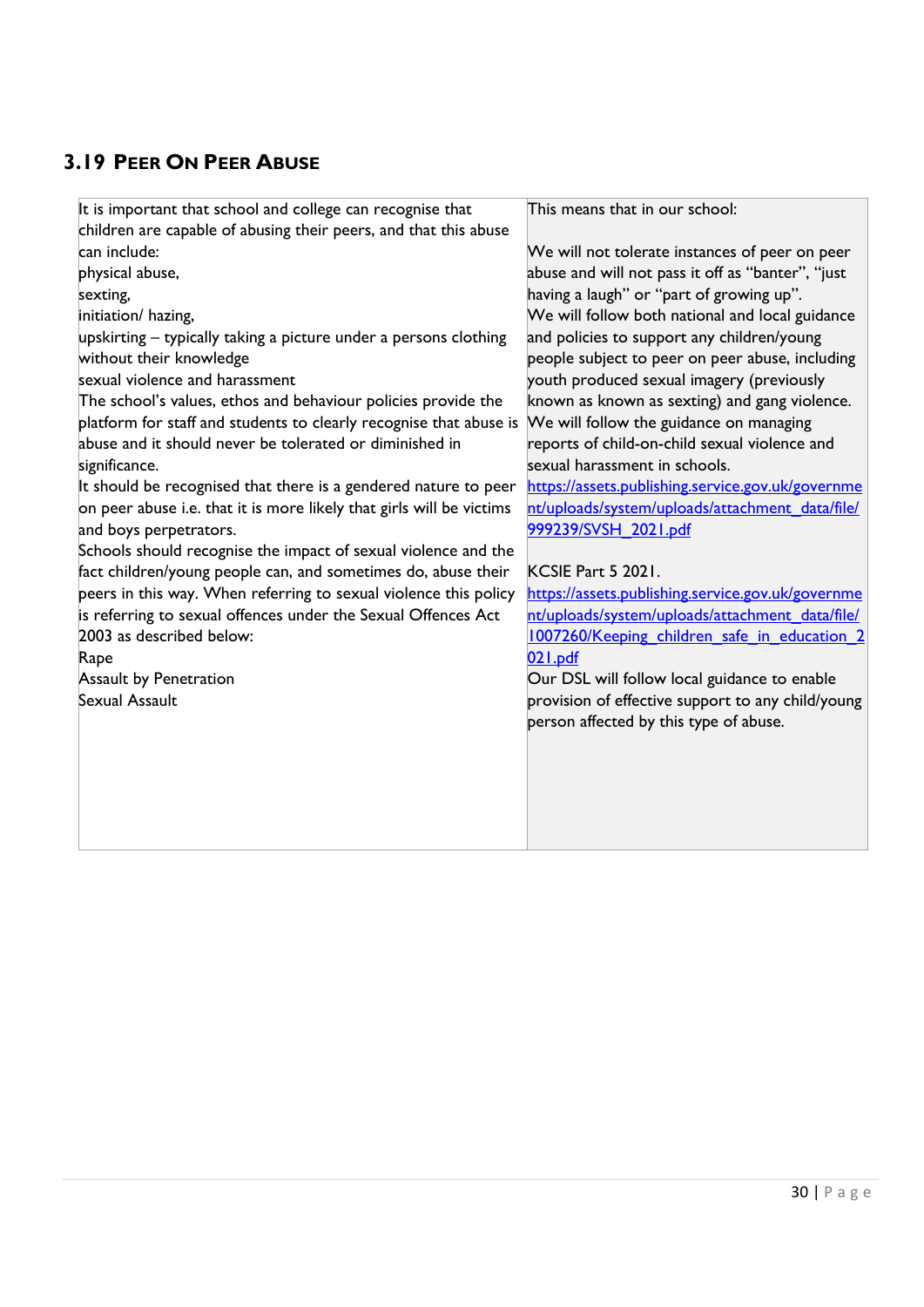## <span id="page-30-0"></span>**3.20CRIMINAL EXPLOITATION & GANG AFFILIATION**

| Criminal exploitation interlinks with several multiple                                                    |                                               |
|-----------------------------------------------------------------------------------------------------------|-----------------------------------------------|
| vulnerabilities and offences including a child being exposed to                                           | We will be aware of and work with the Police  |
| and/or the victim of physical and emotional violence, neglect,                                            | and local organisations to disrupt as much as |
| poor attendance, sexual abuse and exploitation, modern slavery, possible gang activity within our school. |                                               |
| human trafficking and missing episodes.                                                                   |                                               |
| It is important that children who are criminally exploited are                                            | The DSL will be aware of County Lines and the |
| seen as victims and not treated as criminals and treated through National Referral Mechanism.             |                                               |
| safeguarding and child protection procedures.                                                             |                                               |
| Work to address criminal exploitation is covered by relevant                                              |                                               |
| legislation including:                                                                                    |                                               |
| Crime & Disorder Act - 1998                                                                               |                                               |
| Children Act - 2004                                                                                       |                                               |
| Serious Crime Act - 2015                                                                                  |                                               |
| Modern Slavery Act - 2015                                                                                 |                                               |
| Criminal Finances Act - 2017                                                                              |                                               |
| Children & Social Work Act - 2017                                                                         |                                               |
| Working Together to Safeguard Children 2018 (updated                                                      |                                               |
| December 2020) requires agencies support vulnerable people                                                |                                               |
| within the context of the wider safeguarding agenda.                                                      |                                               |
|                                                                                                           |                                               |
|                                                                                                           |                                               |
|                                                                                                           |                                               |
|                                                                                                           |                                               |
|                                                                                                           |                                               |
|                                                                                                           |                                               |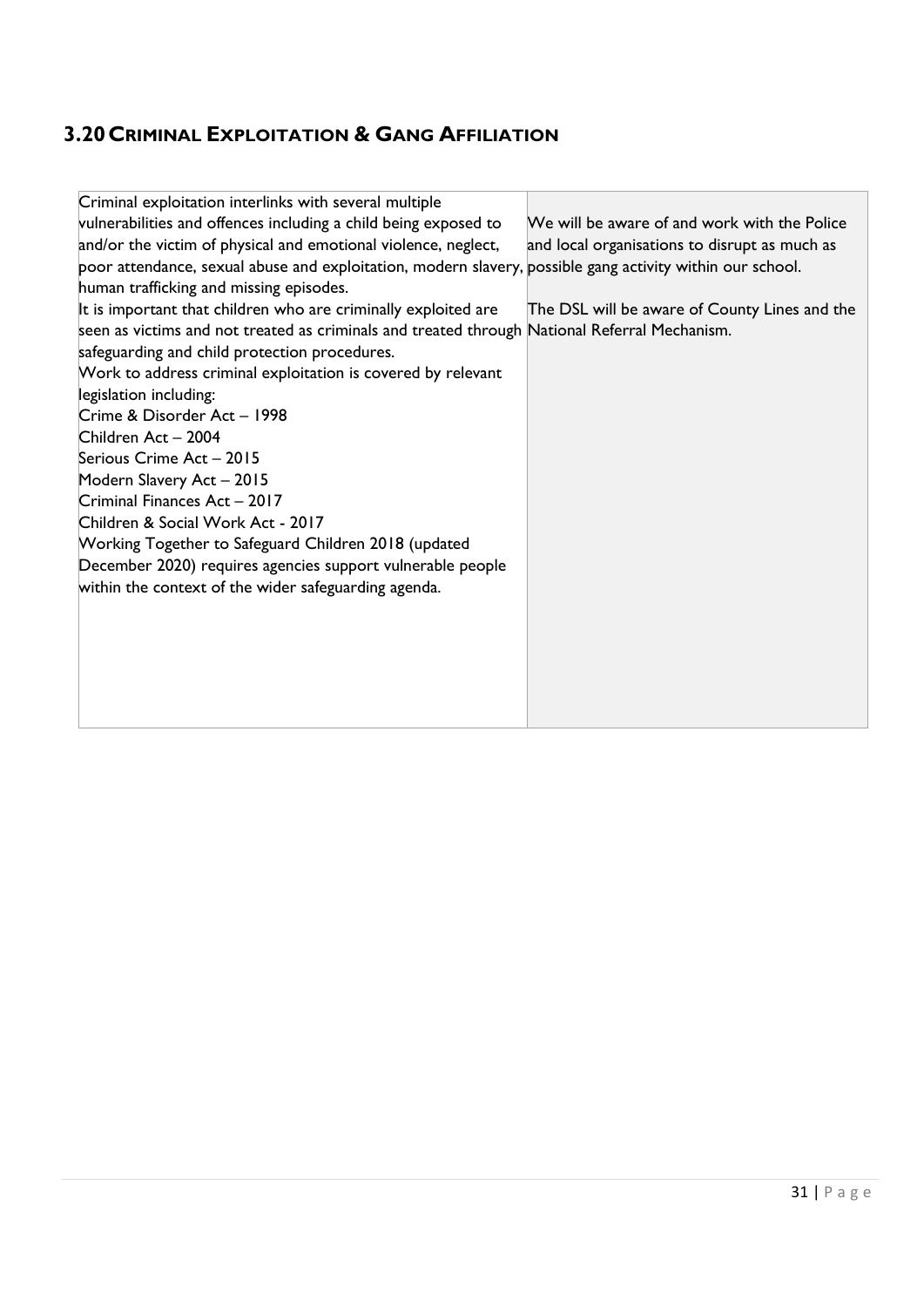#### <span id="page-31-0"></span>**3.21CYBER CRIME**

Cybercrime is criminal activity committed using computers and/or the internet. It is broadly categorised as either 'cyberenabled' (crimes that can happen off-line but are enabled at scale and at speed on-line) or 'cyber dependent' (crimes that can be committed only by using a computer). Cyber-dependent crimes include;

- unauthorised access to computers (illegal 'hacking'), for example accessing a school's computer network to look for test paper answers or change grades awarded;
- denial of Service (Dos or DDoS) attacks or 'booting'. These are attempts to make a computer, network or website unavailable by overwhelming it with internet traffic from multiple sources; and,
- making, supplying or obtaining malware (malicious software) such as viruses, spyware, ransomware, botnets and Remote Access trojans with the intent to commit further offence, including those above.

Children with particular skill and interest in computing and technology may inadvertently or deliberately stray into cyberdependent crime.

If there are concerns about a child in this area, the designated safeguarding lead (or a deputy), should consider referring into the Cyber Choices programme. This is a nationwide police programme supported by the Home Office and led by the National Crime Agency, working with regional and local policing. It aims to intervene where young people are at risk of committing, or being drawn into, low level cyber-dependent offences and divert them to a more positive use of their skills and interests.

Additional advice can be found at: Cyber Choices, 'NPCC-When to call the Police' and National Cyber Security Centre - NCSC.GOV.UK

In our school we have the appropriate level of security protection procedures in place (smoothwall & senso), in order to safeguard our systems, staff and students.

We will review the effectiveness of these procedures at least annually to keep up with evolving cyber-crime technologies

Cyber-crime is referenced in the Trustl's Online Safety Policy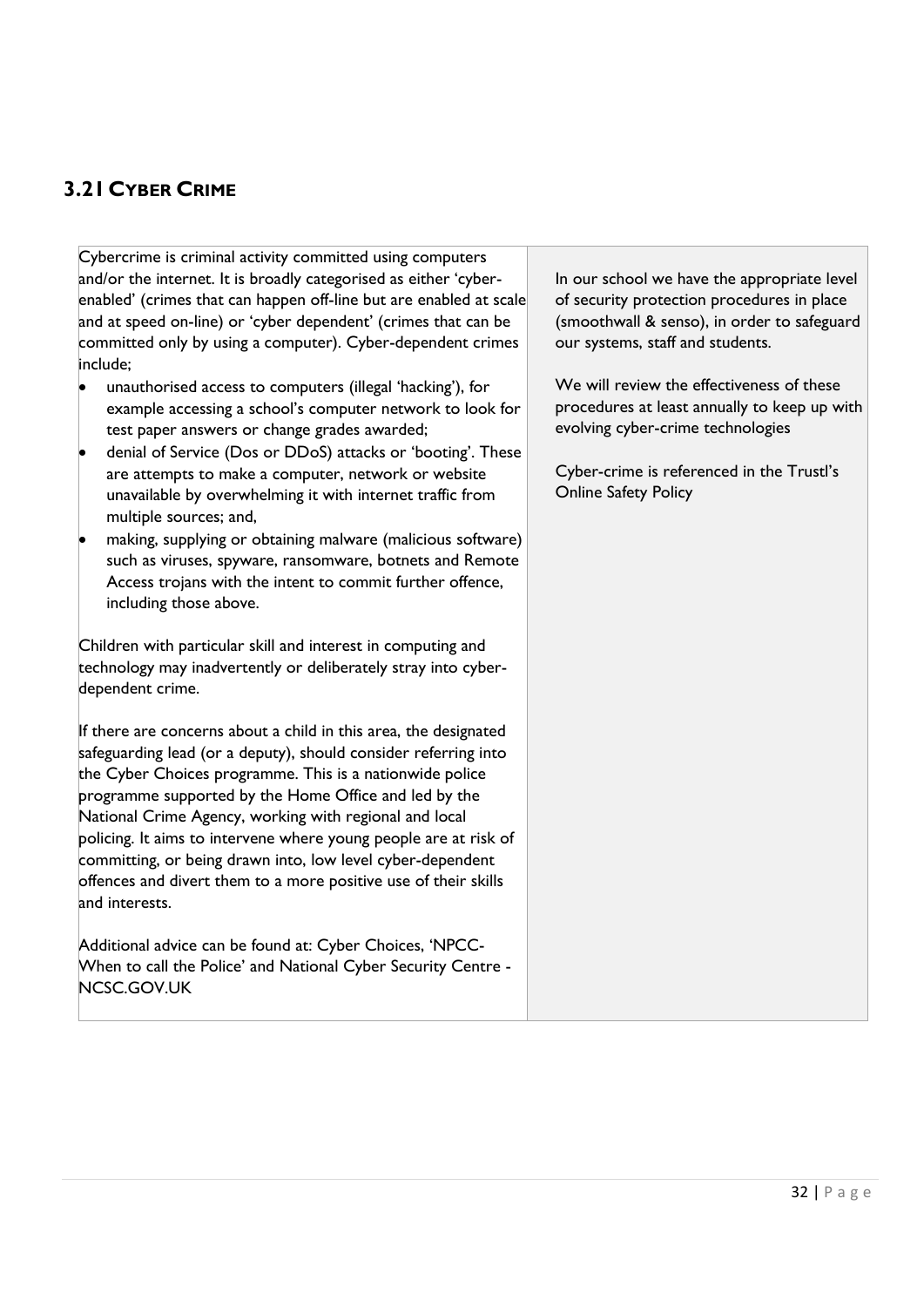## <span id="page-32-0"></span>**3.22CHILD ABDUCTION**

| Child abduction is the unauthorised removal or retention of a     | Our school site is secure and any visitors must use the    |
|-------------------------------------------------------------------|------------------------------------------------------------|
| minor from a parent or anyone with legal responsibility for the   | intercom to enter the school grounds and then sign in at   |
| child. Child abduction can be committed by parents or other       | reception.                                                 |
| family members; by people known but not related to the victim     |                                                            |
| (such as neighbours, friends and acquaintances); and by           |                                                            |
| strangers.                                                        | In our school we strive to hold at least three emergency   |
|                                                                   | contacts for each student                                  |
| Other community safety incidents in the vicinity of a school can  |                                                            |
| raise concerns amongst children and parents, for example,         |                                                            |
| people loitering nearby or unknown adults engaging children in    | In our school we will work with multi-agencies to identify |
| conversation.                                                     | students who may be more susceptible to child              |
| As children get older and are granted more independence (for      | abduction in order to put appropriate safeguarding         |
| example, as they start walking to school on their own) it is      | measures in place.                                         |
|                                                                   |                                                            |
| important we provide practical advice on how to keep              |                                                            |
| themselves safe. As a school/college we provide outdoor-safety    | In our school we collect student voice to identify safety  |
| lessons run by our teachers or by local police staff. Lessons     | concerns on the journey to/from school                     |
| focus on building children's confidence and abilities rather than |                                                            |
| simply warning them about all strangers. Further information is   |                                                            |
| available at: www.actionagainstabduction.org and                  |                                                            |
| www.clevernevergoes.org.                                          |                                                            |
|                                                                   |                                                            |
|                                                                   |                                                            |
|                                                                   |                                                            |
|                                                                   |                                                            |
|                                                                   |                                                            |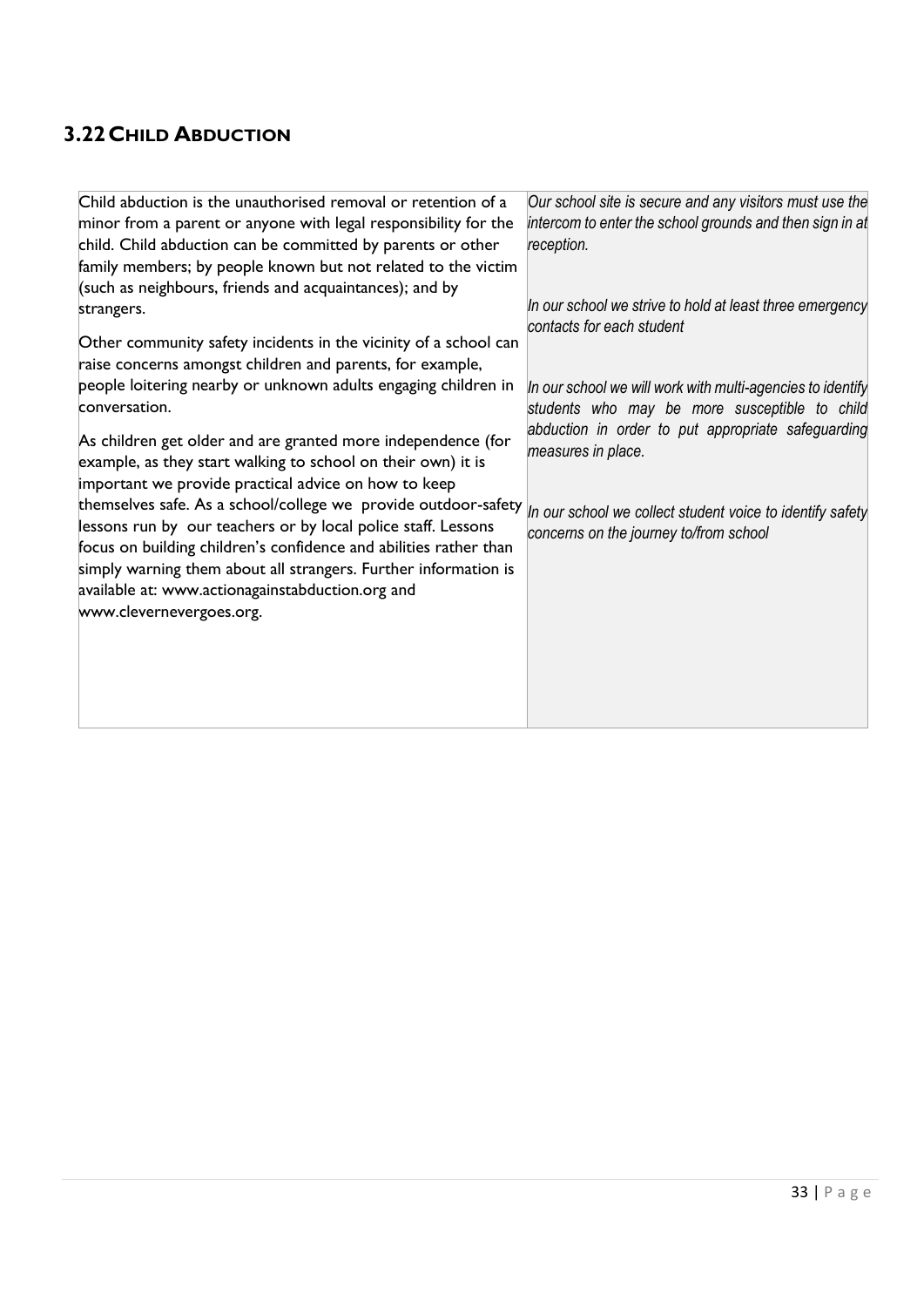# <span id="page-33-0"></span>**4 PART THREE: SPECIFIC PROCEDURES**

#### <span id="page-33-1"></span>**4.1 MANAGING CONCERNS AROUND STUDENTS**

Our school adheres to child protection procedures that have been agreed locally throughthe Sandwell Children Safeguarding Partnership (SCSP). Where we identify children andfamilies in need of support, we will carry out our responsibilities in accordance with the West Midlands Safeguarding Children Procedures and the [SCSP Multi agency](http://westmidlands.procedures.org.uk/assets/clients/6/SCSP%20Multi%20Agency%20Thresholds%20Guidance%20Published%20June%202020.pdf)  [threshold](http://westmidlands.procedures.org.uk/assets/clients/6/SCSP%20Multi%20Agency%20Thresholds%20Guidance%20Published%20June%202020.pdf) [documents](http://westmidlands.procedures.org.uk/assets/clients/6/SCSP%20Multi%20Agency%20Thresholds%20Guidance%20Published%20June%202020.pdf)

Every member of staff, including volunteers working with children at our school, is advisedto maintain an attitude of 'it could happen here' where safeguarding is concerned. When concerned about the welfare of a child, staff members should always act in the interests ofthe child and have a responsibility to take action as outlined in this policy. They should notassume a colleague or another professional will take action and should always share information that might be critical in keeping children safe.

All staff are encouraged to report any concerns that they have and not see these as insignificant. On occasions, a referral is justified by a single incident such as an injury or disclosure of abuse. More often however, concerns accumulate over a period of time and are evidenced by building up a picture of harm over time; this is particularly true in cases of emotional abuse and neglect. In these circumstances, it is crucial that staff record and pass on concerns in accordance with this policy to allow the DSL to build up a picture and accesssupport for the child at the earliest opportunity. A reliance on memory without accurate and contemporaneous records of concern could lead to a failure to protect.

It is not the responsibility of school staff to investigate welfare concerns or determine the truth of any disclosure or allegation. All staff, however, have a duty to recognise concernsand pass the information on in accordance with the procedures outlined in this policy.

The Designated Safeguarding Lead (DSL) should be used as a first point of contact for concerns and queries regarding any safeguarding concern in our school. Any member of staff or visitor to the school who receives a disclosure of abuse or suspects that a child is atrisk of harm must report it immediately to the DSL or, if unavailable, to a deputy designated lead. In the absence of either of the above, the matter should be brought to the attention of the most senior member of staff or Sandwell Children Safeguarding Partnership.

Concerns about a child or young person should be reported without delay and recorded in writing using My Concerns (or a copy of Form One for those without access to MyConcerns) to notify the DSL Team where all further actions will be recorded. (See Form 1proforma sheet in appendix)

Following receipt of any information raising concern, the DSL will consider what action to take and seek advice from Sandwell Children Safeguarding Partnership (SCSP) as required.All information and actions taken, including the reasons for any decisions made, will be fullydocumented.

All referrals will be made in line with local procedures as detailed on the Sandwell website.

If, at any point, there is a risk of immediate serious harm to a child, a referral should be made to Sandwell Children Safeguarding Partnership (SCSP) immediately. Anybody can make a referral. If the child's situation does not appear to be improving the staff member with concerns should press for re-consideration by raising concerns again with the DSL and/or the Headteacher. Concerns should always lead to help for the child at some point. If achild is in immediate danger, call the police using 999.

Staff should always follow the reporting procedures outlined in this policy in the firstinstance. However, they may also share information directly with Sandwell Children Safeguarding Partnership (SCSP), or the police if: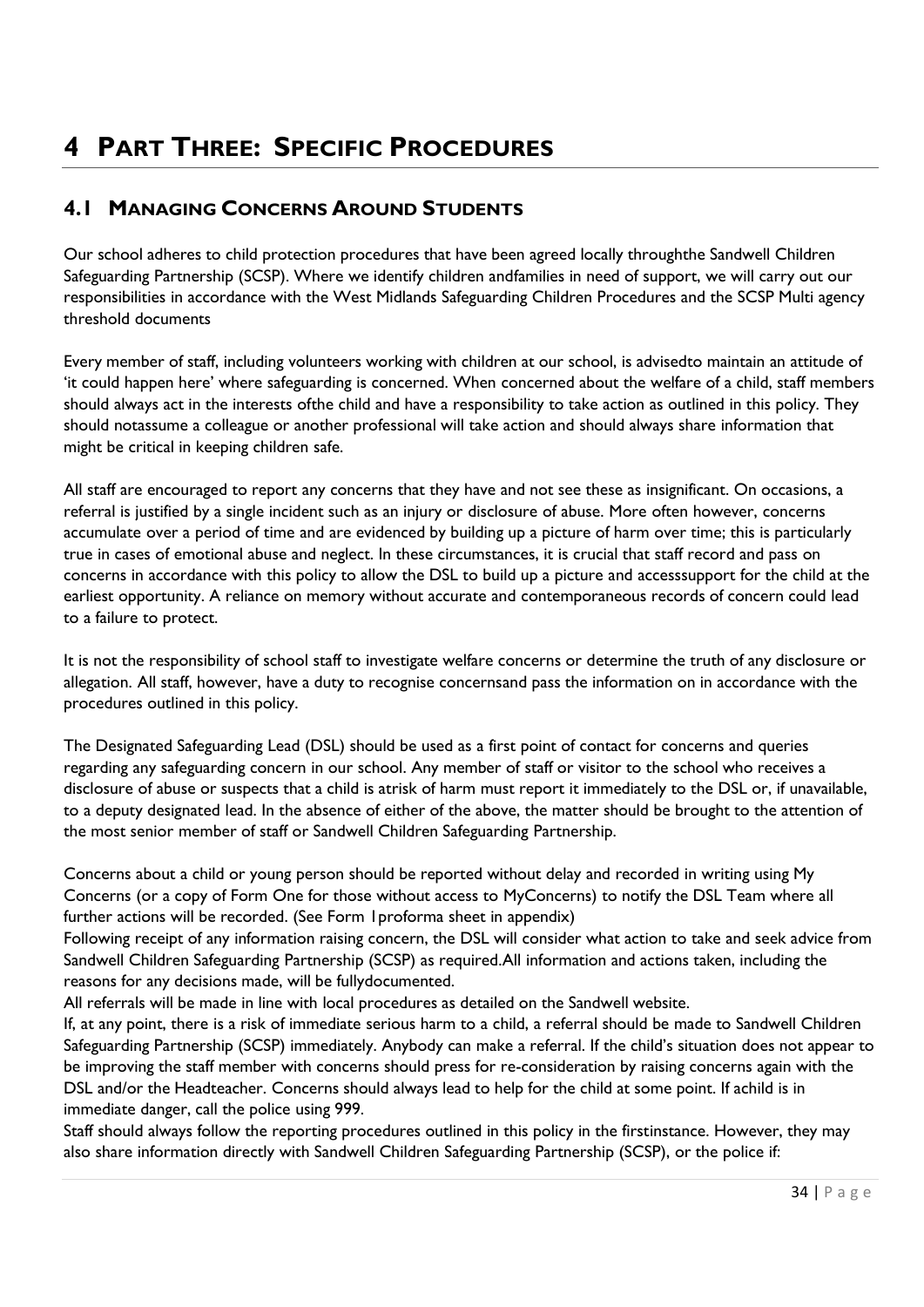the situation is an emergency and the designated senior person, their deputy and the Headteacher are all unavailable; they are convinced that a direct report is the only way to ensure the pupil's safety.

Any member of staff who does not feel that concerns about a child have been responded toappropriately and in accordance with the procedures outlined in this policy should raise their concerns with the Headteacher or the Chair of Governors. If any member of staff doesnot feel the situation has been addressed appropriately at this point, they should contact Sandwell Children Safeguarding Partnership (SCSP), directly with their concerns.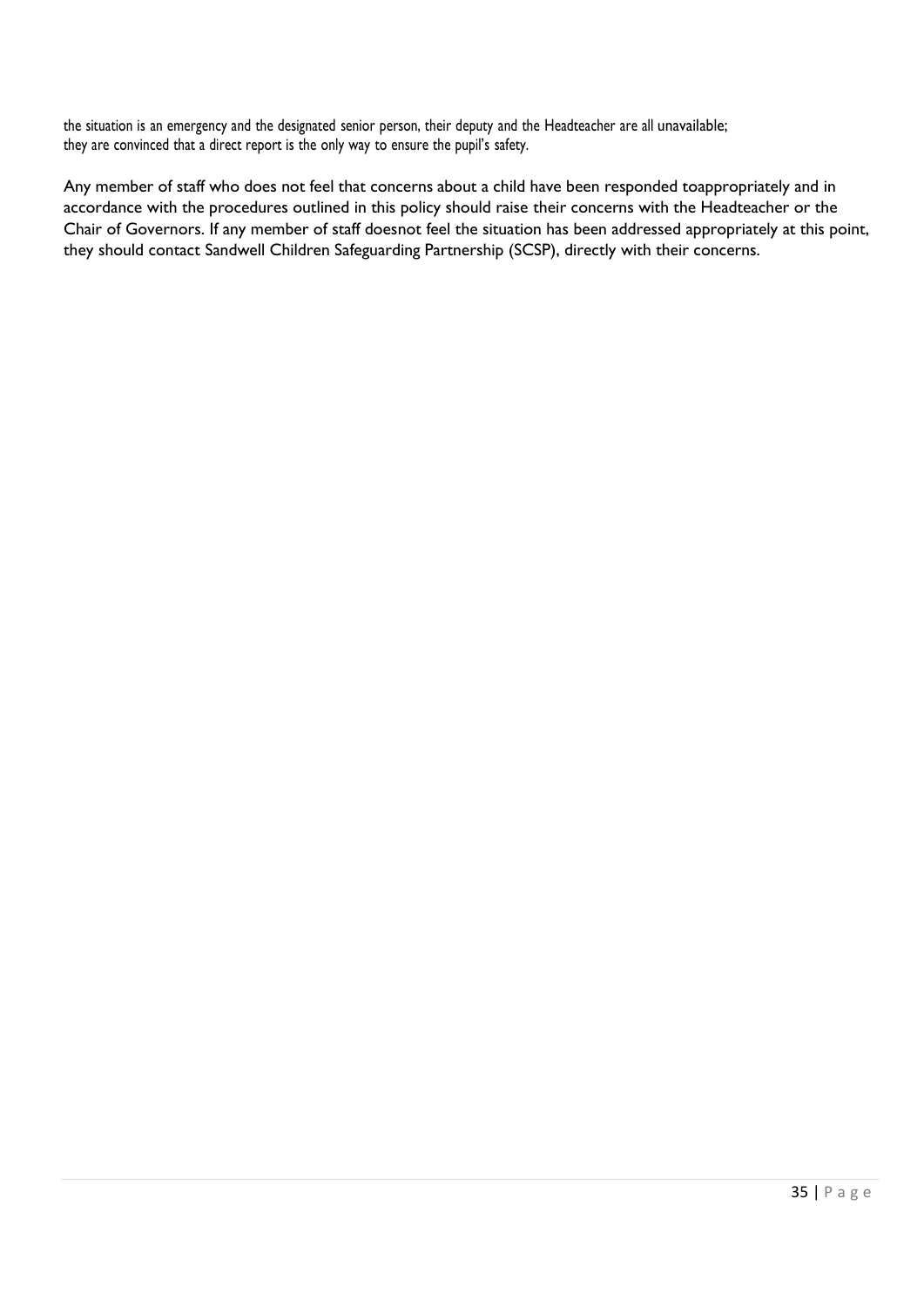#### <span id="page-35-0"></span>**4.2 RESPONDING TO AN ALLEGATION ABOUT A MEMBER OF STAFF**

This procedure must be used in any case in which it is alleged that a member of staff,Governor, Trustee, visiting professional or volunteer has:

Behaved in a way that has harmed a child/young person or may have harmed a child/young person; Possibly committed a criminal offence against or related to a child/young person; or Behaved in a way that indicates s/he is unsuitable to work with children/young people. Behaved or may have behaved in a way that indicates they may not be suitable to work with children/young people.

Although it is an uncomfortable thought, it needs to be acknowledged that there is thepotential for staff in school to abuse students

All staff working within our organisation must report any potential safeguarding concernsabout an individual's behaviour towards children and young people immediately.

Allegations or concerns about staff, colleagues and visitors must be reported directly to thePrincipal who will liaise with the Designated Officer (LADO) Team who will decide on any action required.

If the concern relates to the Principal, it must be reported immediately to the Chair of the Governing Body, who will liaise with the Local Authority Designated Officer (LADO) and theywill decide on any action required. If the safeguarding concern relates to the proprietor of the setting then the concern must be made directly to the

Local Authority Designated Officer (LADO) Team who will decide on anyaction required.

Concerns may be graded Low-Level if the concern does not meet the criteria for an allegation; and the person has acted in a way that is inconsistent with our staff code of conduct, including inappropriate conduct outside of work. Example behaviours include, but are not limited to:

being over friendly with children;

having favourites;

taking photographs of children on their mobile phone;

engaging with a child on a one-to-one basis in a secluded area or behind a closed door; or,using inappropriate sexualised, intimidating or offensive language.

If the concern has been raised via a third party, the principal will collect as much evidence as possible by speaking directly to the person\* who raised the concern, unless it has been raised anonymously, and by speaking to the individual involved and any witnesses. Reports about supply staff and contractors should be notified to the school so that any potential patterns of inappropriate behaviour can be identified. Staff will be encouraged and feel confident to self-refer, where, for example, they have found themselves in a situation which could be misinterpreted, might appear compromising to others, and/or on reflection they believe they have behaved in such a way that they consider falls below the expected professional standards. Low-Level concerns should be recorded in writing, including:

name\* of individual sharing their concerns;

details of the concern;

context in which the concern arose;

action taken.

(\* if the individual wishes to remain anonymous then that should be respected as far as reasonably possible) WHISTLEBLOWING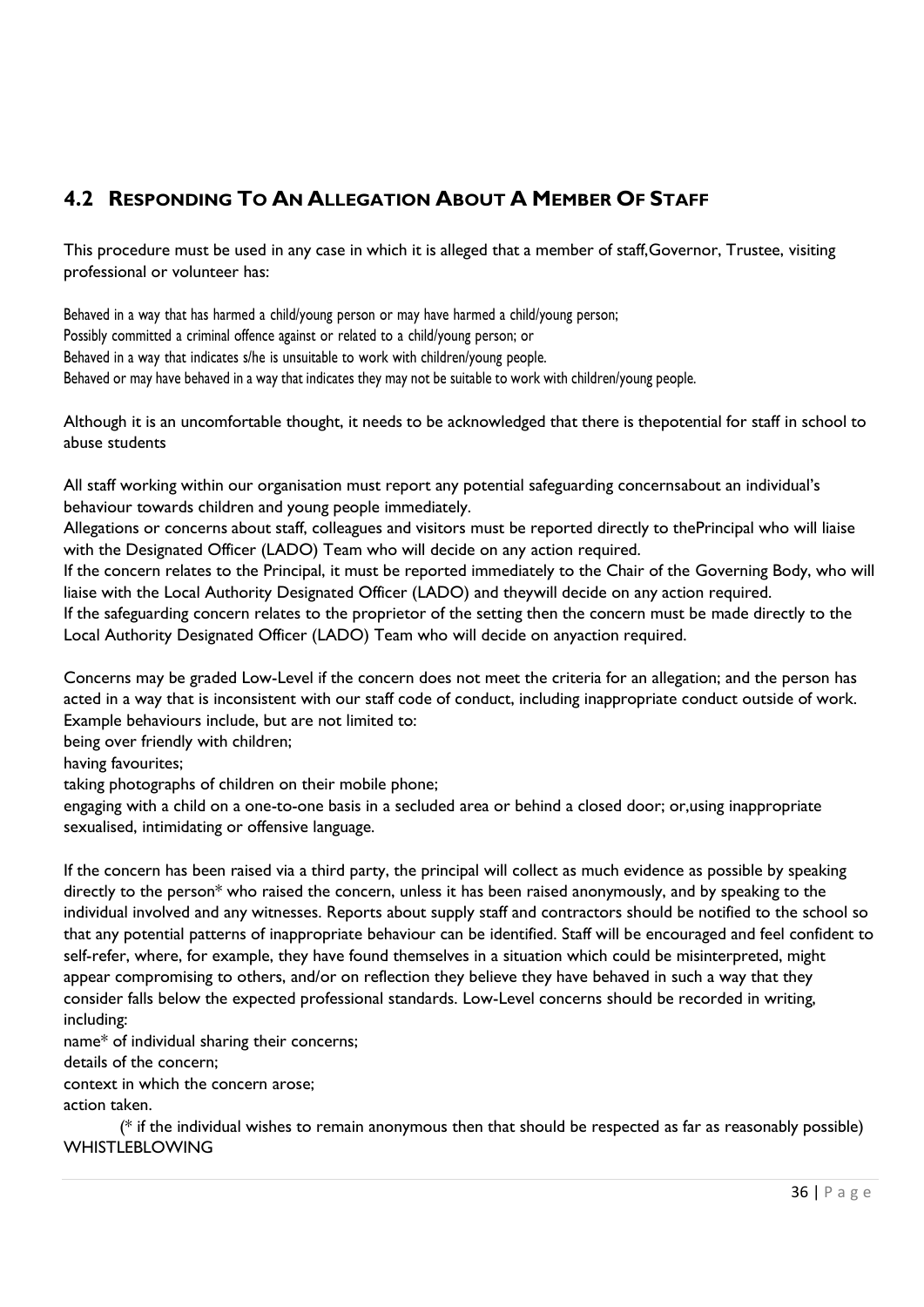We recognise that children cannot be expected to raise concerns in an environment wherestaff fail to do so. All staff should be aware of their duty to raise concerns, where they exist, about the attitudeor actions of colleagues using the school's confidential reporting (whistleblowing) policy.

Whistleblowing concerns about the Headteacher should be raised with the Chair of Governors - [Chairofgovernors@gospeloakschool.co.uk.](mailto:Chairofgovernors@gospeloakschool.co.uk)

Where the Headteacher is also the sole proprietor, concerns should be reported directly to the Local Authority Designated Officer (LADO).

Staff will be made aware that if they feel unable to raise a child protection failure internally,they can contact the NSPCC [whistleblowing](https://www.nspcc.org.uk/what-you-can-do/report-abuse/dedicated-helplines/whistleblowing-advice-line/) helpline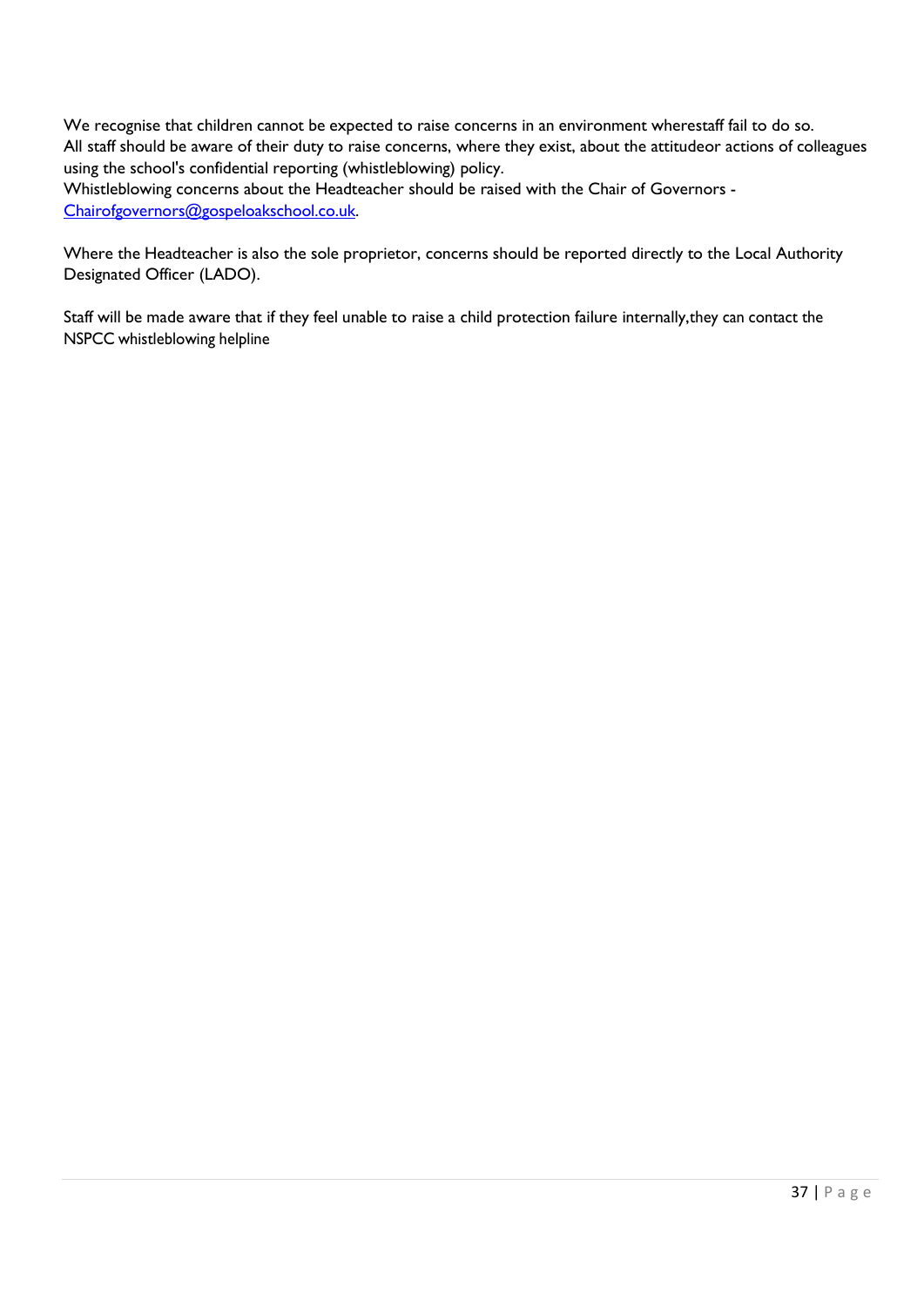# **4.3 ABUSE OF POSITION OF TRUST**

We recognise that as adults working in the school, we are in a relationship of trust withstudents in our care and acknowledge that it could be considered a criminal offence to abuse that trust.

We acknowledge that the principle of equality embedded in the legislation of the SexualOffenders Act 2003 applies irrespective of sexual orientation: neither homosexual nor heterosexual relationships are acceptable within a position of trust.

We recognise that the legislation is intended to protect young people in education who areover the age of consent but under 18 years of age.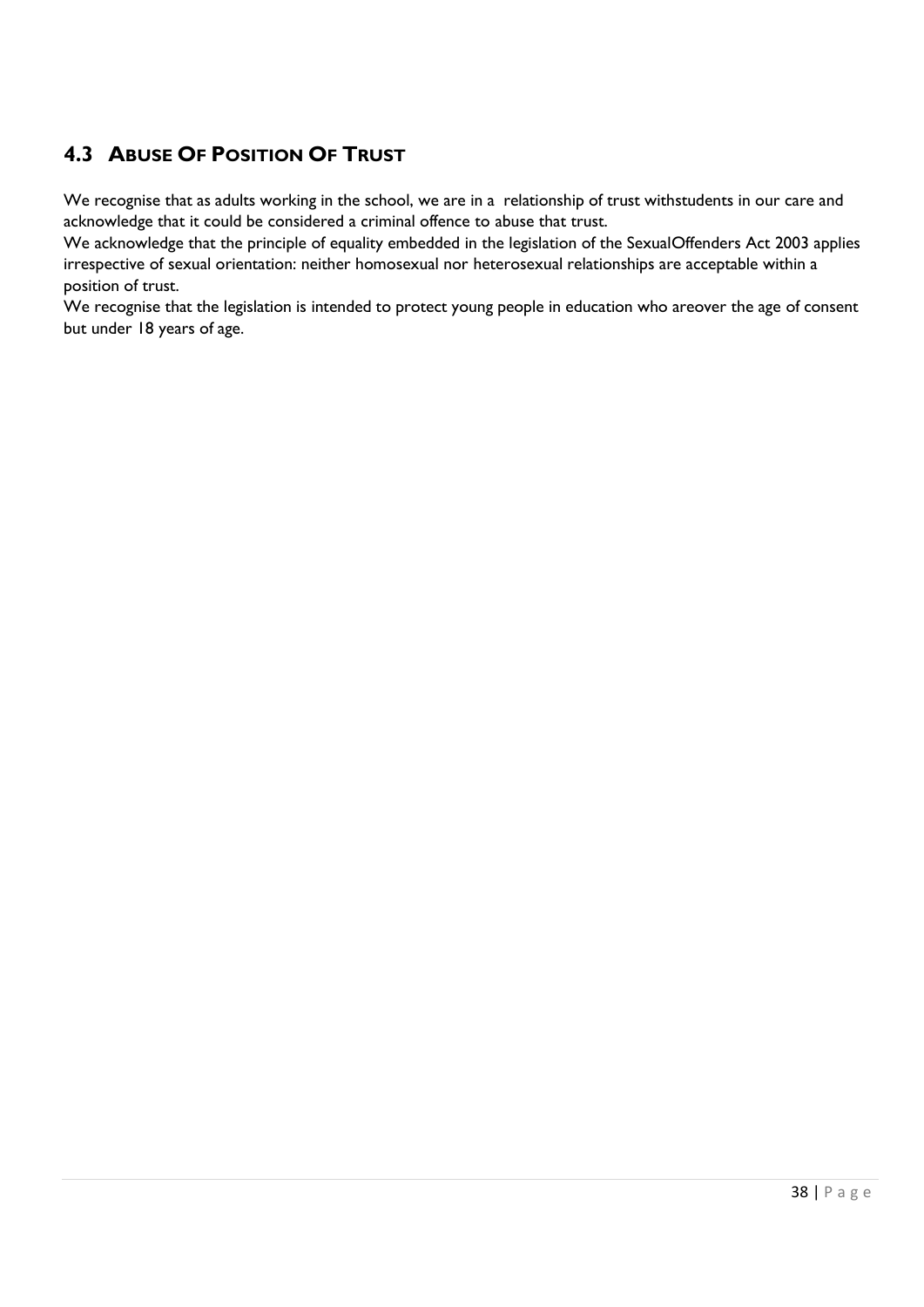# **4.4 CHILDRENWITH ADDITIONAL NEEDS**

Our School recognises that all students have a right to be safe. Some students may be morevulnerable to abuse, for example those with a disability or special educational need, those living with domestic violence or drug/alcohol abusing parents, etc.

When the school is considering excluding, either for a fixed term or permanently, a vulnerable pupil or one who is the subject of a Child Protection Plan, or where there is an existing Child Protection file, we will conduct an holistic multi-agency risk-assessment priorto making the decision to exclude. In the event of a one-off serious incident resulting in an immediate decision to exclude, the risk assessment should be completed prior to conveninga meeting of the Governing Body.

# **4.5 CHILDREN IN SPECIFIC CIRCUMSTANCES**

### Private Fostering

Many adults find themselves looking after someone else's child without realising that they may be involved in private fostering. A private fostering arrangement is one that is made privately (without the involvement local authority Children's Services) for the care of a child under the age of 16 (under 18, if disabled) by someone other than a parent or immediate relative. If the arrangement is to last, or has lasted, for 28 days or more, it is categorised as private fostering.

The Children Act 1989 defines an immediate relative as a grandparent, brother, sister, uncle or aunt (whether of full blood or half blood or by marriage or civil partnership), or a step parent.

People become involved in private fostering for all kinds of reasons. Examples of private fostering include:

- o Children/young people who need alternative care because of parental illness;
- o Children/young people whose parents cannot care for them because their work or study involves long or antisocial hours;
- $\circ$  Children/young people sent from abroad to stay with another family, usually to improve their educational opportunities;
- o Unaccompanied asylum seeking and refugee children/young people;
- o Teenagers who stay with friends (or other non-relatives) because they have fallen out with their parents;
- $\circ$  Children/young people staying with families while attending a school away from their home area.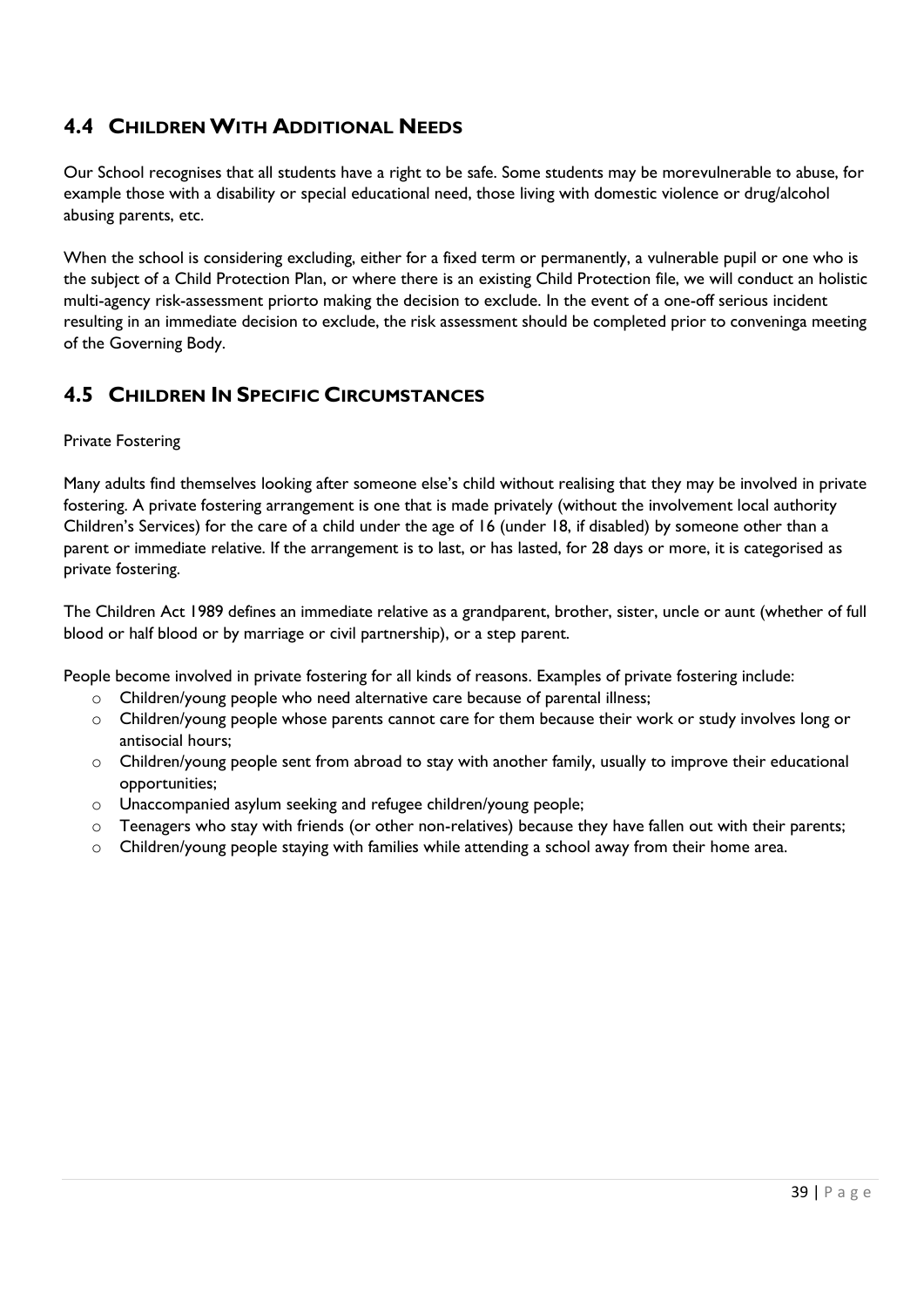# **4.6 LINKS TO ADDITIONAL INFORMATION ABOUT SAFEGUARDINGISSUES AND FORMS OF ABUSE**

Staff who work directly with children/young people, and their leadership team should referto this information

Guidance on children in specific circumstances found in Annex B of KCSIE- 21, and additional resources as listed below:

|  | LINKS TO ADDITIONAL INFORMATION ABOUT SAFEGUARDINGISSUES AND FORMS OF ABUSE |  |
|--|-----------------------------------------------------------------------------|--|
|  |                                                                             |  |

| Issue                                      | Guidance                                                                                                                                                                                                                                      | Source                                                                                              |
|--------------------------------------------|-----------------------------------------------------------------------------------------------------------------------------------------------------------------------------------------------------------------------------------------------|-----------------------------------------------------------------------------------------------------|
| Abuse                                      | http://westmidlands.procedures.org.uk/pkphz/regional-safeguarding-<br>guidance/abuse- linked-to-faith-or-belief<br>http://westmidlands.procedures.org.uk/pkost/regional-safeguarding-<br>guidance/domestic-violence-and-abuse                 | <b>West Midlands</b><br>Safeguarding Children<br>Procedures                                         |
|                                            | http://westmidlands.procedures.org.uk/pkphl/regional-safeguarding-<br>guidance/neglect                                                                                                                                                        |                                                                                                     |
| <b>Bullying</b>                            | http://westmidlands.procedures.org.uk/pkphh/regional-safeguarding-<br>guidance/bullying#                                                                                                                                                      | West Midlands<br>Safeguarding Children<br>Procedures                                                |
| Courts                                     | Children and the https://www.gov.uk/government/publications/young-witness-booklet-<br>for-5-to-11-year-olds                                                                                                                                   | MoJ advice                                                                                          |
|                                            | https://www.gov.uk/government/publications/young-witness-booklet-<br>for-12-to-17-year-olds                                                                                                                                                   |                                                                                                     |
| Missing from<br>Education,<br>Home or Care | http://westmidlands.procedures.org.uk/pkpls/regional-safeguarding-<br>guidance/children-missing-from-care-home-and-education<br>http://westmidlands.procedures.org.uk/pkotx/regional-safeguarding-<br>guidance/children-missing-education-cme | <b>West Midlands</b><br>Safeguarding Children<br>Procedures                                         |
| in Prison                                  | Family Members https://www.nicco.org.uk/                                                                                                                                                                                                      | Barnardos in partnership<br>with<br>Her Majesty's Prison and<br><b>Probation Service</b><br>(HMPPS) |
| Drugs                                      | http://westmidlands.procedures.org.uk/pkpzo/regional-safeguarding-<br>guidance/children-of-parents-who-misuse-substances                                                                                                                      | <b>West Midlands</b><br>Safeguarding Children<br>Procedures                                         |
|                                            | Domestic Abuse http://westmidlands.procedures.org.uk/pkost/regional-safeguarding-<br>guidance/domestic-violence-and-abuse                                                                                                                     | <b>West Midlands</b><br>Safeguarding Children<br>Procedures                                         |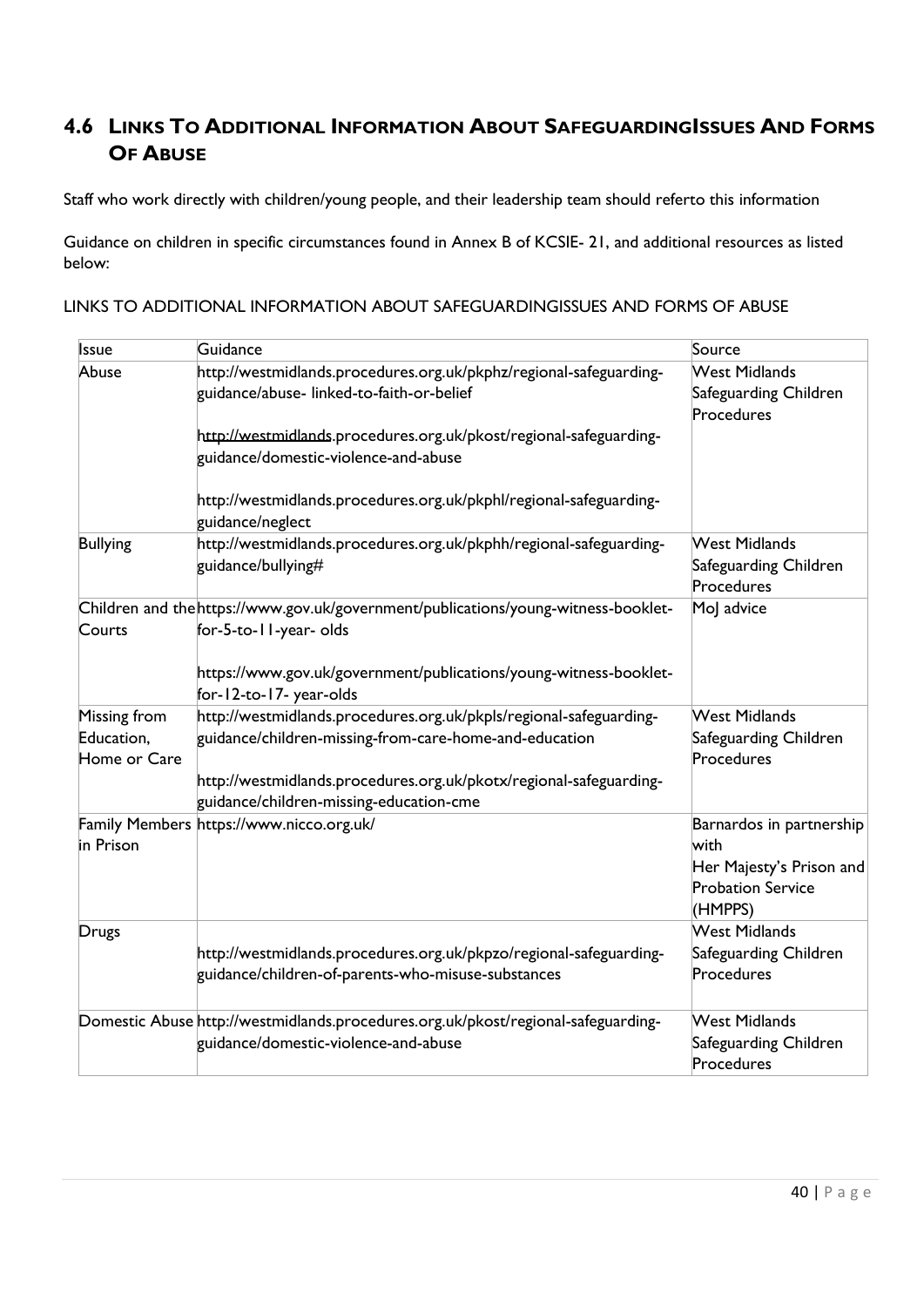| Child<br>Exploitation | http://westmidlands.procedures.org.uk/pkpll/regional-safeguarding-<br>guidance/child- sexual-exploitation<br>http://westmidlands.procedures.org.uk/pkpsx/regional-safeguarding-<br>guidance/trafficked-children                                                                                                                                                                          | <b>West Midlands</b><br>Safeguarding Children<br>Procedures                                         |
|-----------------------|------------------------------------------------------------------------------------------------------------------------------------------------------------------------------------------------------------------------------------------------------------------------------------------------------------------------------------------------------------------------------------------|-----------------------------------------------------------------------------------------------------|
| Homelessness          | https://www.gov.uk/government/publications/homelessness-reduction- HCLG<br>bill-policy-factsheets                                                                                                                                                                                                                                                                                        |                                                                                                     |
| Health<br>& Wellbeing | http://westmidlands.procedures.org.uk/pkpht/regional-safeguarding-<br>guidance/self- harm-and-suicidal-behaviour<br>https://www.birmingham.gov.uk/downloads/file/9462/medicine_in_scho<br>ols_feb_2018                                                                                                                                                                                   | <b>West Midlands</b><br>Safeguarding Children<br>Procedures<br><b>BCC Education</b><br>Safeguarding |
| Radicalisation        | http://westmidlands.procedures.org.uk/pkpzt/regional-safeguarding-<br>guidance/safeguarding-children-and-young-people-against-radicalisation-Safeguarding Children<br>and-violent-extremism                                                                                                                                                                                              | <b>West Midlands</b><br>Procedures                                                                  |
| Violence              | http://westmidlands.procedures.org.uk/pkplh/regional-safeguarding-<br>guidance/sexually-active-children-and-young-people-including-under-<br>age-sexual- activity<br>http://westmidlands.procedures.org.uk/pkpzs/regional-safeguarding-<br>guidance/children-affected-by-gang-activity-and-youth-violence<br>https://www.gov.uk/government/policies/violence-against-women-and-<br>girls | <b>West Midlands</b><br>Safeguarding Children<br>Procedures                                         |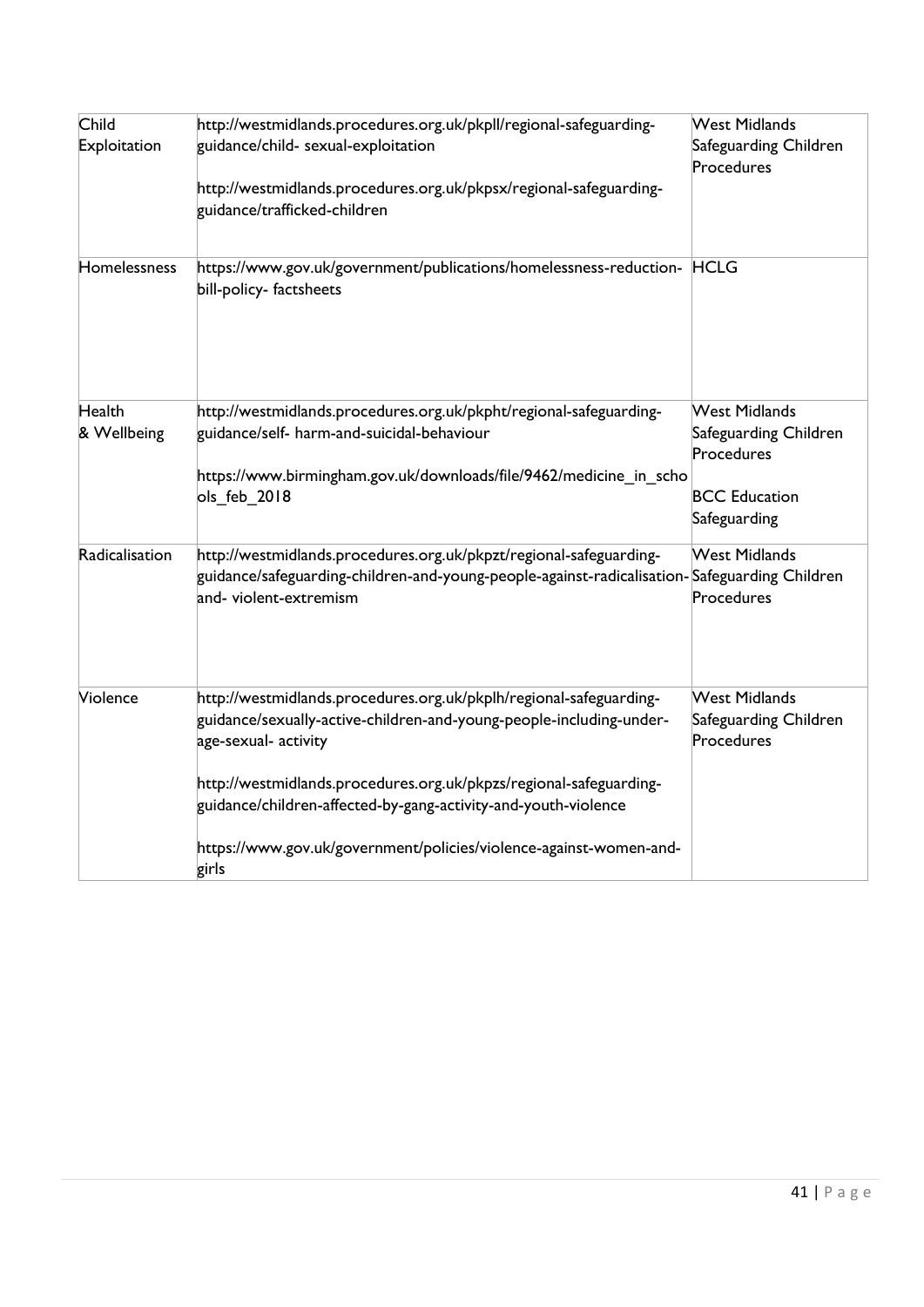# **5 APPENDIX**

# **5.1 DEFINITIONS AND INDICATORS OF ABUSE**

Recognition & Identification of Abuse

Taken from Working Together to Safeguard Children 2020, Part 1

What is abuse?

Abuse and neglect are forms of maltreatment of a child. Somebody may abuse or neglect a child by inflicting harm, or by failing to act to prevent harm. Children may be abused in a family or in an institutional or community setting, by those known to them or, more rarely, by a stranger for example, via the internet. Abuse can take place wholly online, or technology may be used to facilitate offline abuse. Children may be abused by an adult or adults or by another child or children.

Indicators of Abuse

Caution should be used when referring to lists of signs and symptoms of abuse. Although the signs and symptoms listed below may be indicative of abuse there may be alternative explanations. In assessing the circumstances of any child any of these indicators should be viewed within the overall context of the child's individual situation including any disability.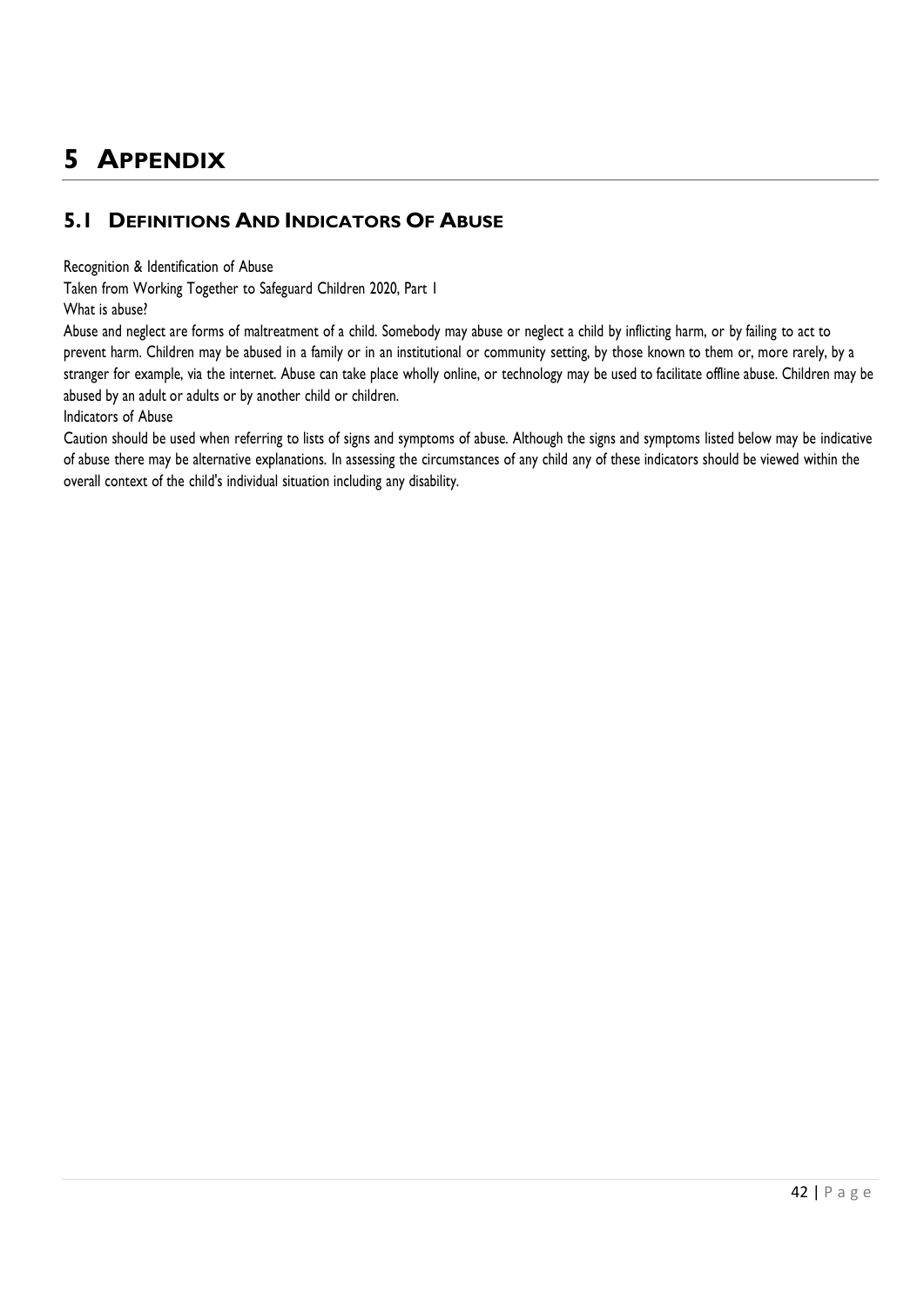### **5.1.1 Emotional Abuse**

Emotional Abuse is the persistent emotional maltreatment of a child such as to cause severe and persistent adverse effects on the child's emotional development. It may involve conveying to children that they are worthless or unloved, inadequate, or valued only insofar as they meet the needs of another person. It may include not giving the child opportunities to express their views, deliberately silencing them or 'making fun' of what they say or how they communicate. It may feature age or developmentally inappropriate expectations being imposed on children. These may include interactions that are beyond the child's developmental capability, as well as overprotection and limitation of exploration and learning, or preventing the child participating in normal social interaction. It may involve seeing or hearing the ill-treatment of another. It may involve serious bullying (including cyber-bullying), causing children frequently to feel frightened or in danger, or the exploitation or corruption of children. Some level of emotional abuse is involved in all types of maltreatment of a child, though it may occur alone. Emotional abuse is difficult to:

define

identify/recognise

prove.

Emotional abuse is chronic and cumulative and has a long-term impact. Indicators may include:

Physical, mental and emotional development lags

Sudden speech disorders

Continual self-depreciation ('I'm stupid, ugly, worthless, etc.')

Overreaction to mistakes

Extreme fear of any new situation

Inappropriate response to pain ('I deserve this')

Unusual physical behaviour (rocking, hair twisting, self-mutilation) - consider within the context of any form of disability such as autism Extremes of passivity or aggression

Children suffering from emotional abuse may be withdrawn and emotionally flat. One reaction is for the child to seek attention constantly or to be over-familiar. Lack of self-esteem and developmental delay are again likely to be present

Babies – feeding difficulties, crying, poor sleep patterns, delayed development, irritable, non-cuddly, apathetic, non- demanding

Toddler/Pre-School – head banging, rocking, bad temper, 'violent', clingy. From overactive to apathetic, noisy to quiet. Developmental delay – especially language and social skills

School age – Wetting and soiling, relationship difficulties, poor performance at school, non-attendance, antisocial behaviour. Feels worthless, unloved, inadequate, frightened, isolated, corrupted and terrorised

Adolescent – depression, self-harm, substance abuse, eating disorder, poor self-esteem, oppositional, aggressive and delinquent behaviour Child may be underweight and/or stunted

Child may fail to achieve milestones, fail to thrive, experience academic failure or under achievement

Also consider a child's difficulties in expressing their emotions and what they are experiencing and whether this has been impacted on by factors such as age, language barriers or disability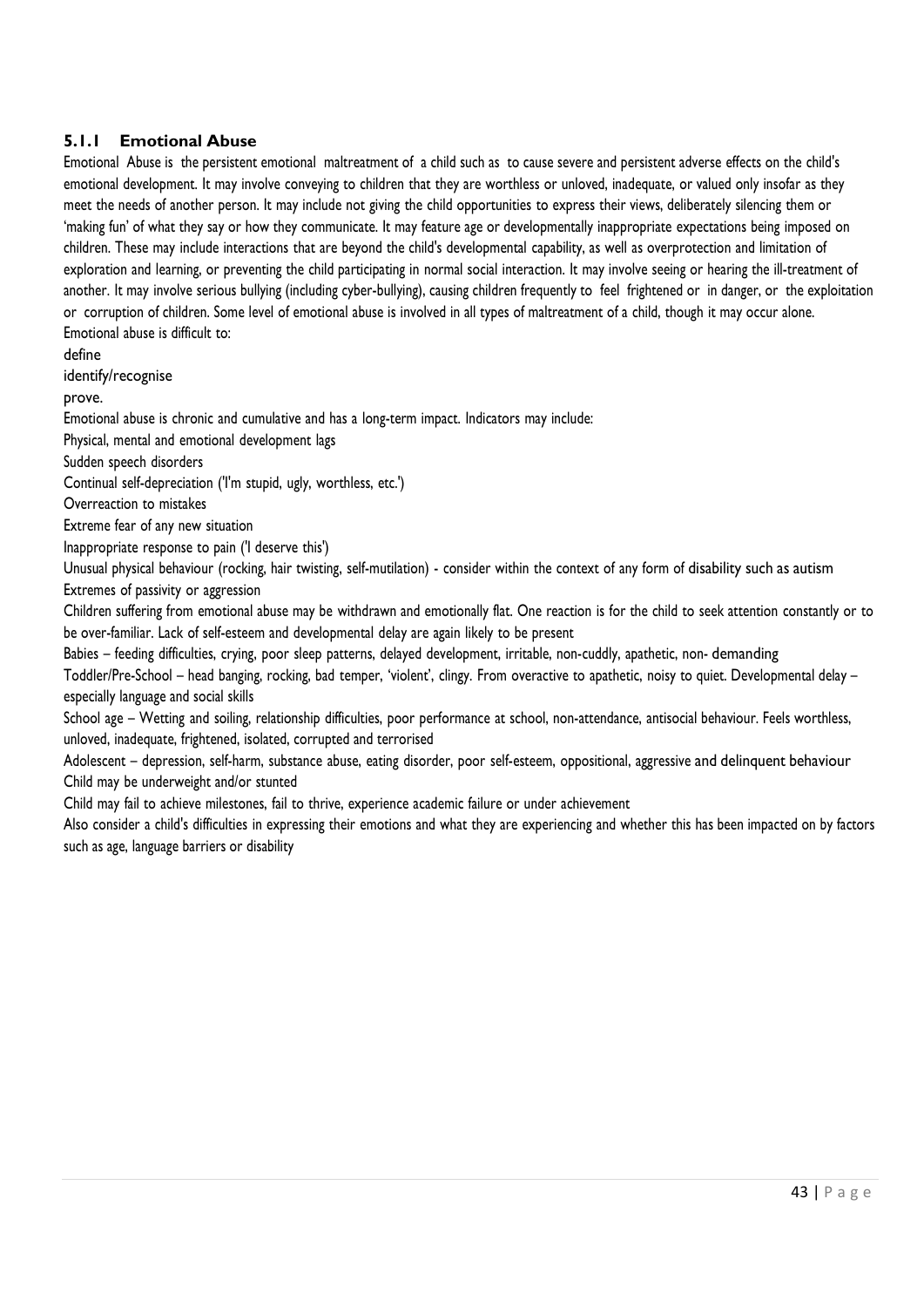### **5.1.2 Neglect**

Neglect is the persistent failure to meet a child's basic physical and/or psychological needs, likely to result in the serious impairment of the child's health or development. Neglect may occur during pregnancy as a result of maternal substance abuse. Once a child is born, neglect may involve a parent or carer failing to provide adequate food, clothing and shelter (including exclusion from home or abandonment), failing to protect a child from physical and emotional harm or danger, failure to ensure adequate supervision (including the use of inadequate care-givers) or failure to ensure access to appropriate medical care or treatment. It may also include neglect of, or unresponsiveness to, a child's basic emotional needs.

There are occasions when nearly all parents find it difficult to cope with the many demands of caring for children. But this does not mean that their children are being neglected. Neglect involves ongoing failure to meet a child's needs.

Neglect can often fit into six forms which are:

Medical – the withholding of medical care including health and dental.

Emotional – lack of emotional warmth, touch and nurture

Nutritional – either through lack of access to a proper diet which can affect in their development.

Educational – failing to ensure regular school attendance that prevents the child reaching their full potential academically Physical – failure to meet the child's physical needs

Lack of supervision and guidance – meaning the child is in dangerous situations without the ability to risk assess the danger.<sup>1</sup> Common Concerns:

With regard to the child, some of the regular concerns are:

The child's development in all areas including educational attainment

**Cleanliness** 

Health

Children left at home alone and accidents related to this

Taking on unreasonable care for others

Young carers

Neglect can often be an indicator of further maltreatment and is often identified as an issue in serious case reviews as being present in the lead up to the death of the child or young person. It is important to recognise that the most frequent issues and concerns regarding the family in relation to neglect relate to parental capability. This can be a consequence of:

Poor health, including mental health or mental illness

Disability, including learning difficulties

Substance misuse and addiction

Domestic violence

School staff need to consider both acts of commission (where a parent/carer deliberately neglects the child) and acts of omission (where a parent's failure to act is causing the neglect). This is a key consideration with regard to school attendance where parents are not ensuring their child attend school regularly.

Many of the signs of neglect are visible. However, school staff may not instinctively know how to recognise signs of neglect or know how to respond effectively when they suspect a pupil is being neglected. Children spend considerable time in school, so staff have opportunities to identify patterns over time and recognise and respond to concerns about their safety and welfare. All concerns should be recorded and reflected upon, not simply placed in a file.

Here are some signs of possible neglect:

Physical signs:

Constant hunger

Poor personal hygiene

Constant tiredness

Emaciation

Untreated medical problems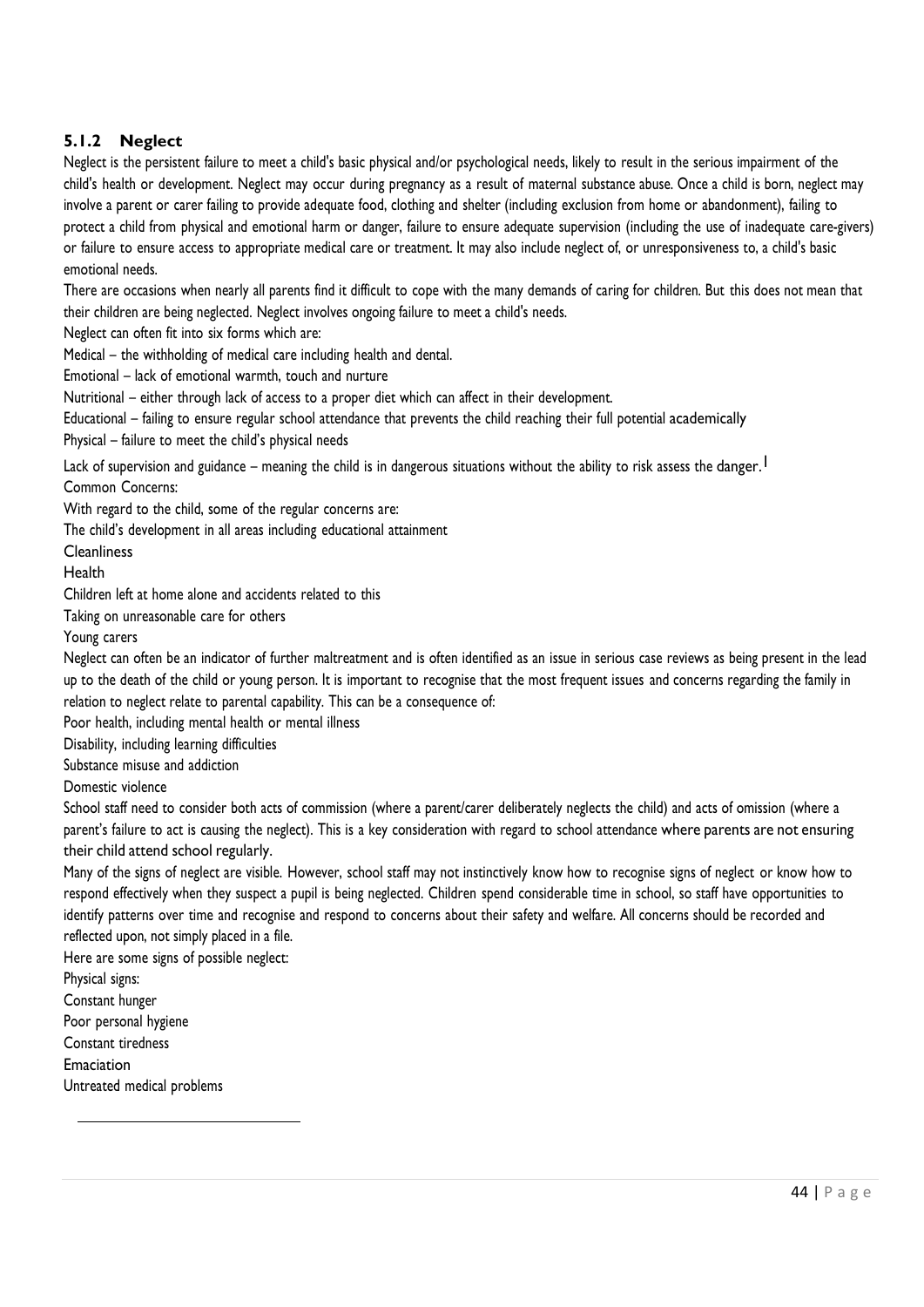The child seems underweight and is very small for their age

The child is poorly clothed, with inadequate protection from the weather

Neglect can lead to failure to thrive, manifest by a fall away from initial centile lines in weight, height and head circumference. Repeated growth measurements are crucially important

Signs of malnutrition include wasted muscles and poor condition of skin and hair. It is important not to miss an organic cause of failure to thrive; if this is suspected, further investigations will be required

Infants and children with neglect often show rapid growth catch-up and improved emotional response in a hospital environment

Failure to thrive through lack of understanding of dietary needs of a child or inability to provide an appropriate diet; or may present with obesity through inadequate attention to the child's diet

Being too hot or too cold – red, swollen and cold hands and feet or they may be dressed in inappropriate clothing

Consequences arising from situations of danger – accidents, assaults, poisoning

Unusually severe but preventable physical conditions owing to lack of awareness of preventative health care or failure to treat minor conditions

Health problems associated with lack of basic facilities such as heating

Neglect can also include failure to care for the individual needs of the child including any additional support the child may need as a result of any disability

Behavioural signs:

No social relationships

Compulsive scavenging

Destructive tendencies

If they are often absent from school for no apparent reason

If they are regularly left alone, or in charge of younger brothers or sisters

Lack of stimulation can result in developmental delay, for example, speech delay, and this may be picked up opportunistically or at formal development checks

Craving attention or ambivalent towards adults, or may be very withdrawn

Delayed development and failing at school (poor stimulation and opportunity to learn)

Difficult or challenging behaviour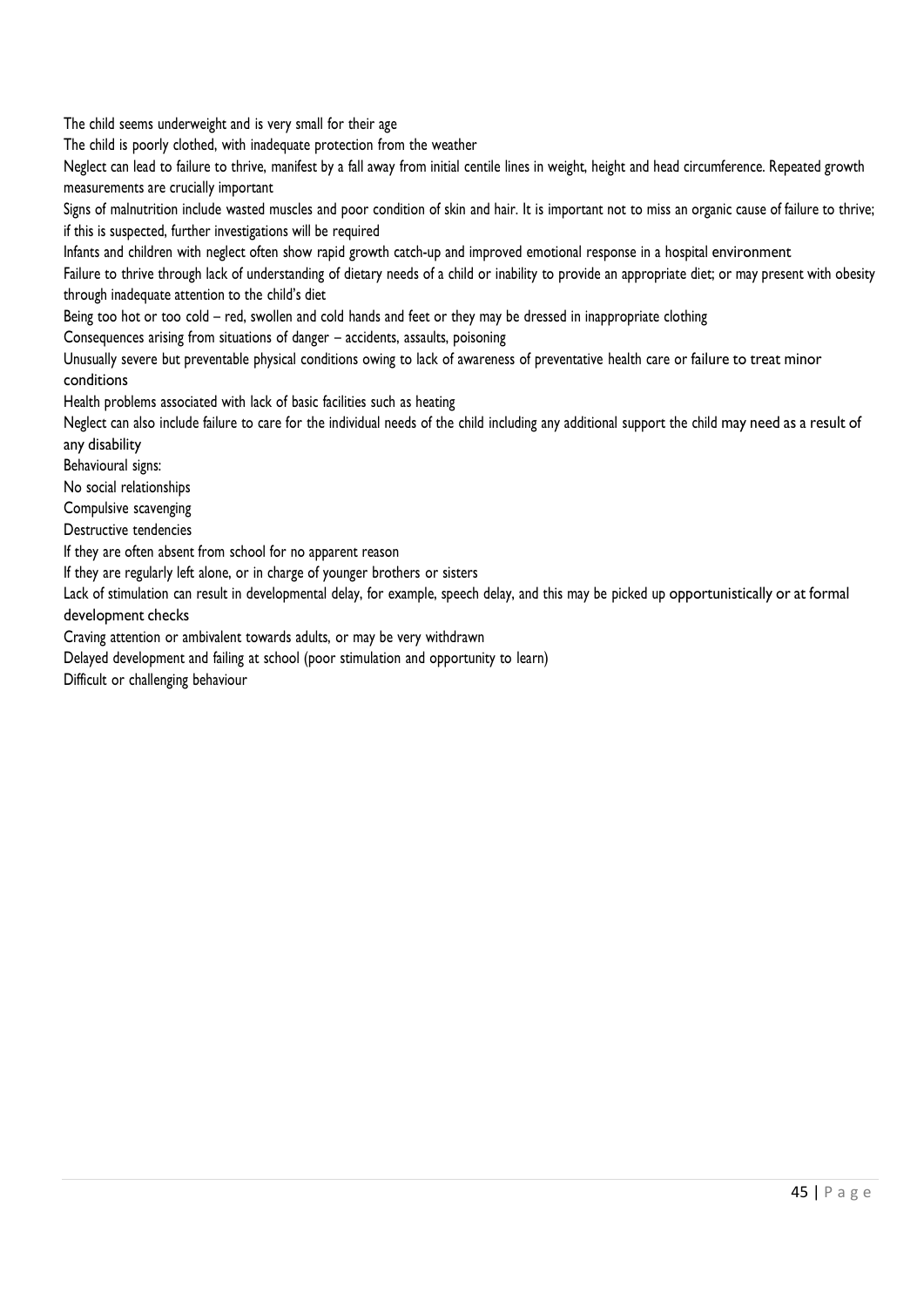### **5.1.3 Physical Abuse**

Physical abuse may involve hitting, shaking, throwing, poisoning, burning or scalding, drowning, suffocating, or otherwise causing physical harm to a child. Physical harm may also be caused when a parent or carer fabricates the symptoms of or deliberately induces illness in a child. When dealing with concerns regarding physical abuse, refer any suspected non-accidental injury to the Designated Safeguarding Lead without delay so that they are able to seek appropriate guidance from the police and/or Children's Services in order to safeguard the child. Staff must be alert to: Unexplained recurrent injuries or burns; improbable excuses or refusal to explain injuries; Injuries that are not consistent with the story: too many, too severe, wrong place or pattern, child too young for the activity described. Physical signs: Bald patches Bruises, black eyes and broken Untreated or inadequately treated injuries Injuries to parts of the body where accidents are unlikely, such as thighs, back, abdomen Scalds and burns General appearance and behaviour of the child may include: Concurrent failure to thrive: measure height, weight and, in the younger child, head circumference; Frozen watchfulness: impassive facial appearance of the abused child who carefully tracks the examiner with his eyes. Bruising: Bruising patterns can suggest gripping (finger marks), slapping or beating with an object.

Bruising on the cheeks, head or around the ear and black eyes can be the result of non-accidental injury.

Other injuries:

Bite marks may be evident from an impression of teeth

Small circular burns on the skin suggest cigarette burns

Scalding inflicted by immersion in hot water often affects buttocks or feet and legs symmetrically

Red lines occur with ligature injuries

Retinal haemorrhages can occur with head injury and vigorous shaking of the baby

Tearing of the frenulum of the upper lip can occur with force-feeding. However, any injury of this type must be assessed in the context of the explanation given, the child's developmental stage, a full examination and other relevant investigations as appropriate.

Fractured ribs: rib fractures in a young child are suggestive of non-accidental injury

Other fractures: spiral fractures of the long bones are suggestive of non-accidental injury

Behavioural signs:

Wearing clothes to cover injuries, even in hot weather

Refusal to undress for gym

Chronic running away

Fear of medical help or examination

Self-destructive tendencies

Fear of physical contact - shrinking back if touched

Admitting that they are punished, but the punishment is excessive (such as a child being beaten every night to 'make him study')

Fear of suspected abuser being contacted

Injuries that the child cannot explain or explains unconvincingly

Become sad, withdrawn or depressed

Having trouble sleeping

Behaving aggressively or be disruptive

Showing fear of certain adults

Having a lack of confidence and low self-esteem

Using drugs or alcohol

Repetitive pattern of attendance: recurrent visits, repeated injuries

Excessive compliance

Hyper-vigilance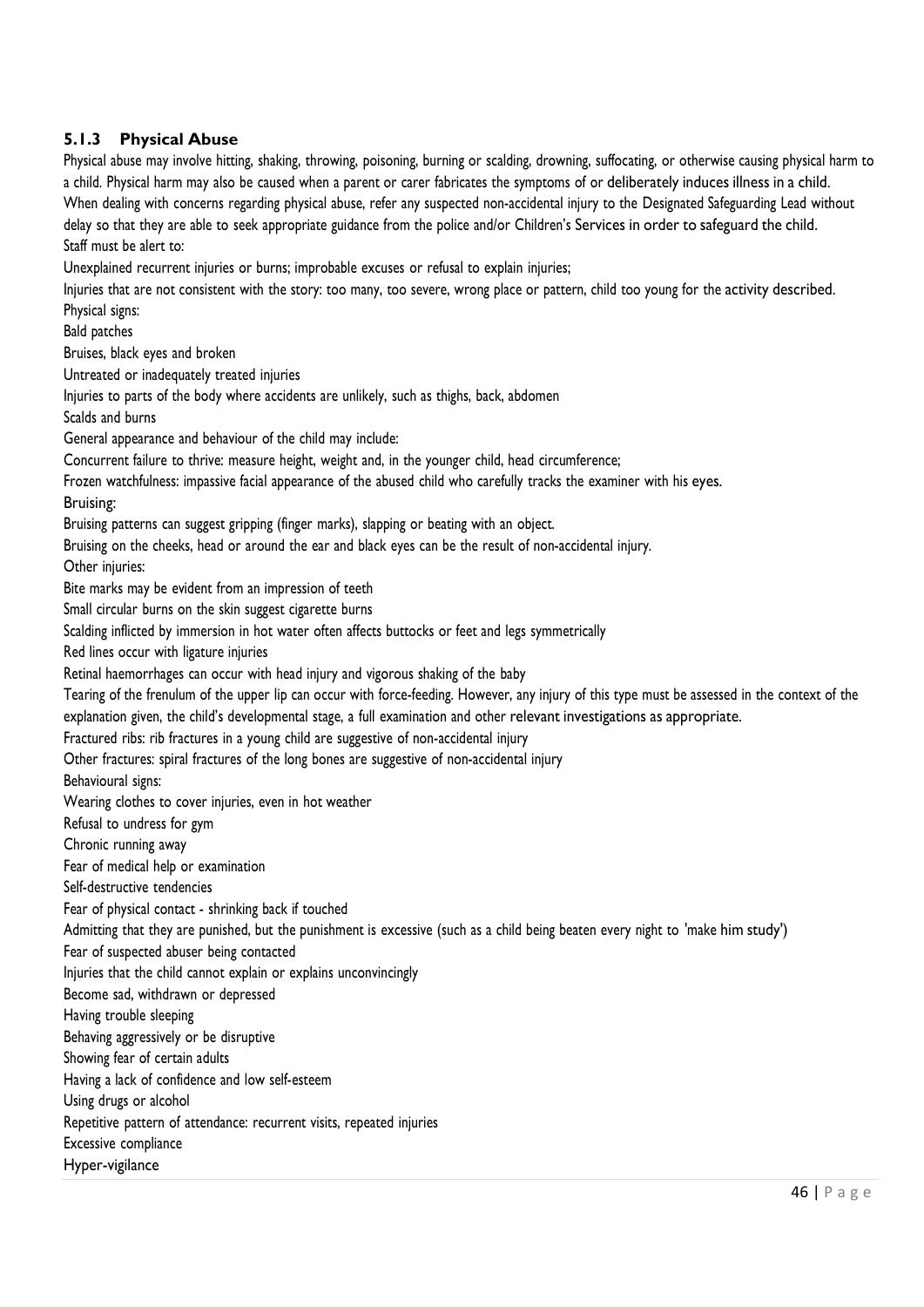### **5.1.4 Sexual Abuse**

Sexual Abuse involves forcing or enticing a child or young person to take part in sexual activities, not necessarily involving violence, whether or not the child is aware of what is happening. The activities may involve physical contact, including assault by penetration (for example rape or oral sex) or non-penetrative acts such as masturbation, kissing, rubbing and touching outside of clothing. They may include non-contact activities, such as involving children in looking at or in the production of, sexual images, watching sexual activities, encouraging children to behave in sexually inappropriate ways, or grooming a child in preparation for abuse (including via the internet). Sexual abuse is not solely perpetrated by adult males. Women can also commit acts of sexual abuse, as can other children.

Sexual abuse is usually perpetrated by people who are known to and trusted by the child – e.g. relatives, family friends, neighbours, people working with the child in school or through other activities. The sexual abuse of children by other children is a specific safeguarding issue in education

Characteristics of child sexual abuse:

It is usually planned and systematic – people do not sexually abuse children by accident, though sexual abuse can be opportunistic; Grooming the child – people who abuse children take care to choose a vulnerable child and often spend time making them dependent. This can be done in person or via the internet through chat-rooms and social networking sites;

Grooming the child's environment – abusers try to ensure that potential adult protectors (parents and other carers especially) are not suspicious of their motives. Again, this can be done in person or via the internet through chat- rooms and social networking sites. In young children behavioural changes may include:

Regressing to younger behaviour patterns such as thumb sucking or bringing out discarded cuddly toys

Being overly affectionate - desiring high levels of physical contact and signs of affection such as hugs and kisses

Lack of trust or fear of someone they know well, such as not wanting to be alone with a babysitter or child minder

They may start using sexually explicit behaviour or language, particularly if the behaviour or language is not appropriate for their age

Starting to wet again, day or night/nightmares

In older children behavioural changes may include:

Extreme reactions, such as depression, self-mutilation, suicide attempts, running away, overdoses, anorexia

Personality changes such as becoming insecure or clinging

Sudden loss of appetite or compulsive eating

Being isolated or withdrawn

Inability to concentrate

Become worried about clothing being removed

Suddenly drawing sexually explicit pictures

Trying to be 'ultra-good' or perfect; overreacting to criticism

Genital discharge or urinary tract infections

Marked changes in the child's general behaviour. For example, they may become unusually quiet and withdrawn, or unusually aggressive. Or they may start suffering from what may seem to be physical ailments, but which can't be explained medically

The child may refuse to attend school or start to have difficulty concentrating so that their schoolwork is affected

They may show unexpected fear or distrust of a particular adult or refuse to continue with their usual social activities

The child may describe receiving special attention from a particular adult, or refer to a new, "secret" friendship with an adult or young person Children who have been sexually abused may demonstrate inappropriate sexualised knowledge and behaviour

Low self-esteem, depression and self-harm are all associated with sexual abuse

Physical signs and symptoms for any age child could be:

Medical problems such as chronic itching, pain in the genitals, venereal diseases

Stomach pains or discomfort walking or sitting

Sexually transmitted infections

Any features that suggest interference with the genitalia. These may include bruising, swelling, abrasions or tears

Soreness, itching or unexplained bleeding from penis, vagina or anus

Sexual abuse may lead to secondary enuresis or faecal soiling and retention

Symptoms of a sexually transmitted disease such as vaginal discharge or genital warts, or pregnancy in adolescent girls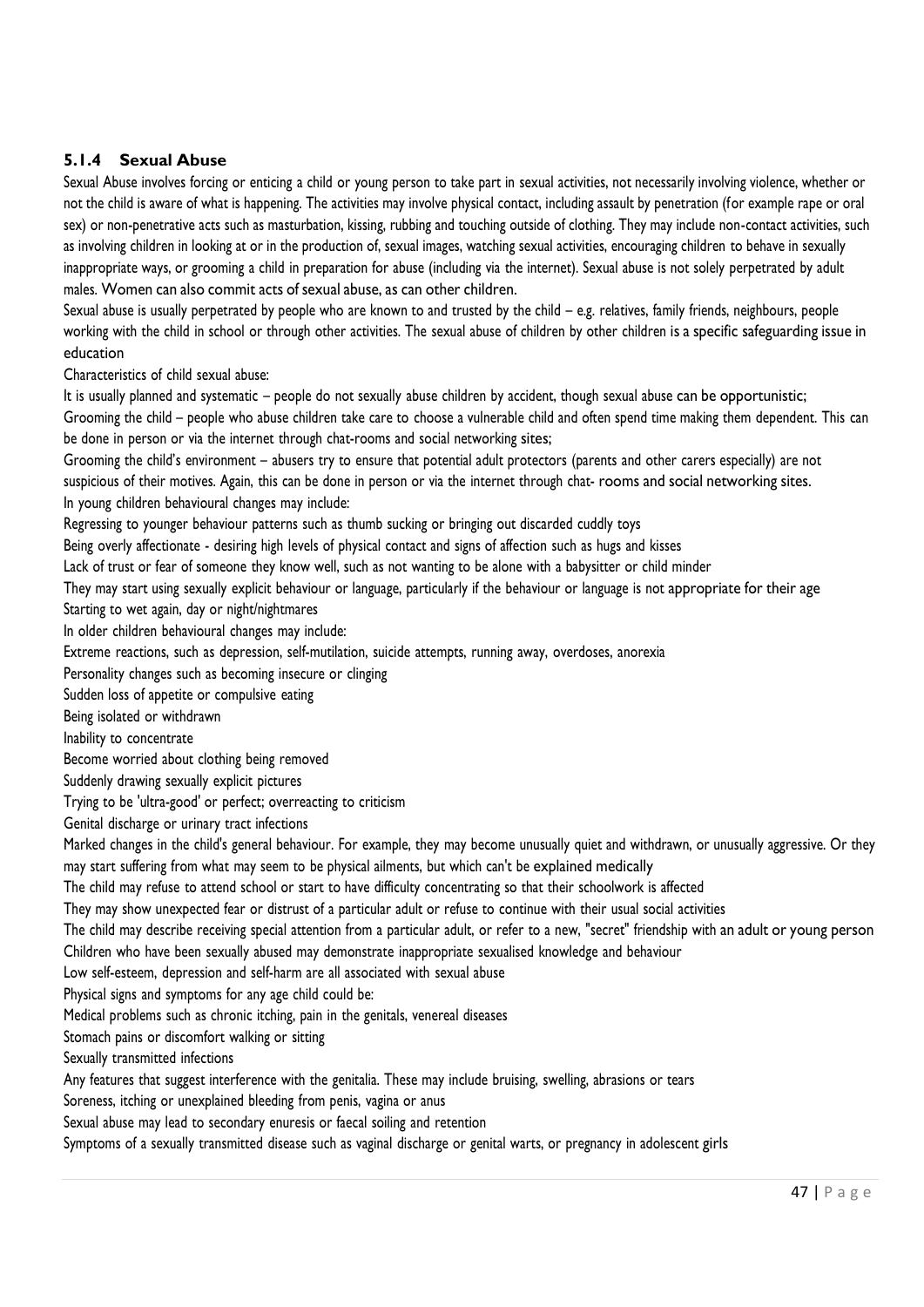Sexual Abuse by Young People

The boundary between what is abusive and what is part of normal childhood or youthful experimentation can be blurred. The determination of whether behaviour is developmental, inappropriate or abusive will hinge around the related concepts of true consent, power imbalance and exploitation. This may include children and young people who exhibit a range of sexually problematic behaviour such as indecent exposure, obscene telephone calls, fetishism, bestiality and sexual abuse against adults, peers or children.

Developmental Sexual Activity encompasses those actions that are to be expected from children and young people as they move from infancy through to an adult understanding of their physical, emotional and behavioural relationships with each other. Such sexual activity is essentially information gathering and experience testing. It is characterised by mutuality and of the seeking of consent.

Inappropriate Sexual Behaviour can be inappropriate socially, inappropriate to development, or both. In considering whether behaviour fits into this category, it is important to consider what negative effects it has on any of the parties involved and what concerns it raises about a child or young person. It should be recognised that some actions may be motivated by information seeking, but still cause significant upset, confusion, worry, physical damage, etc. it may also be that the behaviour is "acting out" which may derive from other sexual situations to which the child or young person has been exposed.

If an act appears to have been inappropriate, there may still be a need for some form of behaviour management or intervention. For some children, educative inputs may be enough to address the behaviour.

Abusive sexual activity includes any behaviour involving coercion, threats, aggression together with secrecy, or where one participant relies on an unequal power base.

#### Assessment

In order to more fully determine the nature of the incident the following factors should be given consideration. The presence of exploitation in terms of:

Equality – consider differentials of physical, cognitive and emotional development, power and control and authority, passive and assertive tendencies

Consent – agreement including all the following:

Understanding that is proposed based on age, maturity, development level, functioning and experience

Knowledge of society's standards for what is being proposed

Awareness of potential consequences and alternatives

Assumption that agreements or disagreements will be respected equally

Voluntary decision

Mental competence

Coercion – the young perpetrator who abuses may use techniques like bribing, manipulation and emotional threats of secondary gains and losses that is loss of love, friendship, etc. Some may use physical force, brutality or the threat of these regardless of victim resistance. In evaluating sexual behaviour of children and young people, the above information should be used only as a guide.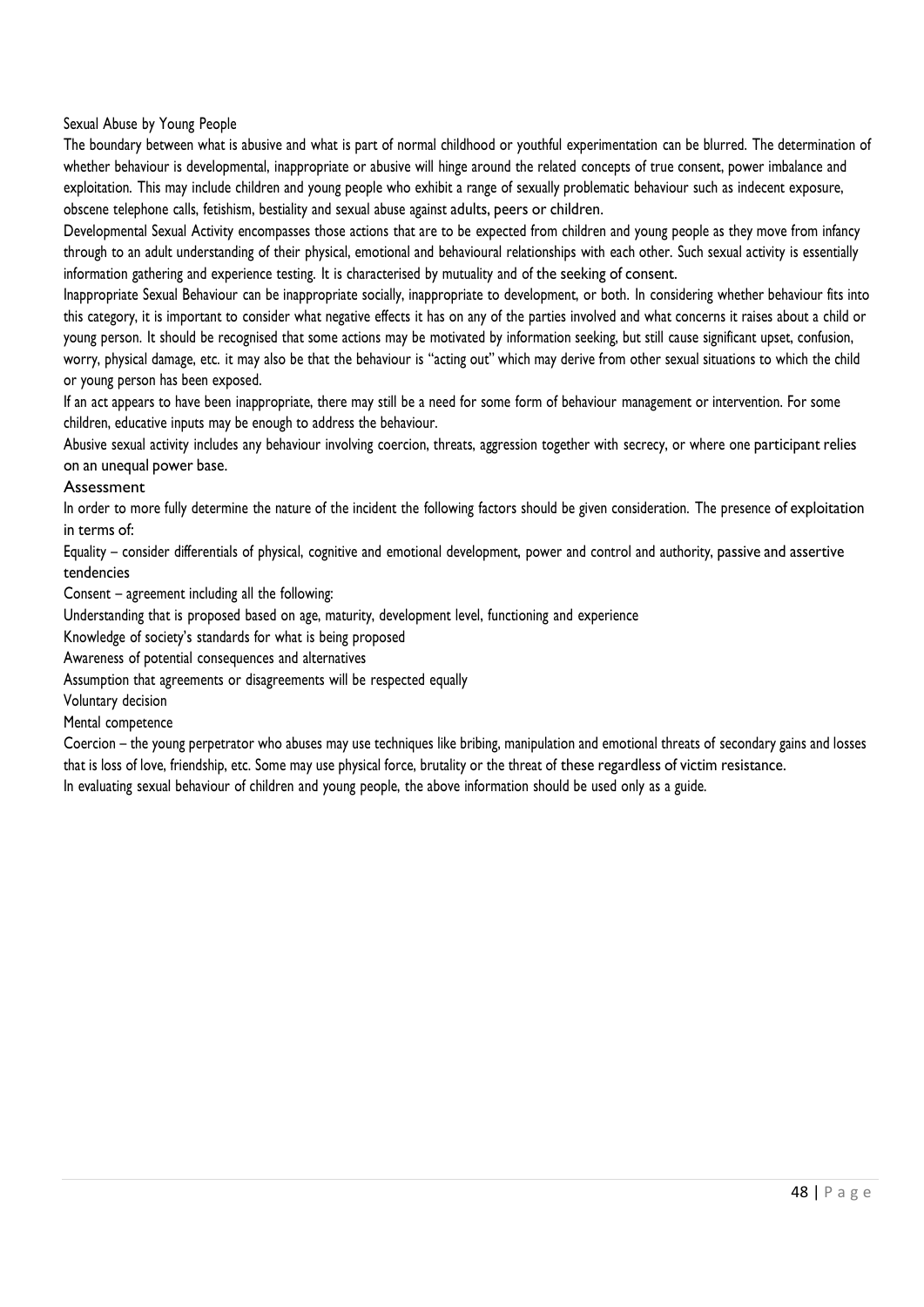# **5.2 CHILD SEXUAL EXPLOITATION (CSE)**

The sexual exploitation of children and young people (CSE) under-18 is defined as that which:

'Child sexual exploitation is a form of child sexual abuse. It occurs where an individual or group takes advantage of an imbalance of power to coerce, manipulate or deceive a child or young person under the age of 18 into sexual activity (a) in exchange for something the victim needs or wants, and/or (b) for the financial advantage or increased status of the perpetrator or facilitator. The victim may have been sexually exploited even if the sexual activity appears consensual. Child sexual exploitation does not always involve physical contact; it can also occur through the use of technology.

[https://www.gov.uk/government/uploads/system/uploads/attachment\\_data/file/591903/CSE\\_Guidance\\_Core\\_Do](https://www.gov.uk/government/uploads/system/uploads/attachment_data/file/591903/CSE_Guidance_Core_Document_13.02.2017.pdf) [cument\\_13.02.2017.pdf](https://www.gov.uk/government/uploads/system/uploads/attachment_data/file/591903/CSE_Guidance_Core_Document_13.02.2017.pdf) Child sexual exploitation is a form of abuse which involves children (male and female, of different ethnic origins and of different ages) receiving something in exchange for sexual activity.

#### Who is at risk?

Child sexual exploitation can happen to any young person from any background. Although the research suggests that the females are more vulnerable to CSE, boys and young men are also victims of this type of abuse.

The characteristics common to all victims of CSE are not those of age, ethnicity or gender, rather their powerlessness and vulnerability. Victims often do not recognise that they are being exploited because they will have been groomed by their abuser(s). As a result, victims do not make informed choices to enter into, or remain involved in, sexually exploitative situations but do so from coercion, enticement, manipulation or fear. Sexual exploitation can happen face to face and it can happen online. It can also occur between young people.

In all its forms, CSE is child abuse and should be treated as a child protection issue.

### WARNING SIGNS AND VULNERABILITIES CHECKLIST<sup>2</sup>

The evidence available points to several factors that can increase a child's vulnerability to being sexually exploited. The following are typical vulnerabilities in children prior to abuse:

Living in a chaotic or dysfunctional household (including parental substance use, domestic violence, parental mental health issues, parental criminality)

History of abuse (including familial child sexual abuse, risk of forced marriage, risk of 'honour'-based violence, physical and emotional abuse and neglect)

Recent bereavement or loss

Gang association either through relatives, peers or intimate relationships (in cases of gang-associated CSE only)

Attending school with young people who are sexually exploited

Learning disabilities

Unsure about their sexual orientation or unable to disclose sexual orientation to their families

Friends with young people who are sexually exploited

Homeless

Lacking friends from the same age group

Living in a gang neighbourhood

Living in residential care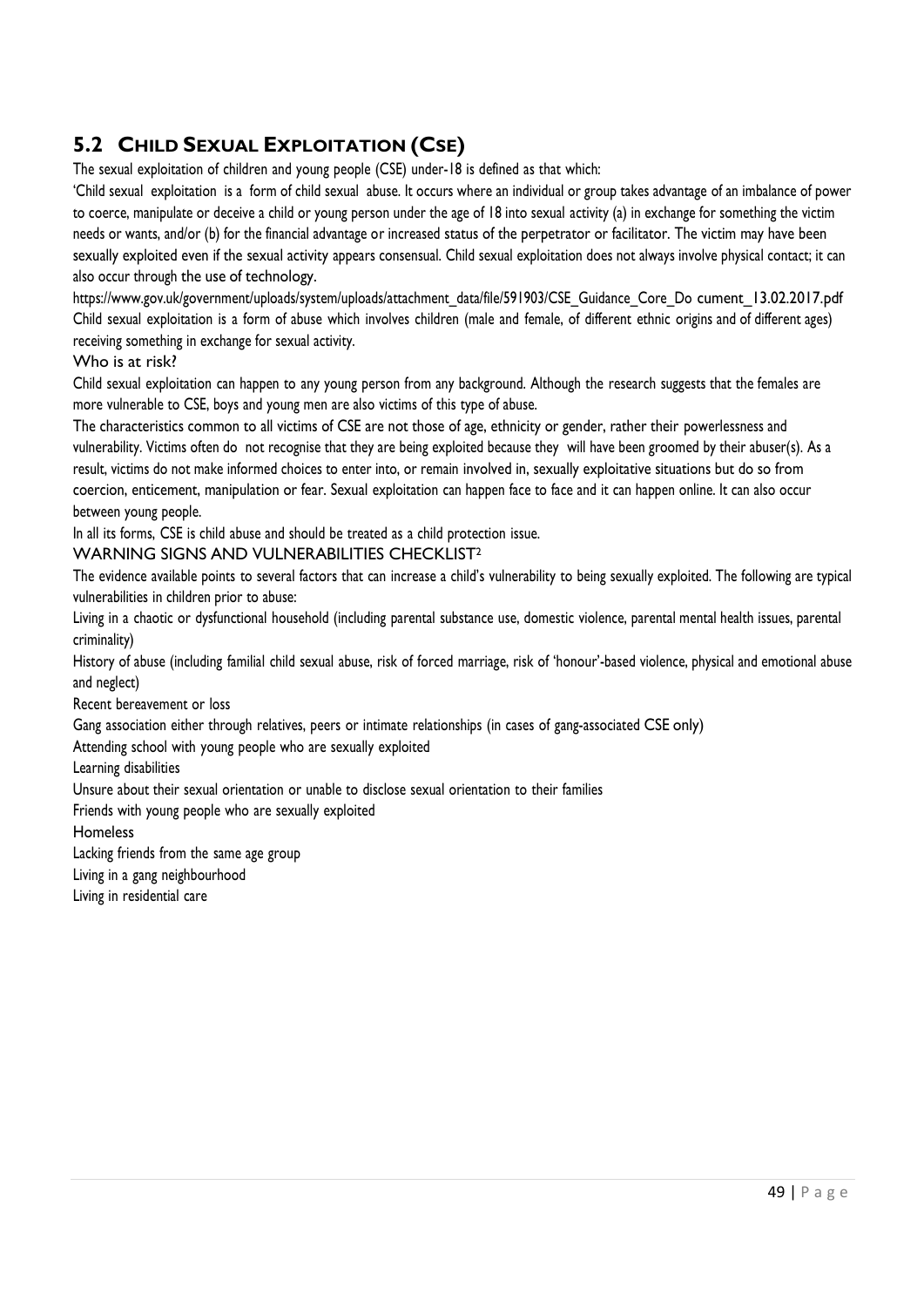Living in hostel, bed and breakfast accommodation or a foyer

Low self-esteem or self-confidence

Young carer

The following signs and behaviour are generally seen in children who are already beingsexually exploited:

Missing from home or care

Physical injuries

Drug or alcohol misuse

Involvement in offending

Repeat sexually-transmitted infections, pregnancy and terminations

Absent from school

Evidence of sexual bullying and/or vulnerability through the internet and/or social networking sites

Estranged from their family

Receipt of gifts from unknown sources

Recruiting others into exploitative situations

Poor mental health

Self-harm

Thoughts of or attempts at suicide

Evidence shows that any child displaying several vulnerabilities from the above lists should be considered to be at high risk of sexual exploitation.

All schools should ensure that there is a dedicated lead person with responsibility for implementing local guidance in respect of child sexual exploitation. This would normally be the DSL.

The DSL must ensure that all staff are aware of signs and symptoms of CSE and know that these must be reported and recorded as child protection concerns. The DSL must follow the local Safeguarding partnership arrangements for dealing with issues of CSE, including completion of the screening tool.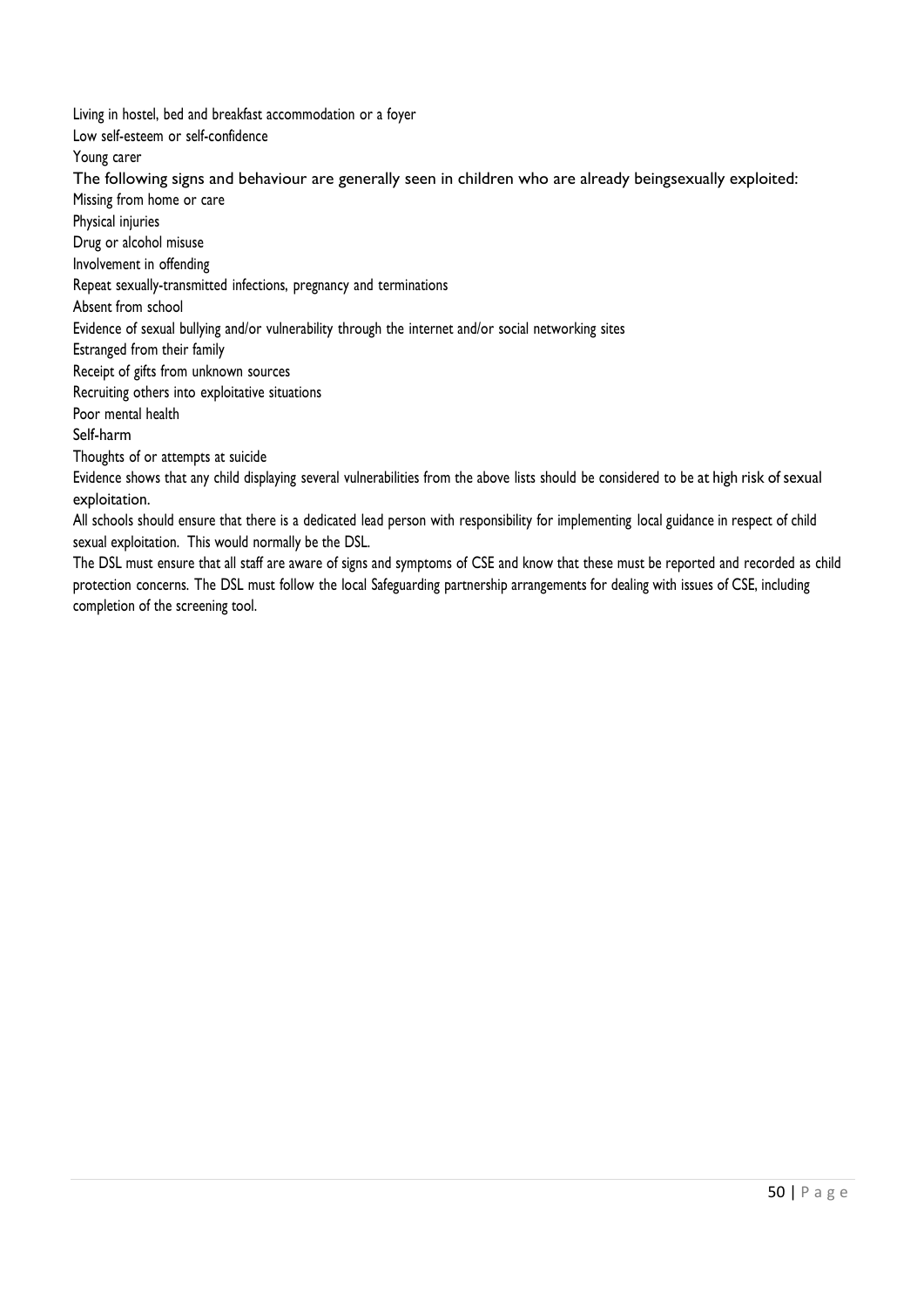# **5.3 EFFECTS OF DOMESTIC ABUSE ON CHILDREN AND YOUNG PEOPLE**

In April 2021, the Domestic Abuse Act 2021 received Royal Assent and introduced a statutory definition for the first time. Definition

The Domestic Abuse Act 2021 (Part 1) defines domestic abuse as any of the following behaviours, either as a pattern of behaviour, or as a single incident, between two people over the age of 16, who are 'personally connected' to each other:

(a) physical or sexual abuse;

(b) violent or threatening behaviour;

(c) controlling or coercive behaviour;

(d) economic abuse (adverse effect of the victim to acquire, use or maintain money or other property; or obtain goods or services); and (e) psychological, emotional or other abuse.

The impact of domestic abuse on the quality of a child's or young person's life is very significant. Children and young people who live with domestic abuse are at increased risk of behavioural problems, emotional trauma, and mental health difficulties in adult life. The impact of domestic abuse on the quality of a child's or young person's life is very significant. Children and young people who live with domestic abuse are at increased risk of behavioural problems, emotional trauma, and mental health difficulties in adult life.

The impact of domestic abuse on children and young people can be wide-ranging and may include effects in any or all of the following areas:

Physical: Children and young people can be hurt either by trying to intervene and stopping the violence or by being injured themselves by the abuser. They may develop self-harming behaviour or eating disorders. Their health could be affected, as they may not be being cared for appropriately. They may have suicidal thoughts or try to escape or blank out the abuse by using drugs, alcohol or by running away. Sexual: There is a high risk that children and young people will be abused themselves where there is domestic abuse. In homes where living in fear is the norm, and situations are not discussed, an atmosphere of secrecy develops and this creates a climate in which sexual abuse could occur. In addition to this, children and young people may sometimes be forced to watch the sexual abuse of their mother/carer. This can have long- lasting effects on the sexual and emotional development of the child/young person.

Economic: The parent or carer of the child or young person may have limited control over the family finances. Therefore, there might be little or no money available for extra-curricular activities, clothing or even food, impacting on their health and development. Emotional: Children and young people will often be very confused about their feelings – for example, loving both parents/carers but not wanting the abuse to continue. They may be given negative messages about their own worth, which may lead to them developing low selfesteem. Many children and young people feel guilty, believing that the abuse is their fault. They are often pessimistic about their basic needs being met and can develop suicidal thoughts. Some children and young people may internalise feelings and appear passive and withdrawn or externalise their feelings in a disruptive manner.

Isolation: Children and young people may become withdrawn and isolated; they may not be allowed out to play; and if there is abuse in the home, they are less likely to invite their friends round. Schooling may be disrupted in many ways, and this may contribute to their growing isolation. They may frequently be absent from school as they may be too scared to leave their mother alone. They may have to move away from existing friends and family – e.g. into a refuge or other safe or temporary accommodation.

Threats: Children and young people are likely to have heard threats to harm their mother/father. They may have been directly threatened with harm or heard threats to harm their pet. They also live under the constant and unpredictable threat of violence, resulting in feelings of intimidation, fear and vulnerability, which can lead to high anxiety, tension, confusion and stress.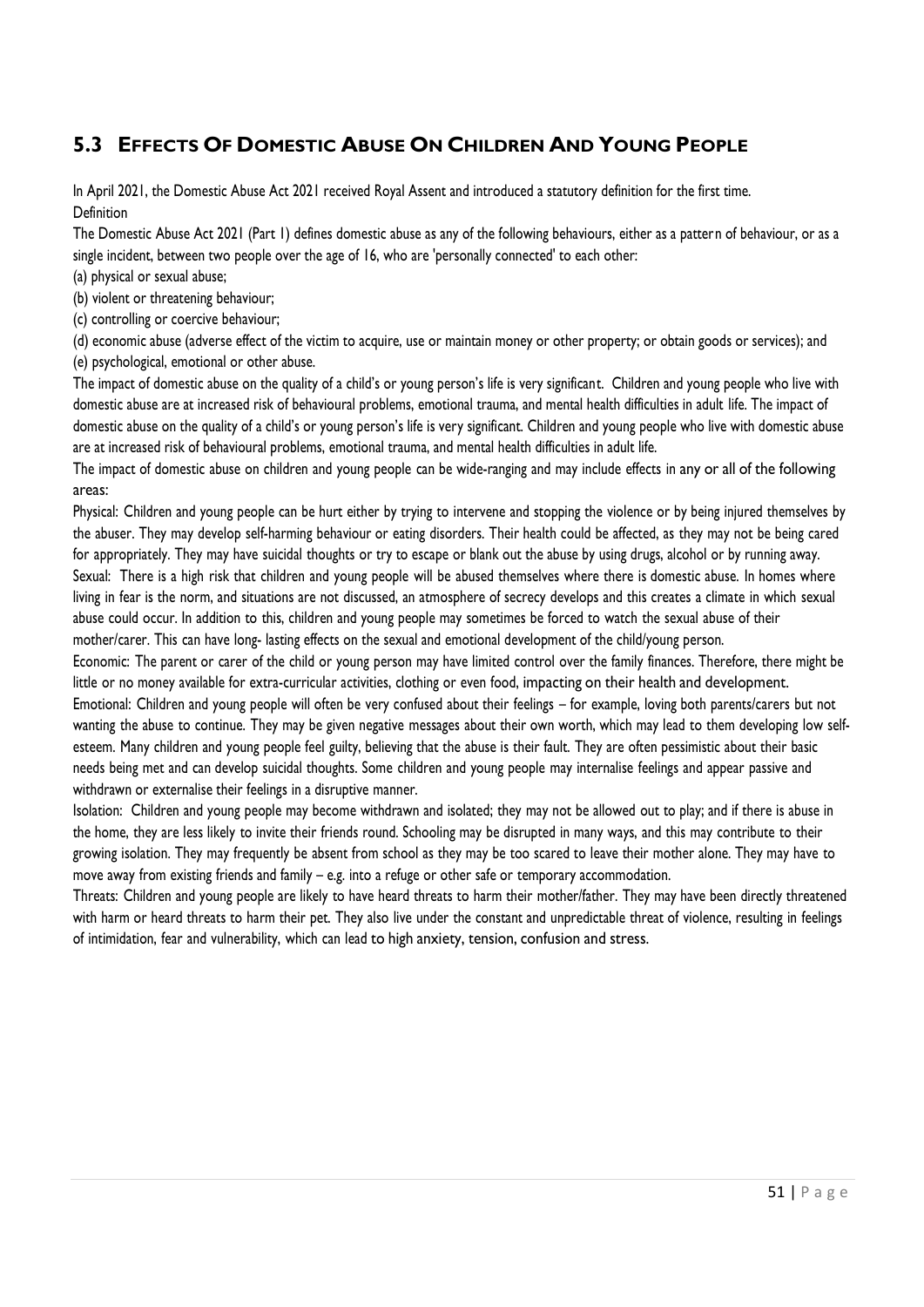What you might see in school

Unexplained absences or lateness – either from staying at home to protect their parent or hide their injuries, or because they are prevented from attending school;

Children and young people attending school when ill rather than staying at home;

Children and young people not completing their homework, or making constant excuses, because of what is happening at home;

Children and young people who are constantly tired, on edge and unable to concentrate through disturbed sleep or worrying about what is happening at home;

Children and young people displaying difficulties in their cognitive and school performance;

Children and young people whose behaviour and personality changes dramatically;

Children and young people who become quiet and withdrawn and have difficulty in developing positive peer relations;

Children and young people displaying disruptive behaviour or acting out violent thoughts with little empathy for victims;

Children and young people who are no trouble at all.

This list is not exhaustive – this is intended to give you an idea of some of the types of behaviour that could be presented.

What schools can do

Schools can create an environment which both promotes their belief and commitment that domestic abuse is not acceptable, and that they are willing to discuss and challenge it.

For many victims, the school might be the one place that they visit without their abusive partner.

The National Domestic Abuse helpline can be called free of charge and in confidence, 24 hours a day on 0808 2000 247.

Other sources of support include: NSPCC 0808 800 5000 and ChildLine 0800 11 11; Parentline 0808 800 2222;

Research shows that the repeated use of physical, sexual, psychological and financial abuse is one of the ways in which male power is used to control women. The underlying attitudes which legitimate and perpetuate violence against women should be challenged by schools as part of the whole school ethos.

Schools can support individual children and young people by:

Introducing a whole-school philosophy that domestic abuse is unacceptable;

Responding to disclosures and potential child protection concerns; recognising that domestic abuse and forced marriage may be a child protection concern; policies and procedures must include domestic abuse;

Giving emotional support – the child or young person might need referral to a more specialist service or need additional support to complete coursework, exams etc.;

Facilitating a peer support network – children and young people can become isolated but often welcome talking to friends about their problems;

Offering practical support – if children or young people are new to the school they may not yet have a uniform, they may also need financial help with extra-curricular activities, or they may be unfamiliar with the syllabus, the area, where to hang out, etc.; Providing somewhere safe and quiet to do their homework or just to sit and think;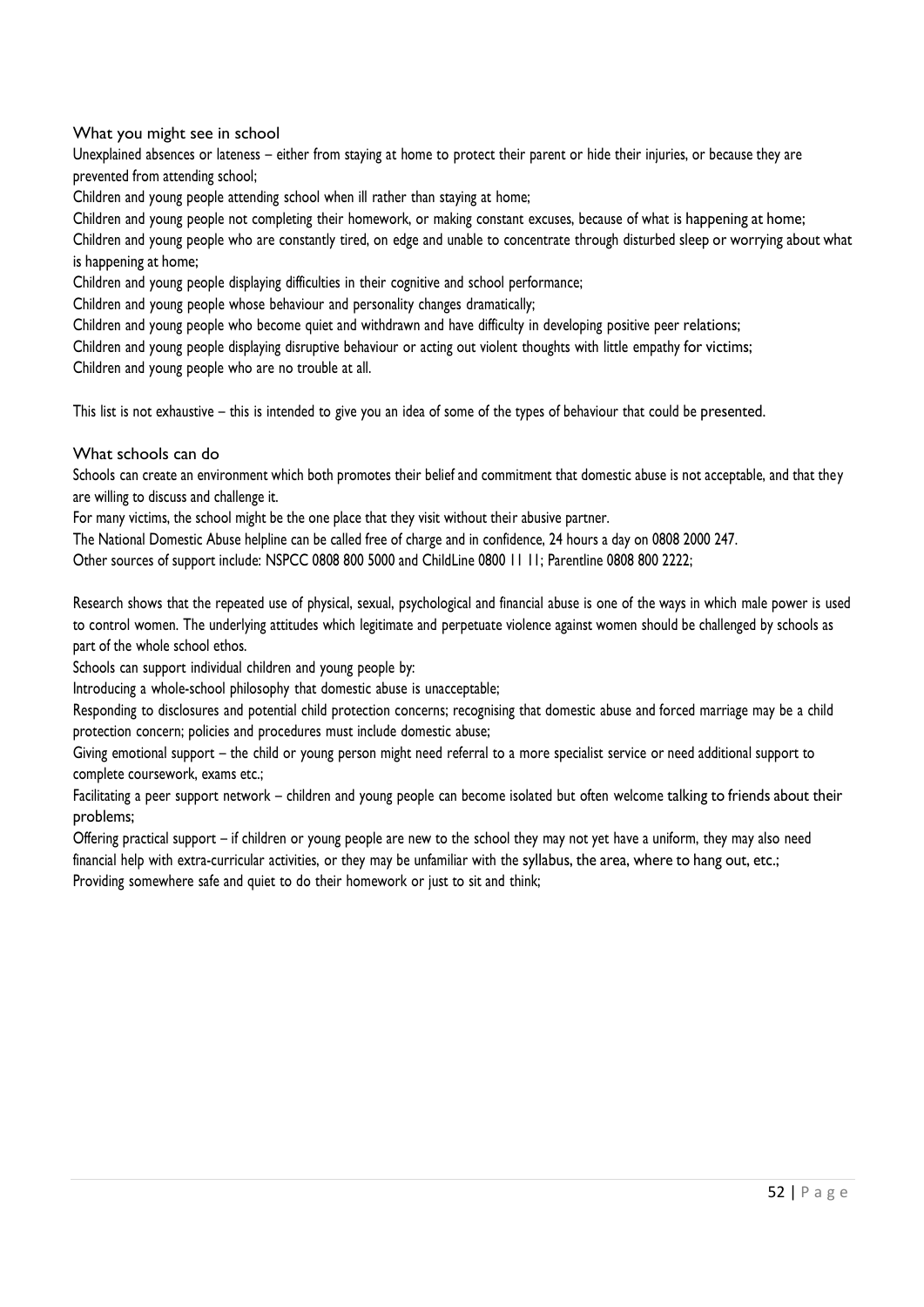Improving the self-esteem and confidence of children and young people by: offering them opportunities to take on new roles and responsibilities; offering tasks which are achievable and giving praise and encouragement; monitoring their behaviour and setting clear limits; criticising the action, not the person; helping them to feel a sense of control in their school lives; involving them in decision making; helping them to be more assertive; respecting them as individuals; encouraging involvement in extra-curricular activities. From The Expect Respect Education Toolkit – Women's Aid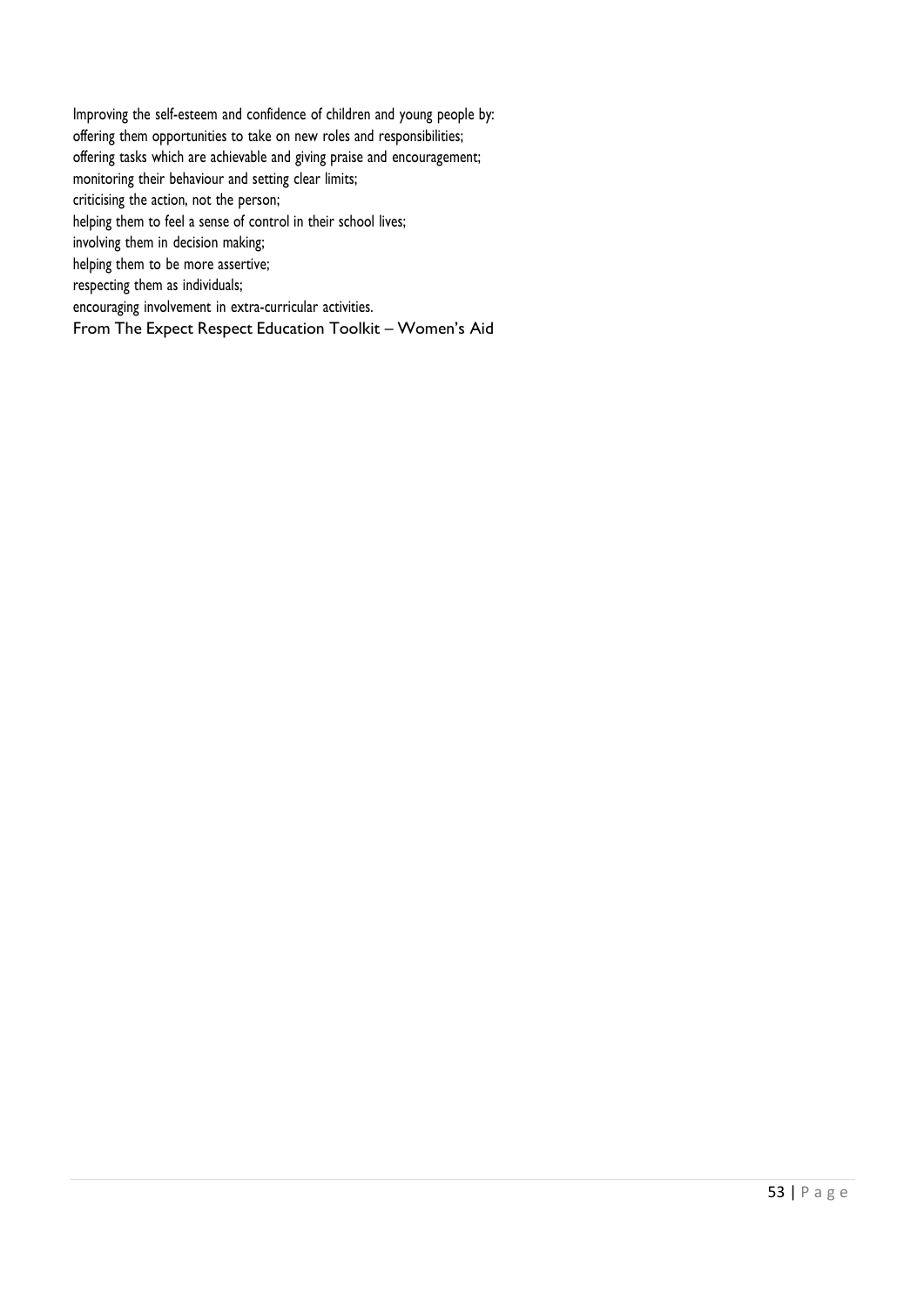# **5.4 FORCED MARRIAGE – A FORM OF DOMESTIC ABUSE**

Forced Marriage should be recognised as a human rights abuse – and should always invoke child protection procedures within the school.

A forced marriage is a marriage conducted without the full consent of both parties, and one where duress is a factor. A forced marriage is not the same as an arranged marriage – in an arranged marriage the families take a leading role in choosing the marriage partner. The marriage is entered into freely by both people.

### Warning signs

Warning signs can include a sudden drop in performance, truancy from lessons and conflicts with parents over continuation of the student's education.

There may be excessive parental restrictions and control, a history of domestic abuse within the family, or extended absence through sickness or overseas commitments. Students may also show signs of depression or self-harming, and there may be a history of older siblings leaving education early to get married.

#### The justifications

Most cases of forced marriage in the UK involve South Asian families. This is partially a reflection of the fact that there is a large established South Asian population in the UK. It is clear, however, that forced marriage is not a solely South Asian phenomenon — there have been cases involving families from East Asia, the Middle East, Europe and Africa.

Some forced marriages take place in the UK with no overseas element, while others involve a partner coming from overseas, or a British citizen being sent abroad. Parents who force their children to marry often justify it as protecting them, building stronger families and preserving cultural or religious traditions. They may not see it as wrong.

Forced marriage can never be justified on religious grounds: every major faith condemns it and freely given consent is a pre-requisite of Christian, Jewish, Hindu, Muslim and Sikh marriage.

**Culture** 

Often parents believe that they are upholding the cultural traditions of their home countries, when in fact practices and values there have changed. Some parents come under significant pressure from their extended families to get their children married. The law

Sexual intercourse without consent is rape, regardless of whether this occurs within the confines of a marriage. A girl who is forced into marriage is likely to be raped and may be raped until she becomes pregnant.

In addition, the Forced Marriage (Civil Protection) Act (2007) makes provision for protecting children, young people and adults from being forced into marriage without their full and free consent through Forced Marriage Protection Orders. Breaching a Forced Marriage Protection Order is a criminal offence.

The Anti-Social Behaviour, Crime and Policing Act 2014 makes it a criminal offence, with effect from 16<sup>th</sup> June 2014, to force someone to marry. This includes:

Taking someone overseas to force them to marry (whether or not the marriage takes place);

Marrying someone who lacks the mental capacity to consent to the marriage (whether they're pressured into it or not).

#### What to do if a student seeks help

The student should be seen immediately in a private place, where the conversation cannot be overheard.

The student should be seen on her own, even if she attends with others.

Develop a safety plan in case the student is seen i.e. prepare another reason why you are meeting.

Explain all options to the student and recognise and respect her wishes. If the student does not want to be referred to Children's Services, you will need to consider whether to respect the student's wishes — or whether the student's safety requires further action to be taken. If you take action against the student's wishes you must inform the student.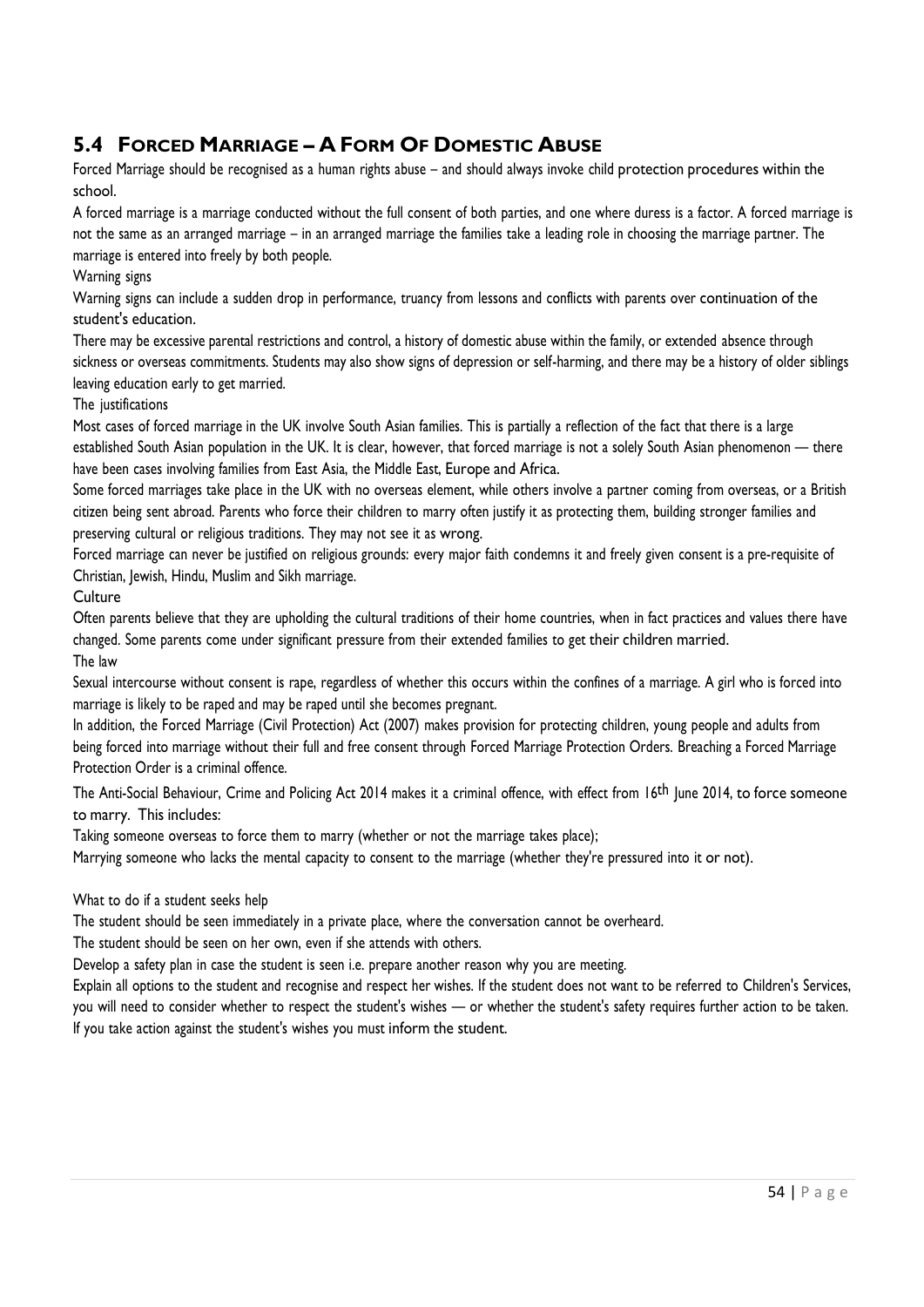Establish whether there is a family history of forced marriage — i.e. siblings forced to marry.

Advise the student not to travel overseas and discuss the difficulties she may face.

Seek advice from the Forced Marriage Unit.

Liaise with Police and Children's Services to establish if any incidents concerning the family have been reported.

Refer to the local Police Child Protection Unit if there is any suspicion that there has been a crime or that one may be committed.

Refer the student with her consent to the appropriate local and national support groups, and counselling services.

What to do if the student is going abroad imminently

The Forced Marriage Unit advises education professionals to gather the following information if at all possible — it will help the unit to locate the student and to repatriate her:

a photocopy of the student's passport for retention — encourage her to keep details of her passport number and the place and date of issue

as much information as possible about the family (this may need to be gathered discretely)

full name and date of birth of student under threat

student's father's name

any addresses where the student may be staying overseas

potential spouse's name

date of the proposed wedding

the name of the potential spouse's father if known

addresses of the extended family in the UK and overseas

Specific information

It is also useful to take information that only the student would know, as this may be helpful during any interview at an embassy or British High Commission — in case another person of the same age is produced pretending to be the student.

Professionals should also take details of any travel plans and people likely to accompany the student. Note also the names and addresses of any close relatives remaining in the UK and a safe means to contact the student — a secret mobile telephone, for example, that will function abroad.

Forced marriage: what educators should NOT do

treat such allegations merely as domestic issues and send the student back to the family home

ignore what the student has told you or dismiss the need for immediate protection

approach the student's family or those with influence within the community, without the express consent of the student, as this will alert them to your concern and may place the student in danger

contact the family in advance of any enquires by the Police, Children's Services or the Forced Marriage Unit, either by telephone or letter

share information outside child protection information sharing protocols without the express consent of the student

breach confidentiality except where necessary in order to ensure the student's safety

attempt to be a mediator

Further guidance is available from The Forced Marriage Unit:

Tel: (+44) (0)20 7008 0151 between 9.00 a.m. and 5.00 p.m. Monday to Friday

Emergency Duty Officer (out of hours): (+44) (0)20 7008 1500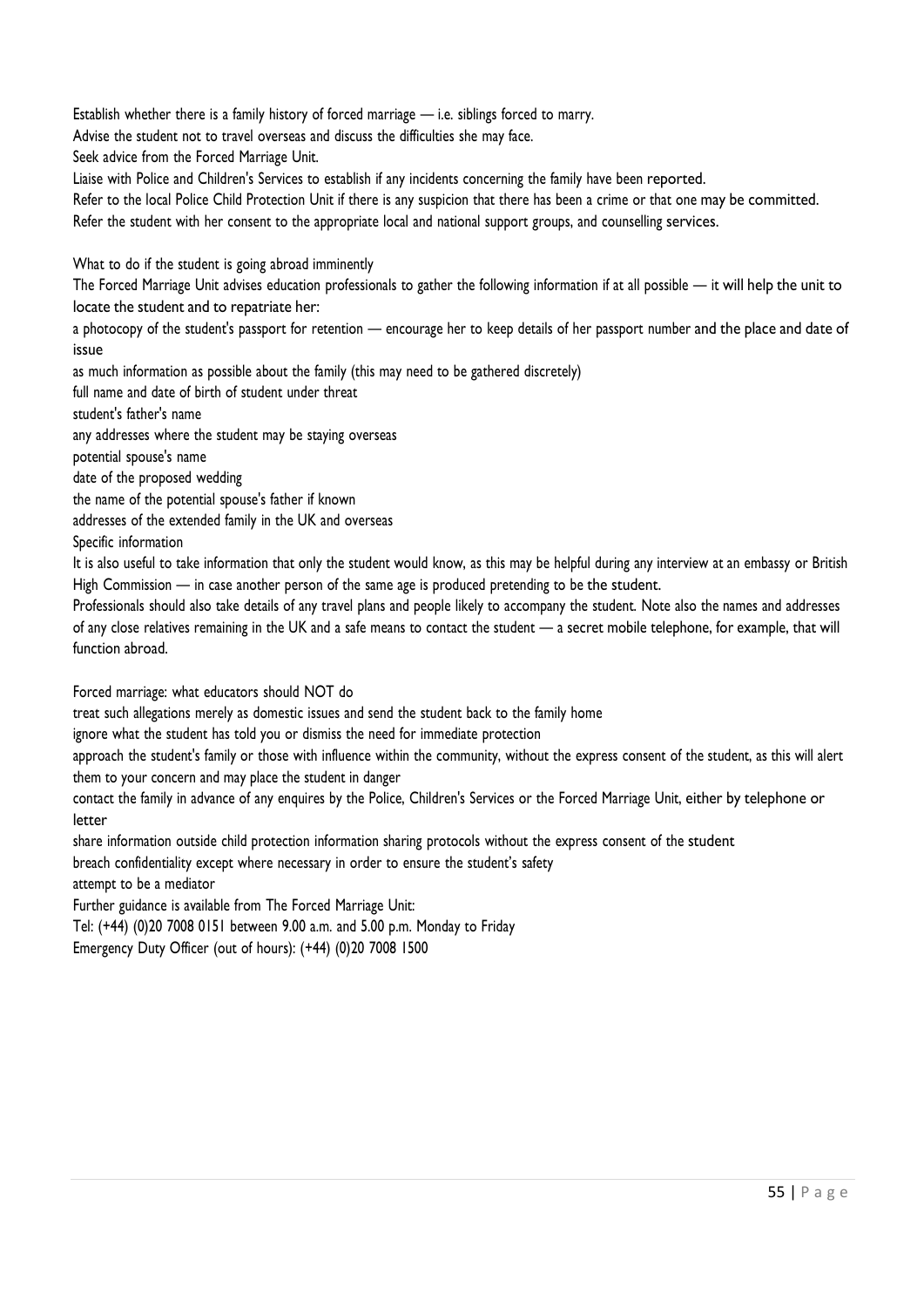E-mail: [fmu@fco.gov.uk](mailto:fmu@fco.gov.uk) Website: [www.fco.gov.uk/forcedmarriage](http://www.fco.gov.uk/forcedmarriage)

FMU publication: 'Multi-Agency Practice Guidelines: Handling Cases of Forced Marriage' June 09

See also: 'The Right to Choose – Multi-Agency Guidance in relation to Forced Marriage' Government Office - November 2008 and Interagency Guidance on Forced Marriage on the WSCB website.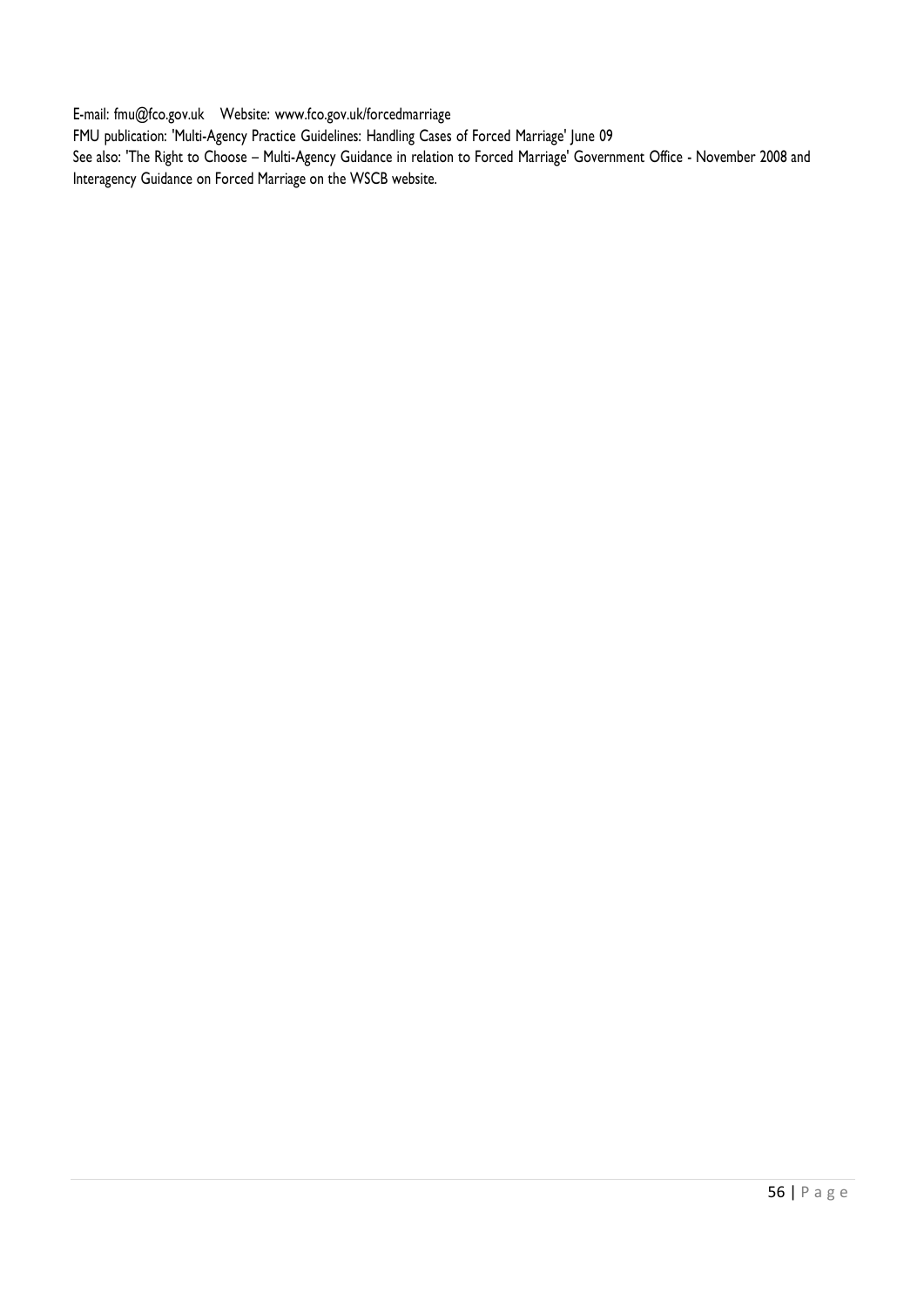# **5.5 FEMALE GENITAL MUTILATION (FGM) AND BREAST IRONING**

What is FGM?

FGM includes procedures that intentionally alter or injure the female genital organs for non-medical reasons. There are four known types of FGM, all of which have been found in the UK:

Type 1 – clitoridectomy: partial or total removal of the clitoris and, in very rare cases, only the prepuce (the fold of skin surrounding the clitoris)

Type 2 – excision: partial or total removal of the clitoris and the labia minora, with or without excision of the labia majora (the labia are the 'lips' that surround the vagina)

Type 3 – infibulation: narrowing of the vaginal opening through the creation of a covering seal. The seal is formed by cutting and repositioning the inner, or outer, labia, with or without removal of the clitoris

Type 4 – other: all other harmful procedures to the female genitalia for non-medical purposes, e.g., pricking, piercing, incising, scraping and cauterising the genital area.

FGM is sometimes known as 'female genital cutting' or female circumcision. Communities tend to use local names for this practice, including 'sunna'.

Why is FGM carried out?

It is believed that:

It brings status and respect to the girl and that it gives a girl social acceptance, especially for marriage.

It preserves a girl's virginity/chastity.

It is part of being a woman as a rite of passage.

It upholds the family honour.

It cleanses and purifies the girl.

It gives the girl and her family a sense of belonging to the community.

It fulfills a religious requirement believed to exist.

It perpetuates a custom/tradition.

It helps girls and women to be clean and hygienic.

It is cosmetically desirable.

It is mistakenly believed to make childbirth safer for the infant.

Religion is sometimes given as a justification for FGM. For example, some people from Muslim communities argue that the Sunna (traditions or practices undertaken or approved by the prophet Mohammed) recommends that women undergo FGM, and some women have been told that having FGM will make them 'a better Muslim'. However, senior Muslim clerics at an international conference on FGM in Egypt in 2006 pronounced that FGM is not Islamic, and the London Central Mosque has spoken out against FGM on the grounds that it constitutes doing harm to oneself or to others, which is forbidden by Islam.

Within which communities is FGM known to be practised?

According to the Home Office it is estimated that up to 24,000 girls under the age of 15 are at risk of FGM. UK communities that are most at risk of FGM include Kenyan, Somali, Sudanese, Sierra Leoni, Egyptian,

Nigerian and Eritrean, as well as non-African communities including Yemeni, Afghani, Kurdish, Indonesian and Pakistani.

Obviously, this not to say that all families from the communities listed above practise FGM, and many parents will refuse to have their daughters subjected to this procedure. However, in some communities a great deal of pressure can be put on parents to follow what is seen as a cultural or religious practice.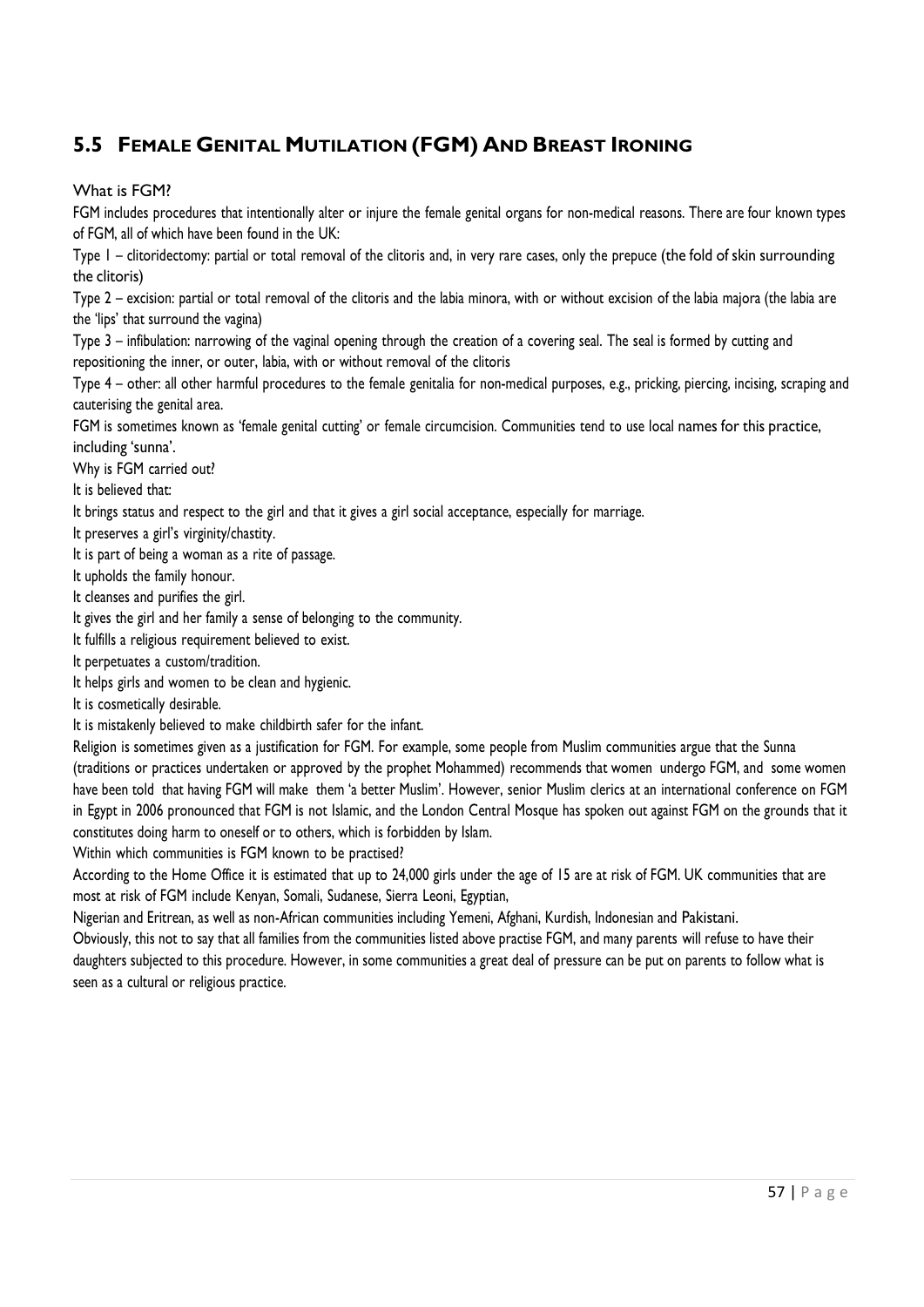Is FGM harmful?

FGM is extremely harmful and is often described as brutal because of the way it is carried out, and its short and long term effects on physical and psychological health.

FGM is carried out on children between the ages of 0 and 15, depending on the community in which they live. It is often carried out without any form of sedation and without sterile conditions. The girl or young woman is held down while the procedure of cutting takes place and survivors describe extreme pain, fear and feelings of abandonment.

Where the vagina is cut and then sewn up, only a very small opening may be left. This is often seen as a way to ensure that when the girl enters marriage, she is a virgin. In some communities the mother of the future husband and the girl's own mother will take the girl to be cut open before the wedding night.

Repeat urinal tract infections are a common problem for women who have undergone FGM, and for some, infections come from menstruation being restricted. Many women have problems during pregnancy and childbirth. The removal of the clitoris denies women physical pleasure during sexual activity and some groups will practise complete removal to ensure chastity. Is it illegal?

FGM is internationally recognised as a violation of the human rights of girls and women, and is illegal in most countries – including the UK. The Female Genital Mutilation Act 2003 came into force in 2004:

The act makes it illegal to:

practise FGM in the UK

take girls who are British nationals or permanent residents of the UK abroad for FGM, whether or not it is lawful in that country aid and abet, counsel or procure the carrying out of FGM abroad. The offence carries a penalty of up to 14 years in prison, and/or a fine. Signs, symptoms and indicators

The following list of possible signs and indicators are not diagnostic, but are offered as a guide as to what kind of things should alert professionals to the possibility of FGM.

Things that may point to FGM happening:

a child talking about getting ready for a special ceremony

a family arranging a long break abroad

a child's family being from one of the 'at-risk' communities for FGM (see above)

knowledge that an older sibling has undergone FGM

a young person talks of going abroad to be 'cut', or get ready for marriage. Things that may indicate a child has undergone FGM: prolonged absence from school or other activities

behaviour change on return from a holiday abroad, such as the child being withdrawn and appearing subdued

bladder or menstrual problems

finding it difficult to sit still, and looking uncomfortable

complaining about pain between their legs

mentioning something somebody did to them that they are not allowed to talk about

secretive behaviour, including isolating themselves from the group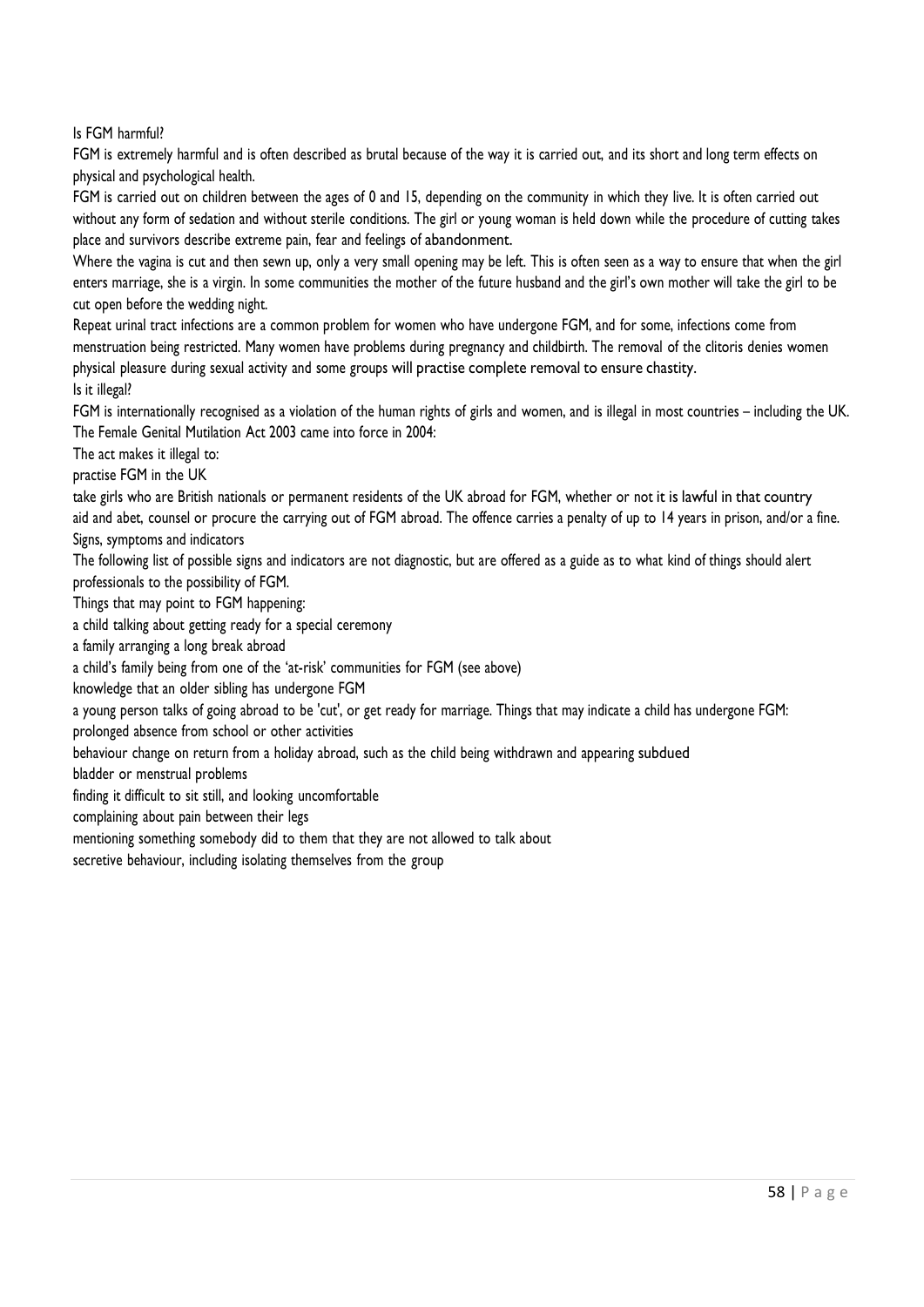reluctance to take part in physical activity repeated urinal tract infection disclosure.

#### What should schools do?

Where schools have a concern about a child, they should contact Children's Social Care Services. If the concerns are based on more concrete indicators – i.e., the young person says this is going to happen to them, or disclosure that it has happened to them or to an older sister – schools should make a child protection referral and inform the Police as required by the mandatory reporting duty. Schools should not:

contact the parents before seeking advice from children's social care;

make any attempt to mediate between the child/young person and parents.

It is important to keep in mind that the parents may not see FGM as a form of abuse; however, they may be under a great deal of pressure from their community and or family to subject their daughters to it. Some parents from identified communities may seek advice and support as to how to resist and prevent FGM for their daughters, and education about the harmful effects of FGM may help to make parents feel stronger in resisting the pressure of others in the community. Remember that religious teaching does not support FGM. The 'one chance' rule

In the same way that we talk about the 'one chance rule' in respect of young people coming forward with fears that they may be forced into marriage, young people disclosing fears that they are going to be sent abroad for FGM are taking the 'one chance', of seeking help. It is essential that we take such concerns seriously and act without delay. Never underestimate the determination of parents who have decided that it is right for their daughter to undergo FGM. Attempts to mediate may place the child/young person at greater risk, and the family may feel so threatened at the news of their child's disclosure that they bring forward their plans or take action to silence her. Mandatory Reporting Duty

Where FGM has taken place, since 31 October 2015 there has been a mandatory reporting duty placed on teachers. Section 5B of the Female Genital Mutilation Act 2003 (as inserted by section 74 of the Serious Crime Act 2015) places a statutory duty upon teachers in England and Wales, to personally report to the police where they discover (either through disclosure by the victim or visual evidence) that FGM appears to have been carried out on a girl under 18. Those failing to report such cases will face disciplinary sanctions. Further information on when and how to make a report can be found in the following Home Office guidance: ['Mandatory](https://www.gov.uk/government/uploads/system/uploads/attachment_data/file/469448/FGM-Mandatory-Reporting-procedural-info-FINAL.pdf) Reporting of Female Genital Mutilation - [procedural information](https://www.gov.uk/government/uploads/system/uploads/attachment_data/file/469448/FGM-Mandatory-Reporting-procedural-info-FINAL.pdf)' (October 2015).

#### What is breast ironing?

Breast Ironing is practiced in some African countries, notably Cameroon. Girls aged between 9 and 15 have hot pestles, stones or other implements rubbed on their developingbreast to stop them growing further. In the vast majority of cases breast ironing is carried out by mothers or grandmothers and the men in the family are unaware. Estimates range between 25% and 50% of girls in Cameroon are affected by breast ironing, affecting up to

3.8 million women across Africa.

Why does breast ironing happen?

The practice of breast ironing is seen as a protection to girls by making them seem 'child- like' for longer and reduce the likelihood of pregnancy. Once girls' breasts have developed,they are at risk of sexual harassment, rape, forced marriage and kidnapping; consequently,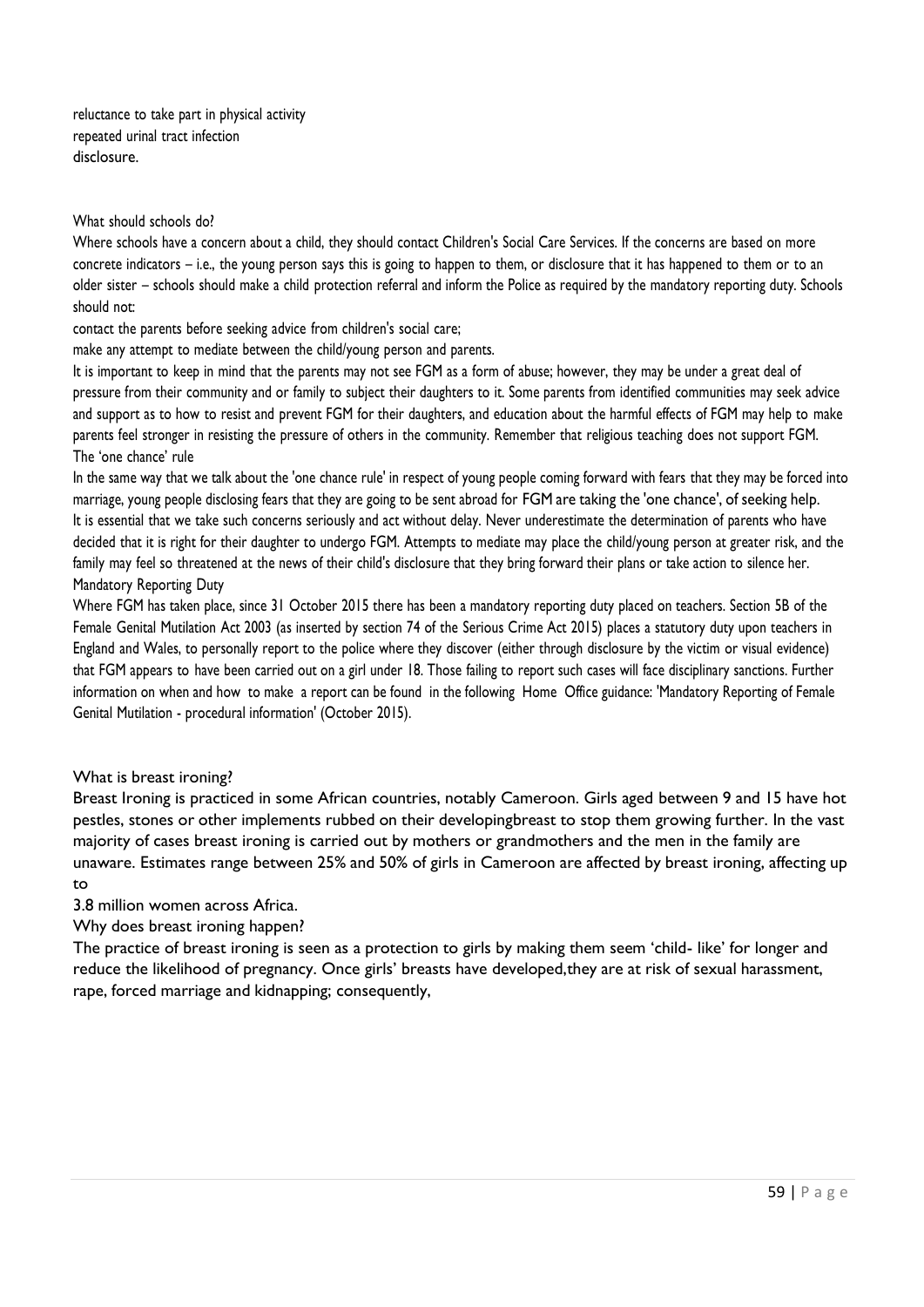breast ironing is more prevalent in cities. Cameroon has one of the highest rates of literacyin Africa and ensuring that girls remain in education is seen as an important outcome of breast ironing. Breast ironing is physical abuse

Breast ironing is a form of physical abuse that has been condemned by the United Nationsand identified as Gender-based Violence. Although, countries where breast ironing is prevalent have ratified the African Charter on Human Rights to prevent harmful traditional practices, it is not against the law.

Breast ironing does not stop the breasts from growing, but development can be slowed down. Damage caused by the 'ironing' can leave women with malformed breasts, difficultybreastfeeding or producing milk, severe chest pains, infections and abscesses. In some cases, it may be related to the onset of breast cancer. Breast Ironing in the UK

Concerns have been raised that breast ironing is also to be found amongst African communities in the UK, with as many as1000 girls at risk. Keeping Children Safe in Education (2021) mentions breast ironing as part of the section on so-called 'honour-based' violence. Staff worried about the risk of breast ironing in their school should speak to the Designated Safeguarding Lead as soon as possible. Schools need to know the risk level within their communities and tackle the risk as appropriate.

#### What should schools do?

Where schools have a concern about a child, they should contact Children's Social CareServices. If the concerns are based on more concrete indicators – i.e., the young personsays this is going to happen to them, or disclosure that it has happened to them or to an older sister – schools should make a child protection referral and inform the Police as required by the mandatory reporting duty. Schools should not:

contact the parents before seeking advice from children's social care;

make any attempt to mediate between the child/young person and parents.

It is important to keep in mind that the parents may not see FGM or Breast Ironing as a form of abuse; however, they may be under a great deal of pressure from their communityand or family to subject their daughters to it. Some parents from identified communities may seek advice and support as to how to resist and prevent FGM for their daughters, andeducation about the harmful effects of FGM and Breast Ironing may help to make parents feel stronger in resisting the pressure of others in the community. Remember that religious teaching does not support FGM or Breast Ironing.

The 'one chance' rule

In the same way that we talk about the 'one chance rule' in respect of young people coming forward with fears that they may be forced into marriage, young people disclosing fears that they are going to be sent abroad for FGM are taking the 'one chance', of seekinghelp.

It is essential that we take such concerns seriously and act without delay. Never underestimate the determination of parents who have decided that it is right for their daughter to undergo FGM. Attempts to mediate may place the child/young person at greater risk, and the family may feel so threatened at the news of their child's disclosurethat they bring forward their plans or take action to silence her.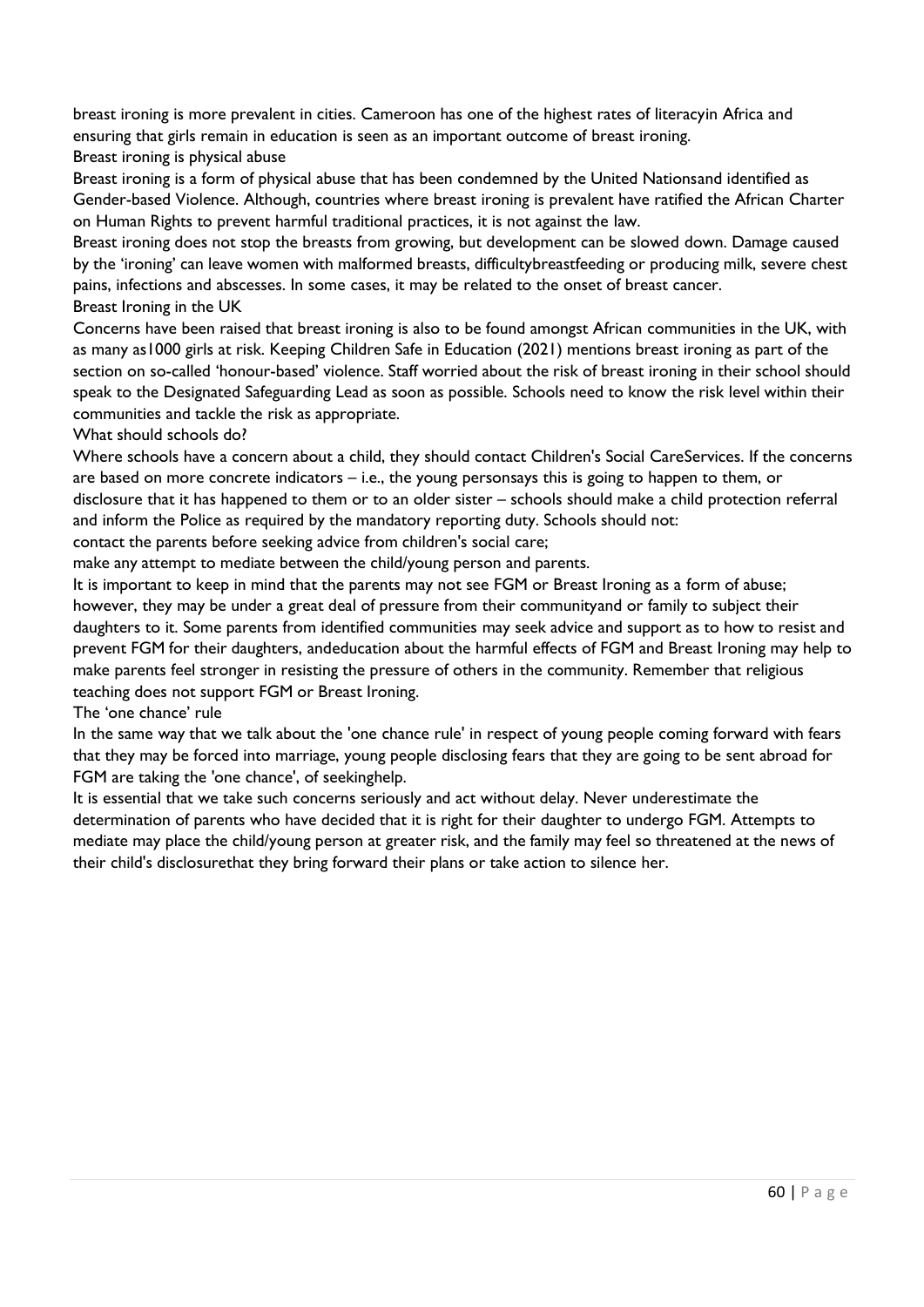# **5.6 PEER ON PEER ABUSE**

We believe that all children have a right to attend school and learn in a safe environment. Children should be free from harm by adults in the school and other pupils. We recognise that some pupils will sometimes negatively affect the learning and wellbeing of others and their behaviour will be dealt with under the school's Behaviour Policy.

Occasionally, allegations may be made against pupils by others in the school, which are of a safeguarding nature. Safeguarding issues raised in this way may include physical abuse, emotional abuse, online abuse, verbal abuse, threats or intimidation, blackmail or extortion, sexual abuse, sexting, indecent exposure, sexual exploitation, and abuse in intimate personal relationships between peers.

It is likely that, to be considered a safeguarding allegation against a pupil, some of the following features will be found.

The allegation:

is made against an older pupil and refers to their behaviour towards a younger or a more vulnerable pupil is of a serious nature, possibly including a criminal offence

raises risk factors for other pupils in the school

indicates that other pupils may have been affected by this pupil

indicates that young people outside the school may be affected by this pupil

Government guidance suggests that girls, the LGBT community and those children with SEND need are at greater risk of sexual violence and sexual Harassment within school. Any child thought to be the victim of such abuse should therefore be regarded as in need of protection. Both the victim and the parent/carer will be offered appropriate internal and external support.

Electronic forms of communication have developed rapidly in recent years and the vast majority of children have access to a computer and or mobile phone. Children are frequently exposed to internet abuse including sexual violence and harassment by phone is on the increase. This includes when abuse takes place in intimate, personal relationships between peers. Even though the child themselves may not consider themselves to be victimised they should be regarded as in need of protection. Online safety is taught within the curriculum and staff are provided with training around safeguarding issues such as sexual violence and sexual harassment in respect of peer on peer abuse. Staff are also provided with training to address contextual safeguarding. This means assessments of children will consider wider environmental factors affecting the child's life that may pose a threat to their safety and/or welfare. Wherever a referral is made, the school will provide as much contextual information as possible as part of the referral process.

Sharing nudes and semi-nudes (previously known as 'sexting')

In cases where nudes or semi-nude images and/or videos have been shared, we follow guidance given to schools and colleges by the UK Council for Internet Safety (UKCIS): Sharing nudes and semi-nudes (December 2020) [https://www.gov.uk/government/publications/sharing-nudes-and-semi-nudes-advice-for-education-settings](https://www.gov.uk/government/publications/sharing-nudes-and-semi-nudes-advice-for-education-settings-working-with-children-and-young-people/sharing-nudes-and-semi-nudes-advice-for-education-settings-working-with-children-and-young-people)[working-with-children-and-young-people/sharing-nudes-and-semi-nudes-advice-for-education-settings-working](https://www.gov.uk/government/publications/sharing-nudes-and-semi-nudes-advice-for-education-settings-working-with-children-and-young-people/sharing-nudes-and-semi-nudes-advice-for-education-settings-working-with-children-and-young-people)[with-children-and-young-people](https://www.gov.uk/government/publications/sharing-nudes-and-semi-nudes-advice-for-education-settings-working-with-children-and-young-people/sharing-nudes-and-semi-nudes-advice-for-education-settings-working-with-children-and-young-people)

Staff are trained to be aware that safeguarding issues can manifest themselves via peer on peer abuse. This is most likely to include, but not limited to:

bullying (including cyberbullying);

physical abuse such as hitting, kicking, shaking, biting, hair pulling, or otherwise causing physical harm; sexual violence and sexual harassment;

gender-based violence;

sharing nude and semi-nude images/videos (also known as sexting or youth produced sexual imagery); and initiation-type violence and rituals.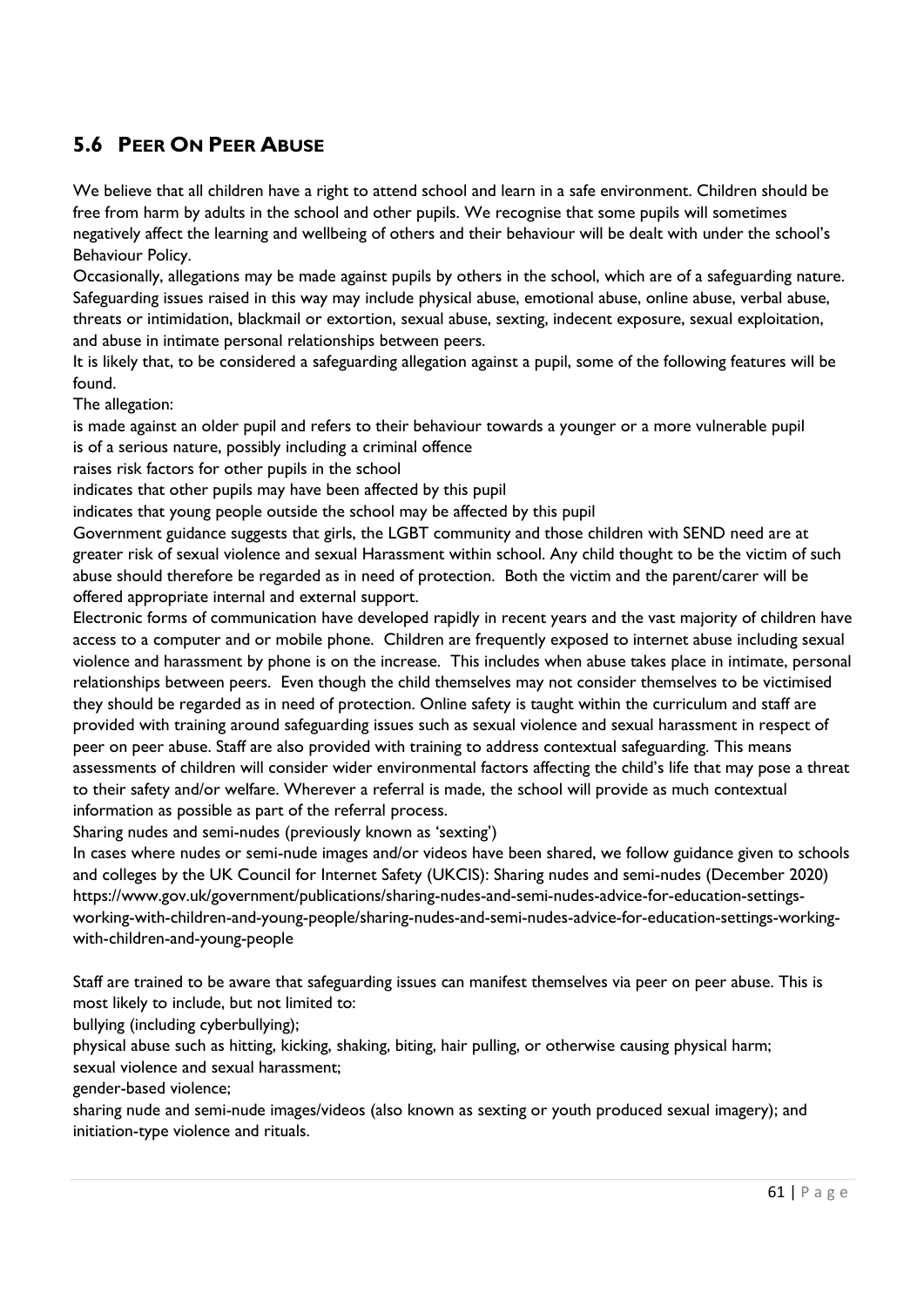Our safeguarding procedures operate with the best interests of the child at heart. School leaders and governors will ensure that there are suitable systems and means by which children can say what is happening to them and know that they will be heard. We adopt a zero-tolerance approach, and that even if there are no reported cases, staff must not take the view that it does not happen in our school.

Abuse is abuse and will never be tolerated or passed off as "banter" or "part of growing up". Different gender issues can be prevalent when dealing with peer on peer abuse. This could for example include girls being sexually touched/assaulted or boys being subject to initiation-type violence.

Child on child sexual violence and sexual harassment

We recognise that child on child sexual violence and sexual harassment can happen in or outside of school, as well as online and as such we adopt an "it could happen here" approach. All reports or disclosures will be taken seriously and victims are supported throughout. As a school we will also refer to the separate DfE Sexual Violence and Sexual Harassment guidance (September 2021).

[https://assets.publishing.service.gov.uk/government/uploads/system/uploads/attachment\\_data/file/999239/SVSH\\_2](https://assets.publishing.service.gov.uk/government/uploads/system/uploads/attachment_data/file/999239/SVSH_2021.pdf) [021.pdf](https://assets.publishing.service.gov.uk/government/uploads/system/uploads/attachment_data/file/999239/SVSH_2021.pdf)

Our staff are trained to recognise the scale and impact of harassment and abuse, and that non-recognition / downplaying the scale and scope may lead to a dangerous culture in the school. Staff are encouraged to remain vigilant and, rather than waiting for a disclosure, recognise that children may not always make a direct report and information may come from overheard conversations or observed behaviour changes. As a school, we recognise that how well we respond will influence the confidence of others to report what is happening to them. As a school we regularly review decisions and actions to update and improve our policies and practice. We also recognise the importance of the post incident response, recognising that for the victims of sexual assault there can be a number of physical and mental health implications which may require additional support. This may also require the school to support the alleged perpetrator with further information about harmful sexual behaviour and provide signposting to sources of support.

Minimising the risk of safeguarding concerns towards pupils from other pupils

On occasion, some pupils may present a safeguarding risk to other pupils. These pupils will need an individual risk management plan to ensure that other pupils are kept safe and they themselves are not laid open to malicious allegations. There is a need to balance the tension between privacy and safeguarding.

When dealing with such incidents, they will usually, in the first instance, be investigated by the class teacher. If there is a safeguarding concern it will then be passed to the DSL/ senior leadership team; principal and, in extreme cases, the Governing Body. At the principal's discretion, the police may be informed, in certain circumstances and parents informed (of both the pupil being complained about and the alleged victim) at the earliest opportunity. The school will follow the NPCC 'When to call the police' guidance.

[https://www.npcc.police.uk/documents/Children%20and%20Young%20people/When%20to%20call%20the%20pol](https://www.npcc.police.uk/documents/Children%20and%20Young%20people/When%20to%20call%20the%20police%20guidance%20for%20schools%20and%20colleges.pdf) [ice%20guidance%20for%20schools%20and%20colleges.pdf](https://www.npcc.police.uk/documents/Children%20and%20Young%20people/When%20to%20call%20the%20police%20guidance%20for%20schools%20and%20colleges.pdf)

The DSL should contact social services to discuss the case. The DSL will follow through the outcomes of the discussion and make a social services referral where appropriate. The DSL will make a record of the concern, the discussion and any outcome and keep a copy in both pupils' files. It may be appropriate to exclude the pupil being complained about for a period of time according to the school's behaviour policy and procedures. Where neither social services nor the police accept the complaint, a thorough school investigation should take place into the matter using the school's usual disciplinary procedures. In situations where the school considers a safeguarding risk is present, a risk assessment should be prepared along with a preventative, supervision plan. The plan should be monitored and a date set for a follow-up evaluation with everyone concerned.

We recognise that every case will be unique and that they may need to be dealt with in a variety of ways. Action to take in the case of an incident of sharing youth produced sexual images or videos Step 1 – Disclosure by a student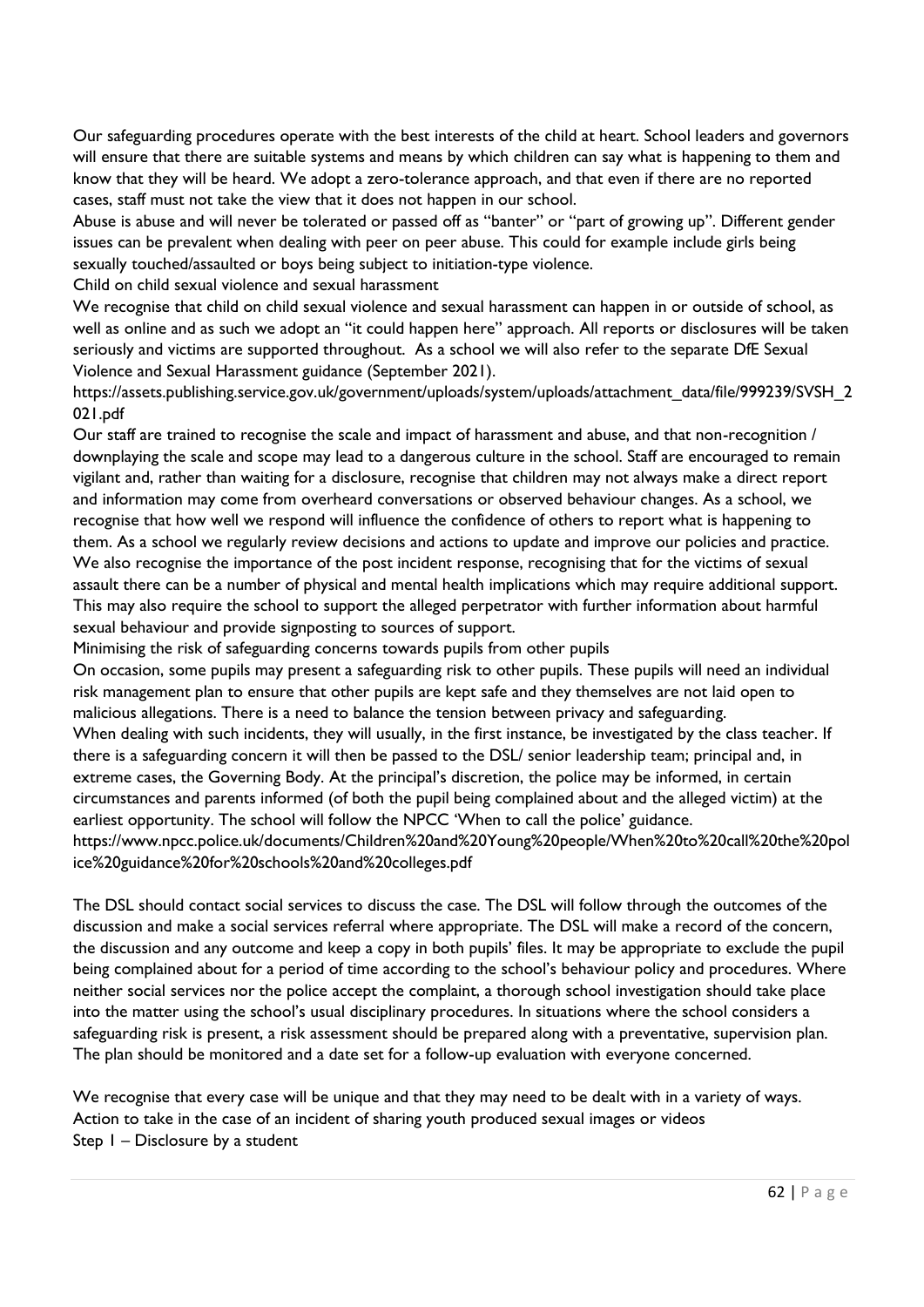Disclosures should follow the normal safeguarding practices and protocols. A student is likely to be very distressed especially if the image has been circulated widely and if they don't know who has shared it, seen it or where it has ended up. They will need pastoral support during the disclosure and after the event. They may even need immediate protection or a referral to Social Care.

The following questions will help decide upon the best course of action:

Is the student disclosing about themselves receiving an image, sending an image or sharing an image?

What sort of image is it? Is it potentially illegal or is it inappropriate?

Are the school child protection and safeguarding policies and practices being followed? For example, has the DSL been consulted and is their advice and support available?

How widely has the image been shared and is the device in their possession?

Is it a school device or a personal device?

Does the student need immediate support and or protection?

Are there other students and or young people involved?

Do they know where the image has ended up?

This situation will need to be handled very sensitively. Whatever the nature of the incident, ensure school safeguarding and child protection policies and practices are adhered to.

Step 2 – Searching a device

It is highly likely that the image will have been created and potentially shared through mobile devices. The image may not be on one single device but may be on a website or on a multitude of devices; it may be on either a school-owned or personal device. It is important to establish the location of the image but be aware that this may be distressing for the young person involved, so be conscious of the support they may need. When searching a mobile device the following conditions should apply:

• The action is in accordance with the school's child protection and safeguarding policies

- The search is conducted by the head teacher or a person authorised by them
- A member of the safeguarding team is present

• The search is conducted by a member of the same sex

If any illegal images of a child are found you should consider whether to inform the police. As a general rule it will almost always be proportionate to refer any incident involving "aggravated" sharing of images to the police, whereas purely "experimental" conduct may proportionately be dealt with without such referral, most particularly if it involves the child sharing images of themselves.

Any conduct involving, or possibly involving, the knowledge or participation of adults should always be referred to the police.

If an "experimental" incident is not referred to the police the reasons for this should be recorded in writing. Always put the child first. Do not search the device if this will cause additional stress to the student/person whose image has been distributed.

If there is an indecent image of a child on a website or a social networking site then you should report the image to the site hosting it. In the case of a sexting incident involving a child or young person where you feel that they may be at risk of abuse then you should report the incident directly to CEOP

www.ceop.police.uk/ceop-report, so that law enforcement can make an assessment, expedite the case with the relevant provider and ensure that appropriate action is taken to safeguard the child.

Step 3 – What to do and not do with the image

If the image has been shared across a personal mobile device:

Confiscate and secure the device;

Don't view the image unless there is a clear reason to do so;

Don't send, share or save the image anywhere;

Don't allow students to view images or send, share or save them anywhere.

If the image has been shared across a school network, a website or social network:

Block the network to all users and isolate the image;

Don't send or print the image;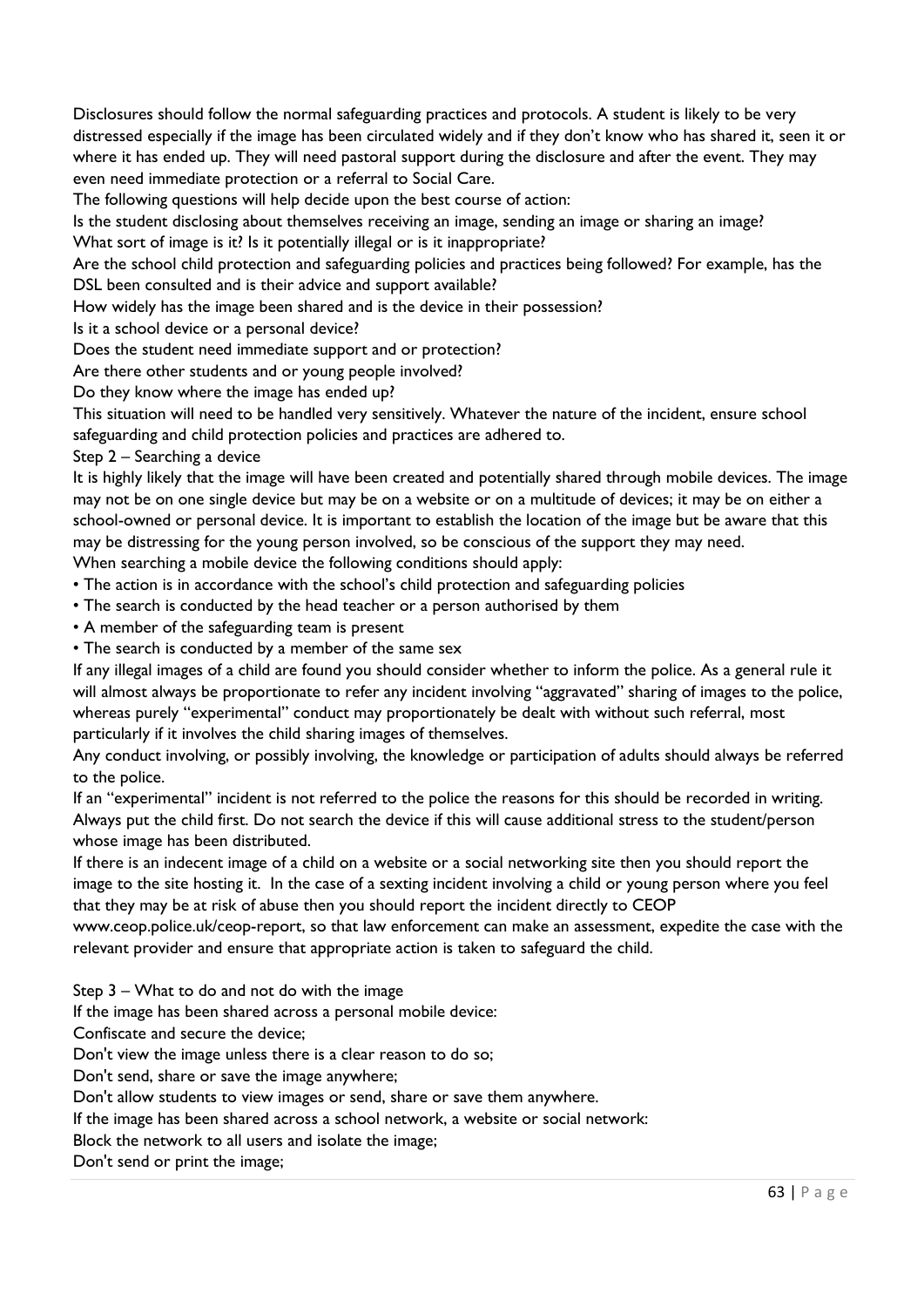Don't move the material from one place to another;

Don't view the image outside of the protocols of your safeguarding policies and procedures.

Step 4 – Who should deal with the incident?

Whoever the initial disclosure is made to must act in accordance with the school safeguarding policy, ensuring that the DSL or a senior member of staff is involved in dealing with the incident.

The DSL should always record the incident. Senior management should also always be informed. There may be instances where the image needs to be viewed and this should be done in accordance with protocols. The best interests of the child should always come first; if viewing the image is likely to cause additional stress, staff should make a judgement about whether or not it is appropriate to do so.

Step 5 - Deciding on a response

There may be a multitude of reasons why a student has engaged in sexting – it may be a romantic/sexual exploration scenario or it may be due to coercion.

It is important to remember that it won't always be appropriate to inform the police; this will depend on the nature of the incident. However, as a school it is important that incidents are consistently recorded. It may also be necessary to assist the young person in removing the image from a website or elsewhere.

If indecent images of a child are found:

Act in accordance with your child protection and safeguarding policy, e.g. notify DSL

Store the device securely

Carry out a risk assessment in relation to the young person

Make a referral if needed

Contact the police (if appropriate)

Put the necessary safeguards in place for the student, e.g. they may need counselling support, immediate protection and parents must also be informed.

Inform parents and/or carers about the incident and how it is being managed.

Step 6 – Contacting other agencies (making a referral)

If the nature of the incident is high-risk, consider contacting Children's Social Care. Depending on the nature of the incident and the response you may also consider contacting local police or referring the incident to CEOP. Understanding the nature of the incident, whether experimental or aggravated, will help to determine the appropriate course of action.

Step 7 – Containing the incident and managing pupil reaction

Sadly, there are cases in which victims of sexting have had to leave or change schools because of the impact the incident has had on them. The student will be anxious about who has seen the image and where it has ended up. They will seek reassurance regarding its removal from the platform on which it was shared. They are likely to need support from the school, their parents and their friends. Education programmes can reinforce to all students the impact and severe consequences that this behaviour can have. Consider engaging with your local police and asking them to talk to the students.

Other staff may need to be informed of incidents and should be prepared to act if the issue is continued or referred to by other students. The school, its students and parents should be on high alert, challenging behaviour and ensuring that the victim is well cared for and protected. The students' parents should usually be told what has happened so that they can keep a watchful eye over their child, especially when they are online at home.

Creating a supportive environment for students in relation to the incident is very important.

Step 8 – Reviewing outcomes and procedures to prevent further incidences

As with all incidents, a review process ensures that the matter has been managed effectively and that the school has the capacity to learn and improve its handling procedures. Incidents of image sharing can be daunting for a school to manage, especially if the image has been widely shared between pupils in school.

Further information is available from the NSPCC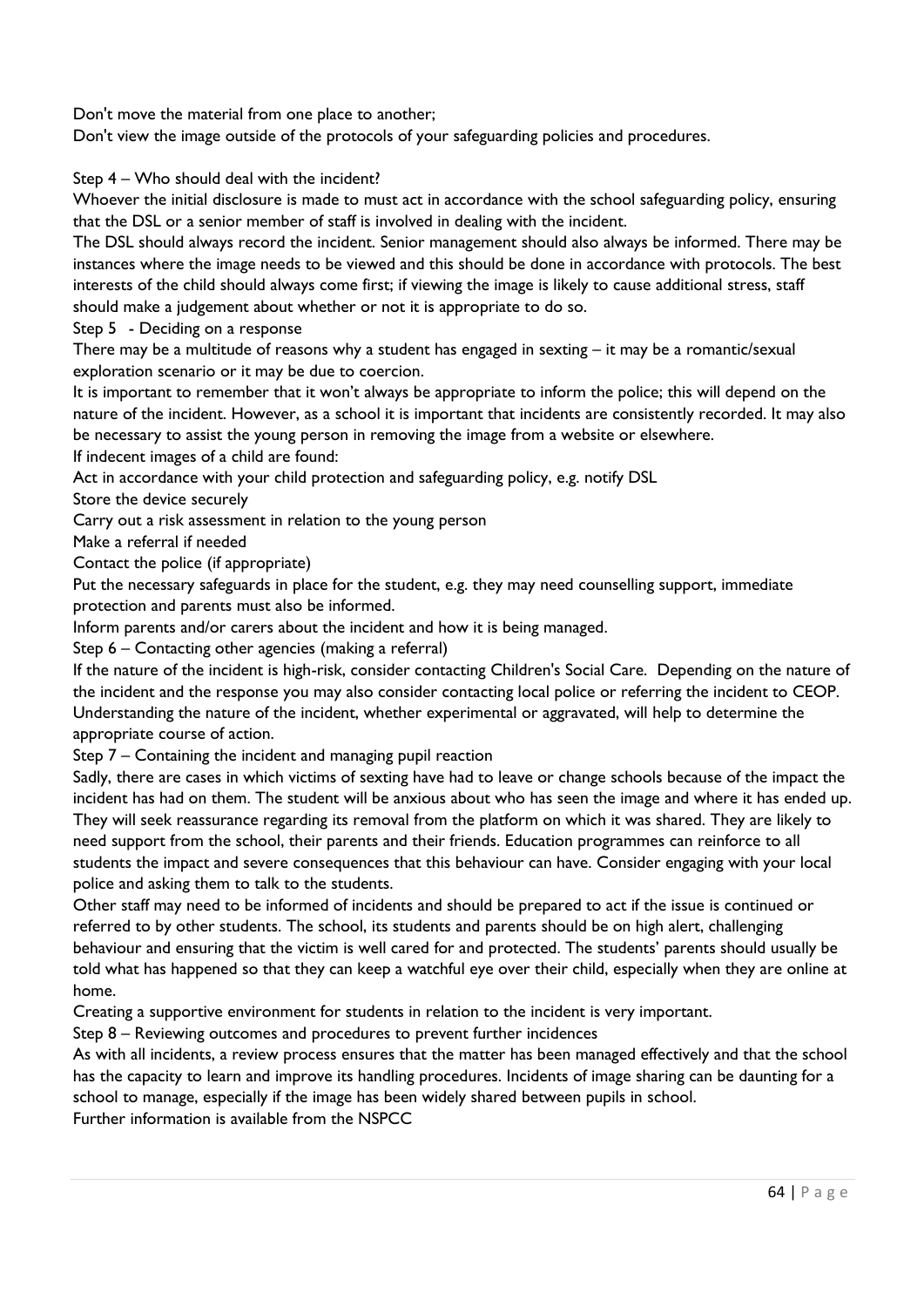### **5.7 RADICALISATION AND EXTREMISM**

#### What is Prevent?

Prevent is the Government's strategy to stop people becoming terrorists or supporting terrorism, in all its forms. Prevent works at the pre-criminal stage by using early intervention to encourage individuals and communities to challenge extremist and terrorist ideology and behaviour.

The Counter-Terrorism and Security Act (2015), places a duty on specified authorities, including schools and colleges, to have due regard to the need to prevent people from being drawn into terrorism ("the Prevent duty"). The Prevent duty reinforces existing duties placed upon educational establishments for keeping children safe by:

Ensuring a broad and balanced curriculum is in place schools to promote the spiritual, moral, social and cultural development of pupils; Assessing the risk of pupils being drawn into extremist views;

Ensuring safeguarding arrangements by working in partnership with local authorities, police and communities;

Training staff to provide them with the knowledge and ability to identify pupils at risk;

Keeping pupils safe online, using effective filtering and usage policies.

Warning Signs/Indicators of Concern

There is no such thing as a "typical extremist": those who become involved in extremist actions come from a range of backgrounds and experiences, and most individuals, even those who hold radical views, do not become involved in violent extremist activity.

Pupils may become susceptible to radicalisation through a range of social, personal and environmental factors. It is vital that school staff are able to recognise those vulnerabilities. However, this list is not exhaustive, nor does it mean that all young people experiencing the above are at risk of radicalisation for the purposes of violent extremism.

Factors which may make pupils more vulnerable may include:

Identity Crisis: the pupil is distanced from their cultural/religious heritage and experiences discomfort about their place in society.

Personal Crisis: the pupil may be experiencing family tensions; a sense of isolation; low self-esteem; they may have dissociated from their existing friendship group and become involved with a new and different group of friends; they may be searching for answers to questions about identity, faith and belonging.

Personal Circumstances: migration; local community tensions and events affecting the pupil's country or region of origin may contribute to a sense of grievance that is triggered by personal experience of racism or discrimination or aspects of Government policy.

Unmet Aspirations: the pupil may have perceptions of injustice; a feeling of failure; rejection of civic life.

Experiences of Criminality: involvement with criminal groups, imprisonment, poor resettlement or reintegration.

Special Educational Need: pupils may experience difficulties with social interaction, empathy with others, understanding the consequences of their actions and awareness of the motivations of others.

Pupils who are vulnerable to radicalisation may also be experiencing:

Substance and alcohol misuse

Pressure

Influence from older people or via the Internet Bullying

Domestic violence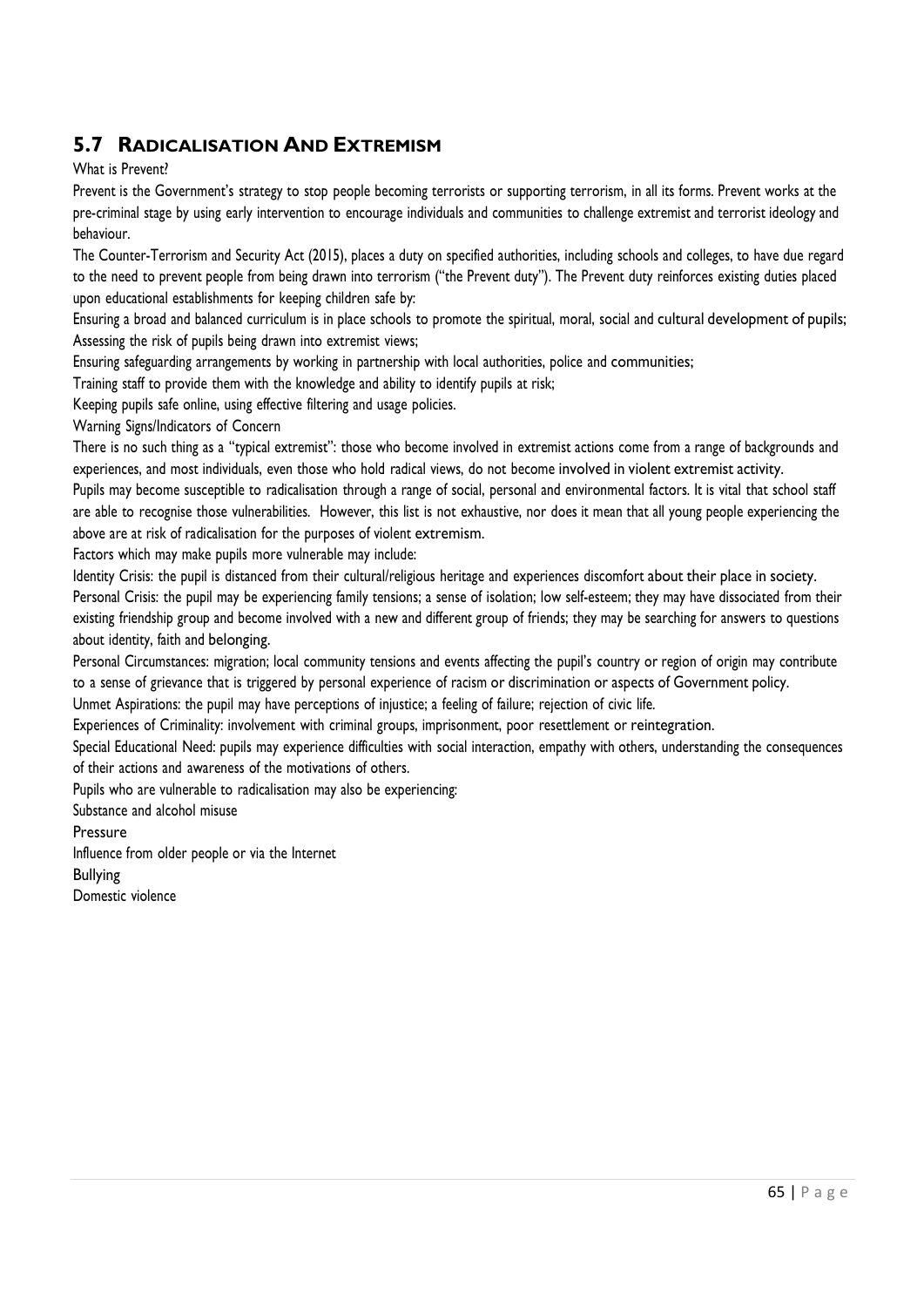Race/hate crime Behaviours which may indicate a child is at risk of being radicalised or exposed to extremist views could include: Being in contact with extremist recruiters and/or spending increasing time in the company of other suspected extremists; Loss of interest in other friends and activities not associated with the extremist ideology, group or cause; Pupils accessing extremist material online, including through social networking sites; Possessing or accessing materials or symbols associated with an extremist cause; Using extremist narratives and a global ideology to explain personal disadvantage; Pupils voicing opinions drawn from extremist ideologies and narratives, this may include justifying the use of violence to solve societal issues; Graffiti symbols, writing or art work promoting extremist messages or images; Significant changes to appearance and/or behaviour increasingly centered on an extremist ideology, group or cause; Changing their style of dress or personal appearance to accord with the group; Attempts to recruit others to the group/cause; Using insulting to derogatory names for another group; Increase in prejudice-related incidents committed by that person – these may include: physical or verbal assault provocative behaviour damage to property derogatory name calling possession of prejudice-related materials prejudice related ridicule or name calling inappropriate forms of address refusal to co-operate attempts to recruit to prejudice-related organisations condoning or supporting violence towards others Parental reports of changes in behaviour, friendship or actions and requests for assistance; Partner schools, local authority services, and police reports of issues affecting pupils in other schools. Referral Process All concerns about young people vulnerable to radicalisation should be referred to the DSL in the first instance. The DSL will follow safeguarding procedures including: Talking to the young person about their behaviour/views/on-line activity/friends etc.; Discussion with parents/carers about the concerns; Checking out on-line activity, including social media if possible; Providing in-house support, if available; Providing Early Help targeted support if necessary. Refer to the Channel programme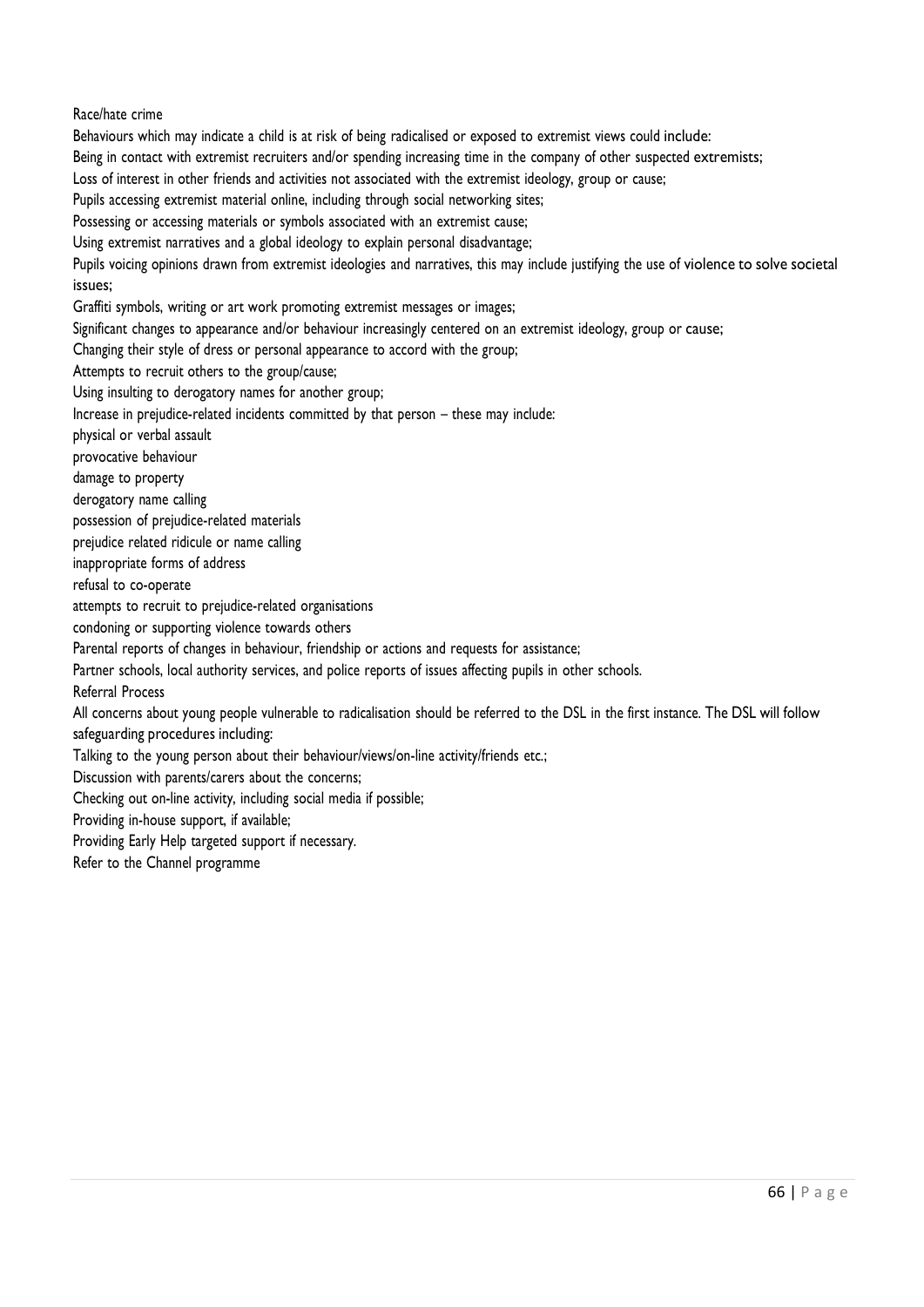# **5.8 CRIMINAL EXPLOITATION – COUNTY LINES**

### What is County Lines?

County Lines is a very serious issue where criminal gangs set up a drug dealing operation ina place outside their usual operating area. Gangs will move their drug dealing from big cities(e.g. London, Manchester, Liverpool etc.) to smaller towns and rural areas in order to makemore money. This can have a really big effect on the community who live there and bring with it serious criminal behaviour.

The UK Government defines county lines as:

County lines is a term used to describe gangs and organised criminal networks involved inexporting illegal drugs into one or more importing areas within the UK, using dedicated mobile phone lines or other form of "deal line". They are likely to exploit children and vulnerable adults to move and store the drugs and money and they will often use coercion,intimidation, violence (including sexual violence) and weapons.

Child criminal exploitation is increasingly used to describe this type of exploitation wherechildren are involved, and is defined as:

Child Criminal Exploitation is common in county lines and occurs where an individual or group takes advantage of an imbalance of power to coerce, control, manipulate or deceive achild or young person under the age of 18. The victim may have been criminally exploited even if the activity appears consensual. Child Criminal Exploitation does not always involve physical contact; it can also occur through the use of technology.

Criminal exploitation of children is broader than just county lines and includes, for instance,children forced to work on cannabis farms or to commit theft.

Crimes Associated with County LinesDrugs

County lines commonly involves the illegal distribution and dealing of seriously dangerousdrugs from one city/town to another. The most common drugs involved are heroin and cocaine (crack and powder), but also MDMA, cannabis, amphetamines and spice.

### Violence

Gangs sometimes use violence to threaten children and young people when recruiting them.Gangs also violently assault children and young people working for them if they find their drugs or money to be missing. Weapons such as firearms, knives, bats, acid are sometimesused to make violent threats.

### **Exploitation**

Gangs recruit and use children and young people to move drugs and money for them. Children as young as 11 years old are recruited, often using social media. They are exploited and forced to carry drugs between locations, usually on trains or coaches. Theyare also forced to sell drugs to local users.

### Sexual Exploitation

Young girls are often groomed and forced into relationships with gang members and aremade to perform sexual acts.

Signs to look out for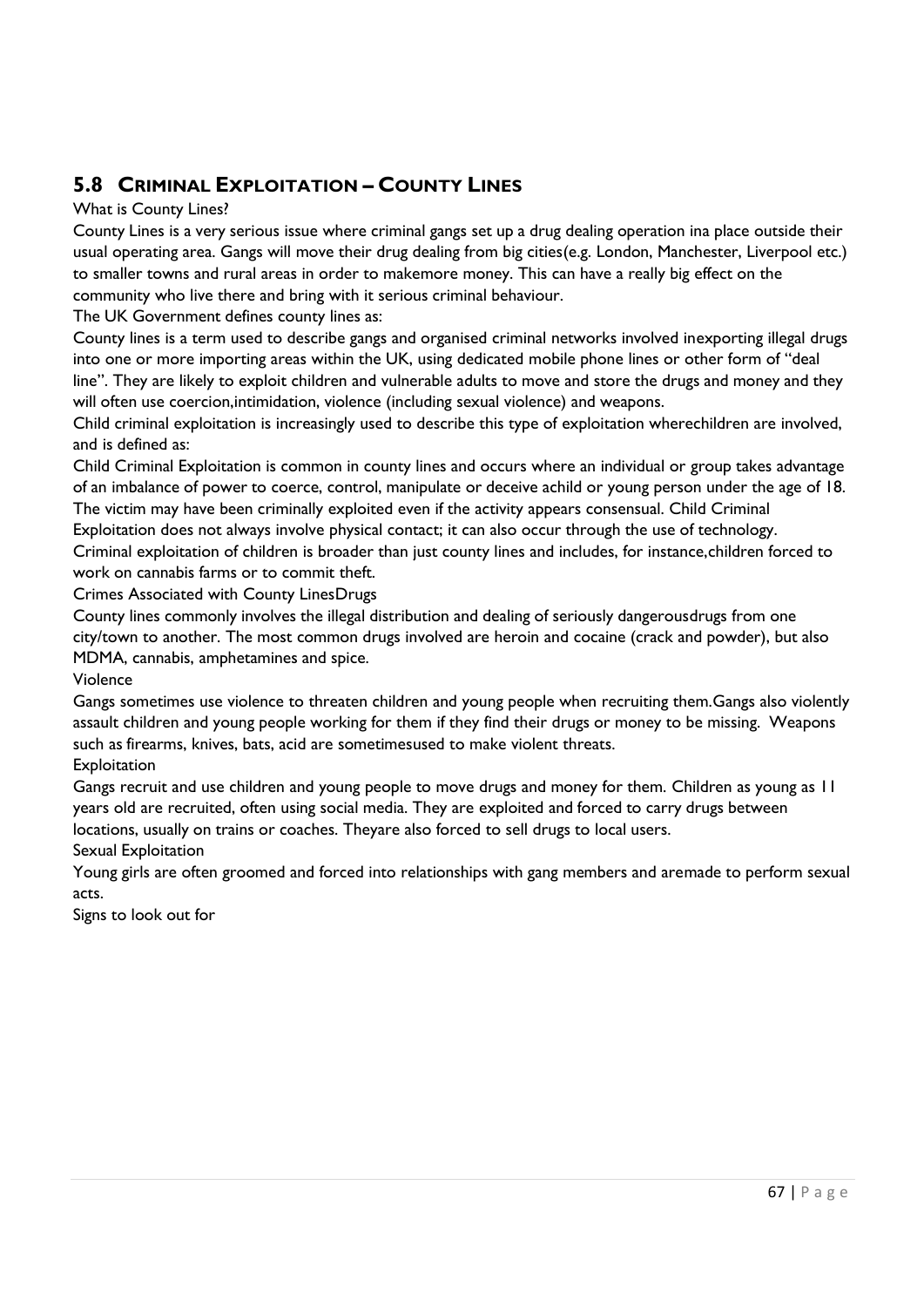A young person's involvement in county lines activity often leaves signs. A person might exhibit some of these signs, either as a member or as an associate of a gang dealing drugs.

Are they always going missing from school or their home?

Are they travelling alone to places far away from home?

Do they suddenly have lots of money/lots of new clothes/new mobile phones?

Are they receiving much more calls or texts than usual?

Are they carrying or selling drugs?

Are they carrying weapons or know people that have access to weapons?

Are they in a relationship with or hanging out with someone/people that are older andcontrolling?

Do they have unexplained injuries?

Do they seem very reserved or seem like they have something to hide?

Do they seem scared?

Are they self-harming?

Terms associated with County Lines

Here are some words/terms that are commonly used when describing county lines activity.someone using these words might be involved in or might know of County Lines activity.

**Cuckooing** 

Cuckooing is when drug gangs take over the home of a vulnerable person through violenceand intimidation, using it as their base for selling/manufacturing drugs.

Signs of cuckooing:

An increase in people coming and going

An increase in cars or bikes outside

Litter outside

Signs of drugs use

You haven't seen the person who lives there recently or when you have, they havebeen anxious or distracted. Going Country

This is the most popular term that describes County Lines activity. It can also mean the actof travelling to another city/town to deliver drugs or money.

**Trapping** 

The act of selling drugs. Trapping can refer to the act of moving drugs from one town toanother or the act of selling drugs in one.

Trap House

A building used as a base from where drugs are sold (or sometimes manufactured). Thesehouses usually are occupied by someone (usually adult drug users) but sometimes young people are forced to stay in trap houses.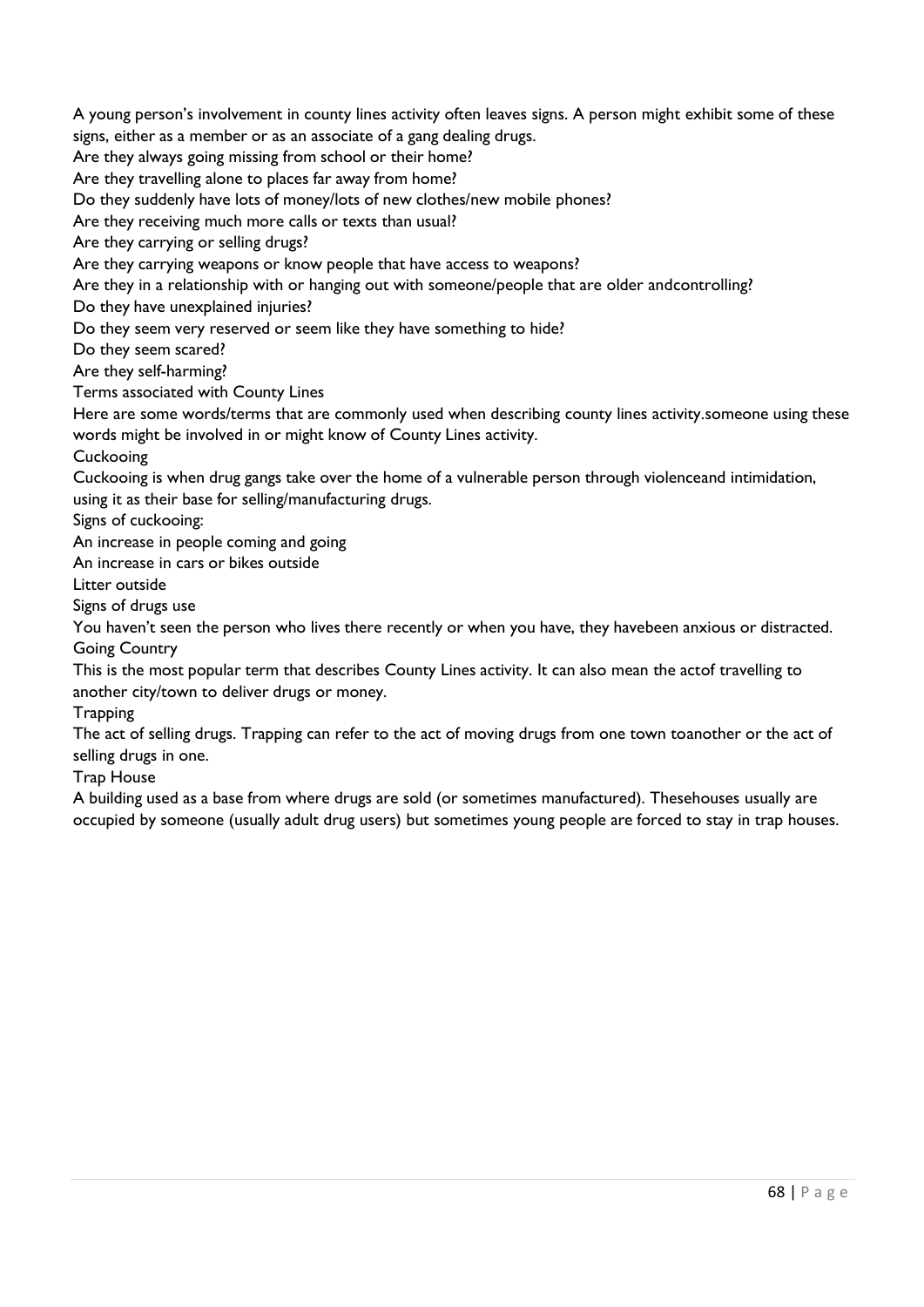Trap line

This refers to when someone owns a mobile phone specifically for the purpose of runningand selling of drugs. What to do if you have concerns a young person is involved in County Lines

Follow your normal safeguarding procedures and refer to your school's DSL. The DSL will refer on to Children's Social Care and/or the Police, if the young person is at immediate riskof harm.

Further information is available in the regional guidance of the [West Midlands ChildP](http://westmidlands.procedures.org.uk/pkpzs/regional-safeguarding-guidance/children-affected-by-gang-activity-and-youth-violence)rotection [Procedures.](http://westmidlands.procedures.org.uk/pkpzs/regional-safeguarding-guidance/children-affected-by-gang-activity-and-youth-violence) Further guidance is available in the Home Office's publication ['County Lines: criminal](https://www.gov.uk/government/collections/county-lines-criminal-exploitation-of-children-and-vulnerable-adults)[exploitation](https://www.gov.uk/government/collections/county-lines-criminal-exploitation-of-children-and-vulnerable-adults) of children and

[vulnerable](https://www.gov.uk/government/collections/county-lines-criminal-exploitation-of-children-and-vulnerable-adults) adults'.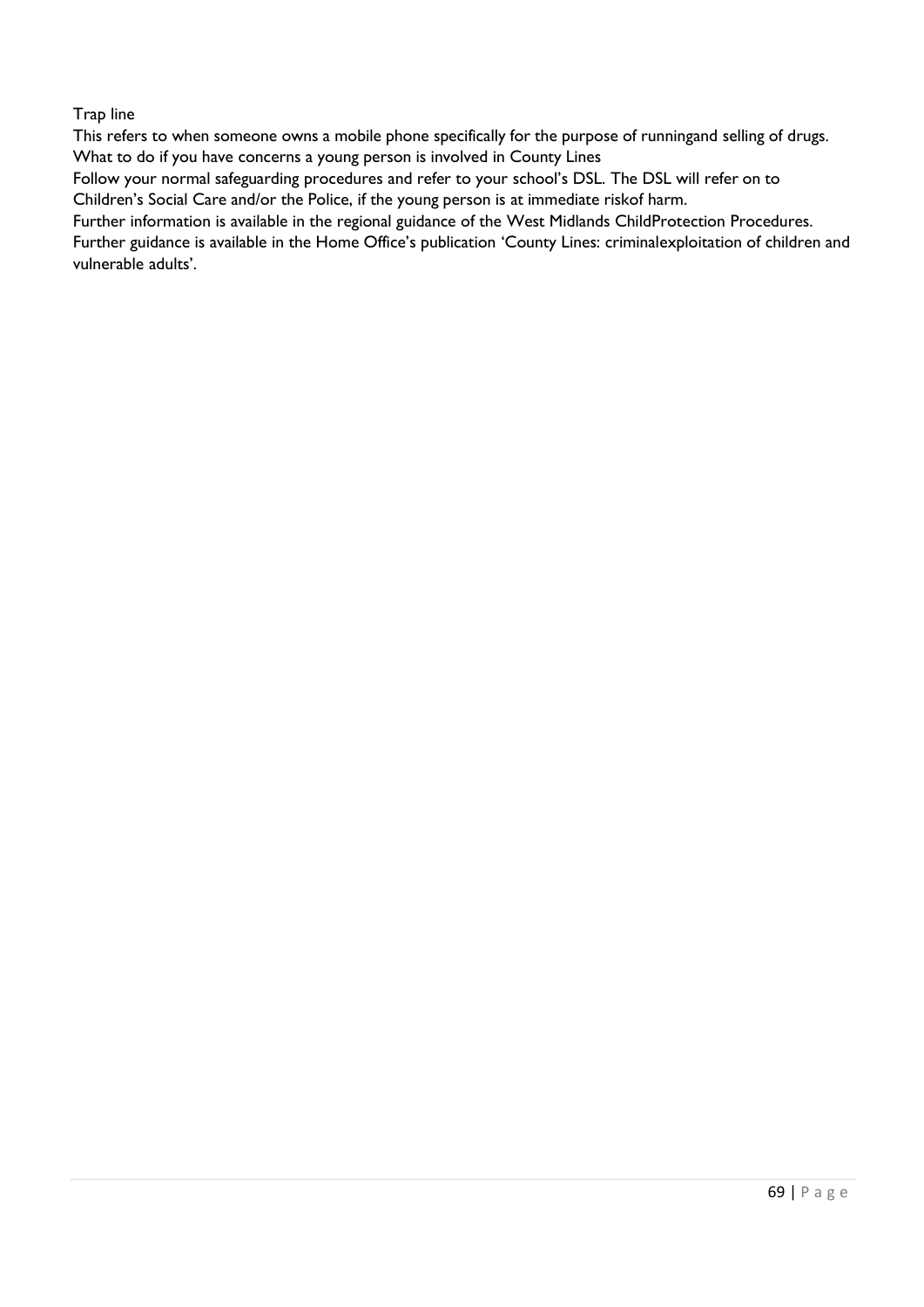# **5.9 APPENDIX 9 - FORM 1**

Logging a Concern about a Child's Safety and Welfare – all staff and visitors

| Student name: d.o.b. Yr. gp.                                       |                                                                                                        |  |
|--------------------------------------------------------------------|--------------------------------------------------------------------------------------------------------|--|
| Date:                                                              | Time:                                                                                                  |  |
| Name:                                                              |                                                                                                        |  |
| Print                                                              | Signature                                                                                              |  |
| Position:                                                          |                                                                                                        |  |
| Note the reason(s) for recording the incident.                     |                                                                                                        |  |
| necessary):                                                        | Details of concern/incident - record the who/what/where/when factually (continue on reverse ofsheet if |  |
| Any other relevant information (witnesses, immediate action taken) |                                                                                                        |  |
| <b>Action taken</b>                                                |                                                                                                        |  |
|                                                                    |                                                                                                        |  |
| DSL - Response/Outcome                                             |                                                                                                        |  |
|                                                                    |                                                                                                        |  |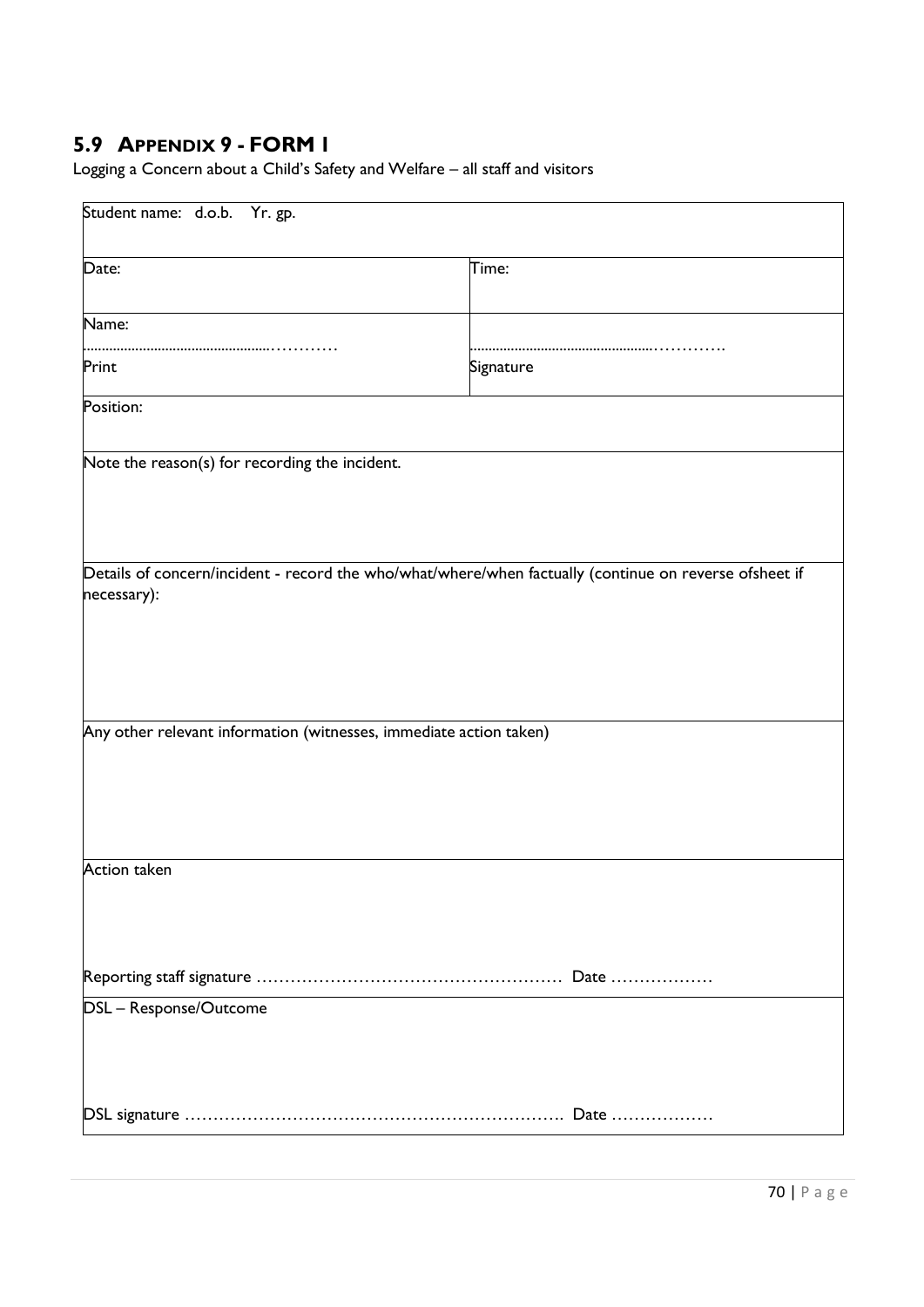Check to make sure your report is clear now - and will also be clear to a stranger reading it next year. PLEASE PASS THIS FORM TO YOUR DESIGNATED SAFEGUARDING LEAD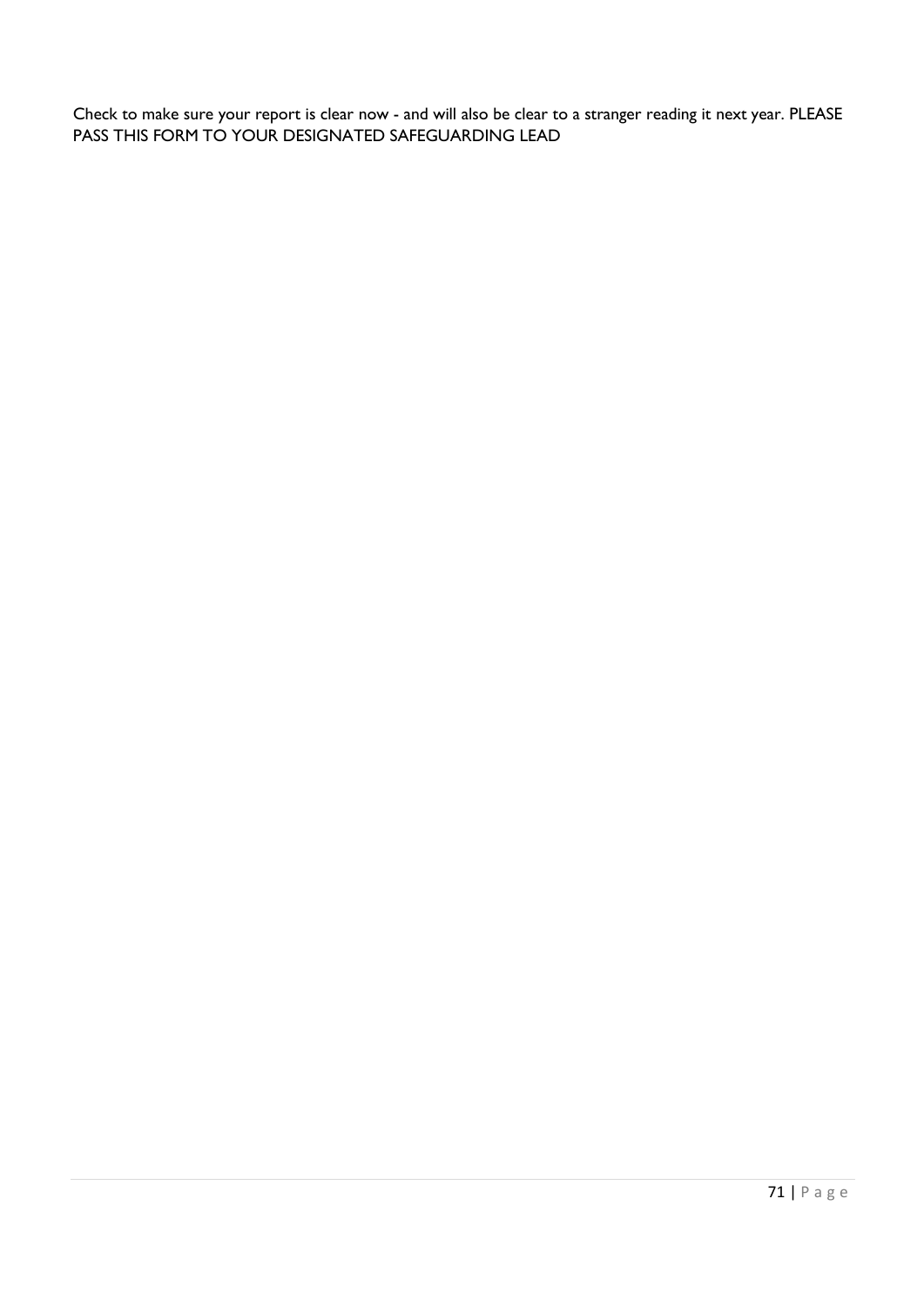| <b>Continuation Sheet</b><br>Incident / Concern; other relevant information; Action Taken; Outcome |                |  |
|----------------------------------------------------------------------------------------------------|----------------|--|
| <b>PUPIL NAME:</b>                                                                                 |                |  |
|                                                                                                    |                |  |
| <b>DATE</b>                                                                                        | <b>DETAILS</b> |  |
|                                                                                                    |                |  |
|                                                                                                    |                |  |
|                                                                                                    |                |  |
|                                                                                                    |                |  |
|                                                                                                    |                |  |
|                                                                                                    |                |  |
|                                                                                                    |                |  |
|                                                                                                    |                |  |
|                                                                                                    |                |  |
|                                                                                                    |                |  |
|                                                                                                    |                |  |
|                                                                                                    |                |  |
|                                                                                                    |                |  |
|                                                                                                    |                |  |
|                                                                                                    |                |  |
|                                                                                                    |                |  |
|                                                                                                    |                |  |
|                                                                                                    |                |  |
|                                                                                                    |                |  |
|                                                                                                    |                |  |
|                                                                                                    |                |  |
|                                                                                                    |                |  |
|                                                                                                    |                |  |
|                                                                                                    |                |  |
|                                                                                                    |                |  |
|                                                                                                    |                |  |
|                                                                                                    |                |  |
|                                                                                                    |                |  |
|                                                                                                    |                |  |
|                                                                                                    |                |  |
|                                                                                                    |                |  |
|                                                                                                    |                |  |
|                                                                                                    |                |  |
|                                                                                                    |                |  |
|                                                                                                    |                |  |
|                                                                                                    |                |  |
|                                                                                                    |                |  |
|                                                                                                    |                |  |
|                                                                                                    |                |  |
|                                                                                                    |                |  |
|                                                                                                    |                |  |
|                                                                                                    |                |  |
|                                                                                                    |                |  |
|                                                                                                    |                |  |
|                                                                                                    |                |  |
|                                                                                                    |                |  |
|                                                                                                    |                |  |
|                                                                                                    |                |  |
|                                                                                                    |                |  |
| <b>Signature</b>                                                                                   |                |  |
|                                                                                                    |                |  |
|                                                                                                    |                |  |
|                                                                                                    |                |  |
|                                                                                                    |                |  |
|                                                                                                    |                |  |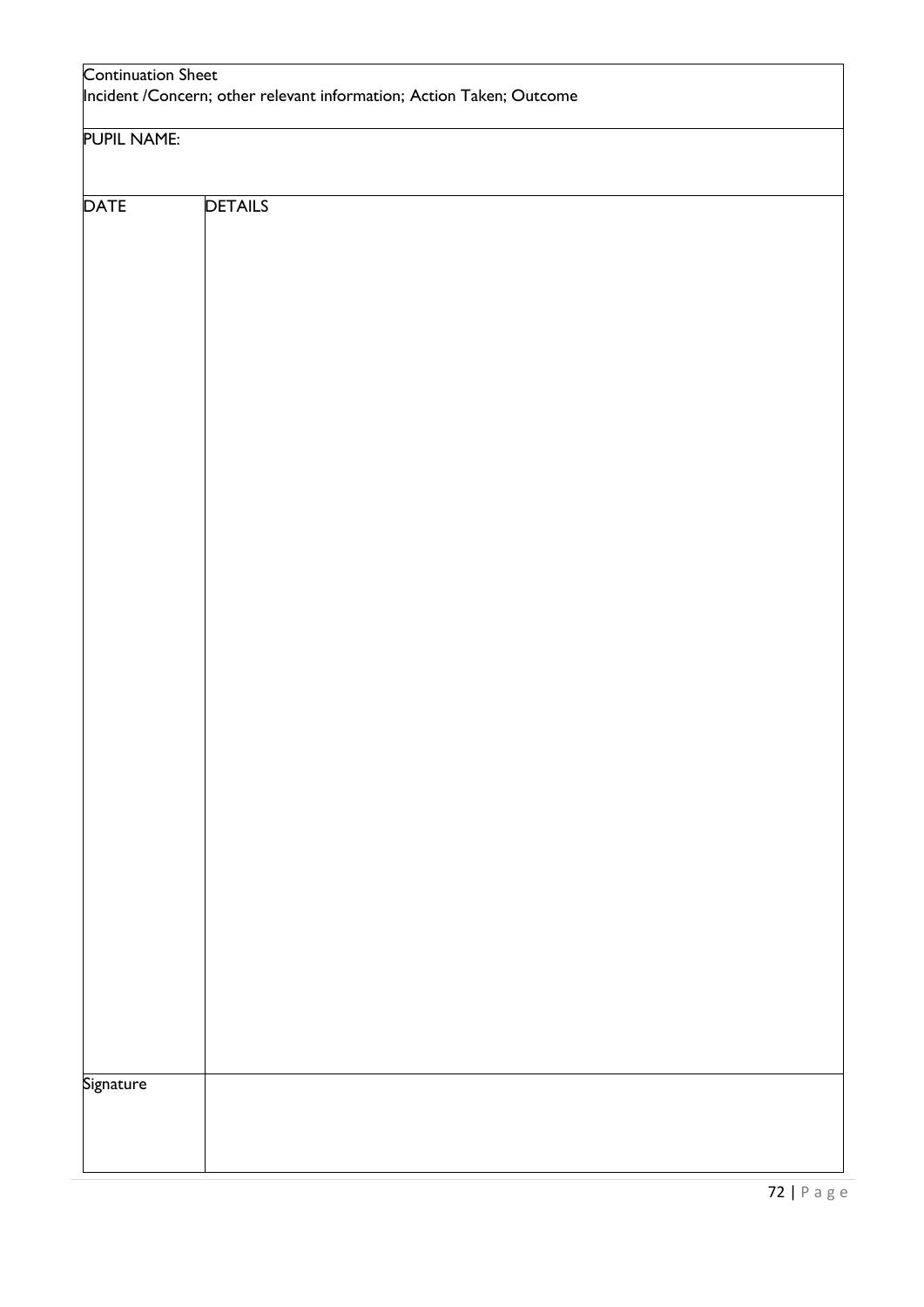## **5.10 COVID 19 & SAFEGUARDING DURING SCHOOL CLOSURES**

Schools must have regard to the statutory safeguarding guidance, **[keeping children safe in](https://www.gov.uk/government/publications/keeping-children-safe-in-education--2)  [education](https://www.gov.uk/government/publications/keeping-children-safe-in-education--2)** and should refer to the **[coronavirus \(COVID-19\): safeguarding in schools](https://www.gov.uk/government/publications/covid-19-safeguarding-in-schools-colleges-and-other-providers/coronavirus-covid-19-safeguarding-in-schools-colleges-and-other-providers)**, **colleges and [other providers guidance](https://www.gov.uk/government/publications/covid-19-safeguarding-in-schools-colleges-and-other-providers/coronavirus-covid-19-safeguarding-in-schools-colleges-and-other-providers)** and update safeguarding procedures in line with DfE updates.

Designated safeguarding leads (and deputies) should be provided with more time, especially in the first few weeks of term, to help them provide support to staff and children regarding any new safeguarding and welfare concerns and the handling of referrals to children's social care and other agencies where these are appropriate, and agencies and services should prepare to work together to actively look for signs of harm.

Communication with school nurses is important for safeguarding and supporting wellbeing, as they have continued virtual support to pupils who have not been in school.

## Online safety

**[Coronavirus \(COVID-19\): keeping children safe online](https://www.gov.uk/government/publications/coronavirus-covid-19-keeping-children-safe-online) -** All schools and colleges should continue to consider the safety of their children when they are asked to work online. The starting point for online teaching should be that the same principles as set out in the school's or college's staff behaviour policy (sometimes known as a code of conduct) should be followed. This policy should amongst other things include acceptable use of technologies, staff pupil/student relationships and communication including the use of social media. The policy should apply equally to any existing or new online and distance learning arrangements which are introduced.

Schools and colleges should, as much as is reasonably possible, consider if their existing policies adequately reflect that some children (and in some cases staff) continue to work remotely online. As with the child protection policy, in some cases an annex/addendum summarising key coronavirus related changes may be more effective than re-writing/re-issuing the whole policy.

The principles set out in the **[guidance for safer working practice for those working with children](https://www.saferrecruitmentconsortium.org/)  [and young people in education settings](https://www.saferrecruitmentconsortium.org/)** published by the Safer Recruitment Consortium may help schools and colleges satisfy themselves that their staff behaviour policies are robust and effective. In some areas schools and colleges may be able to seek support from their local authority when planning online lessons/activities and considering online safety.

Schools and colleges should continue to ensure any use of online learning tools and systems is in line with privacy and data protection requirements.

An essential part of the online planning process will be ensuring children who are being asked to work online have very clear reporting routes in place so they can raise any concerns whilst online. As well as reporting routes back to the school or college this should also signpost children to age appropriate practical support from the likes of:

**[Childline](https://www.childline.org.uk/?utm_source=google&utm_medium=cpc&utm_campaign=UK_GO_S_B_BND_Grant_Childline_Information&utm_term=role_of_childline&gclsrc=aw.ds&&gclid=EAIaIQobChMIlfLRh-ez6AIVRrDtCh1N9QR2EAAYASAAEgLc-vD_BwE&gclsrc=aw.ds)** - for support **[UK Safer Internet Centre](https://reportharmfulcontent.com/)** - to report and remove harmful online content **[CEOP](https://www.ceop.police.uk/safety-centre/)** - for advice on making a report about online abuse